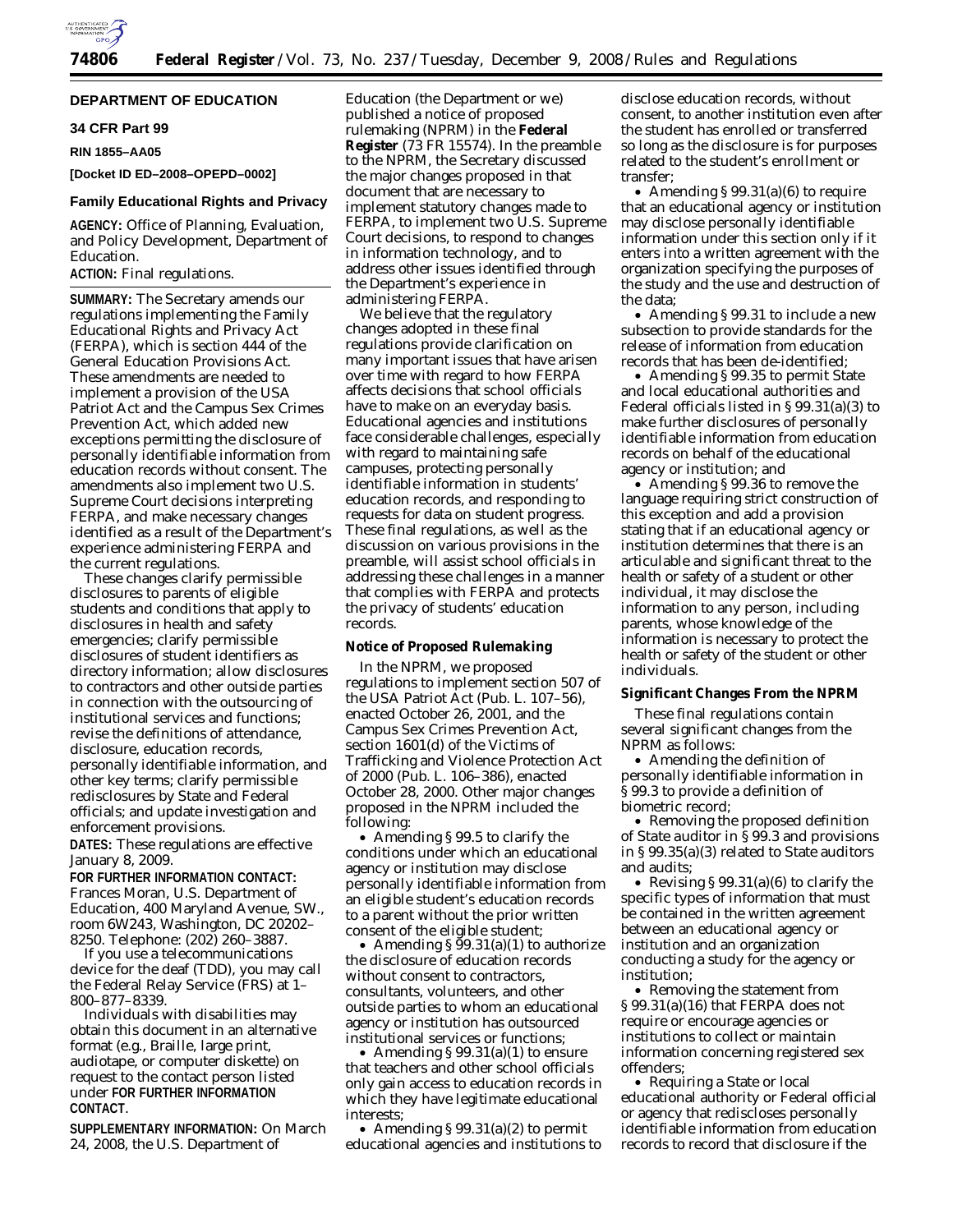educational agency or institution does not do so under § 99.32(b); and

• Revising § 99.32(b) to require an educational agency or institution that makes a disclosure in a health or safety emergency to record information concerning the circumstances of the emergency.

These changes are explained in greater detail in the following *Analysis of Comments and Changes.* 

#### **Analysis of Comments and Changes**

In response to the Secretary's invitation in the NPRM, 121 parties submitted comments on the proposed regulations. An analysis of the comments and of the changes in the regulations since publication of the NPRM follows.

We group major issues according to subject, with applicable sections of the regulations referenced in parentheses. We discuss other substantive issues under the sections of the regulations to which they pertain. Generally, we do not address technical and other minor changes, or suggested changes that the law does not authorize the Secretary to make. We also do not address comments pertaining to issues that were not within the scope of the NPRM.

#### **Definitions (§ 99.3)**

#### *(a) Attendance*

*Comment:* We received no comments objecting to the proposed changes to the definition of the term *attendance.* Three commenters expressed support for the changes because the availability and use of alternative instructional formats are not clearly addressed by the current regulations. One commenter suggested that the definition could avoid obsolescence by referring to the receipt of instruction leading to a diploma or certificate instead of listing the types of instructional formats.

*Discussion:* We proposed to revise the definition of *attendance* because we received inquiries from some educational agencies and institutions asking whether FERPA was applicable to the records of students receiving instruction through the use of new technology methods that do not require a physical presence in a classroom. Because the definition of *attendance* is key to determining when an individual's records at a school are education records protected by FERPA, it is essential that schools and institutions understand the scope of the term. To prevent the regulations from becoming out of date as new formats and methods are developed, the definition provides that attendance may also include ''other electronic

information and telecommunications technologies.''

While most schools are aware of the various formats distance learning may take, we believe it is informative to list the different communications media that are currently used. Also, we believe that parents, eligible students, and other individuals and organizations that use the FERPA regulations may find the listing of formats useful.

We do not agree that the definition of *attendance* should be limited to receipt of instruction leading to a diploma or certificate, because this would improperly exclude many instructional formats.

*Changes:* None.

*(b) Directory Information (§§ 99.3 and 99.37)* 

### (1) Definition (§ 99.3)

*Comment:* We received a number of comments on our proposal to revise the definition of *directory information* to provide that an educational agency or institution may not designate as directory information a student's social security number (SSN) or other student identification (ID) number. The proposed definition also provided that a student's user ID or other unique identifier used by the student to access or communicate in electronic systems could be considered directory information but only if the electronic identifier cannot be used to gain access to education records except when used in conjunction with one or more factors that authenticate the student's identity.

All commenters agreed that student SSNs should not be disclosed as directory information. Several commenters strongly supported the definition of *directory information* as proposed, noting that failure to curtail the use of SSNs and student ID numbers as directory information could facilitate identity theft and other fraudulent activities.

One commenter said that the proposed regulations did not go far enough to prohibit the use of students' SSNs as a student ID number, placing SSNs on academic transcripts, and using SSNs to search an electronic database. Another commenter expressed concern that the proposed regulations could prohibit reporting needed to enforce students' financial obligations and other routine business practices. According to this commenter, restrictions on the use of SSNs in FERPA and elsewhere demonstrate the need for a single student identifier that can be tied to the SSN and other identifying information to use for grade transcripts, enrollment verification,

default prevention, and other activities that depend on sharing student information. Another commenter stated that institutions should not be allowed to penalize students who opt out of directory information disclosures by denying them access to benefits, services, and required activities.

Several commenters said that the definition in the proposed regulations was confusing and unnecessarily restrictive because it treats a student ID number as the functional equivalent of an SSN. They explained that when providing access to records and services, many institutions no longer use an SSN or other single identifier that both identifies and authenticates identity. As a result, at many institutions, the condition specified in the regulations for treating electronic identifiers as directory information, *i.e.*, that the identifier cannot be used to gain access to education records except when used in conjunction with one or more factors that authenticate the user's identity, often applies to student ID numbers as well because they cannot be used to gain access to education records without a personal identification number (PIN), password, or some other factor to authenticate the user's identity. Some commenters suggested that our nomenclature is the problem and that regardless of what it is called, an identifier that does not allow access to education records without the use of authentication factors should be treated as directory information. According to one commenter, allowing institutions to treat student ID numbers as directory information in these circumstances would improve business practices and enhance student privacy by encouraging institutions to require additional authentication factors when using student ID numbers to provide access to education records.

One commenter strongly opposed allowing institutions to treat a student's electronic identifier as directory information if the identifier could be made available to parties outside the school system. This commenter noted that electronic identifiers may act as a key, offering direct access to the student's entire file, and that PINs and passwords alone do not provide adequate security for education records. Another commenter said that if electronic identifiers and ID numbers can be released as directory information, then password requirements need to be more stringent to guard against unauthorized access to information and identity theft.

Some commenters recommended establishing categories of directory information, with certain information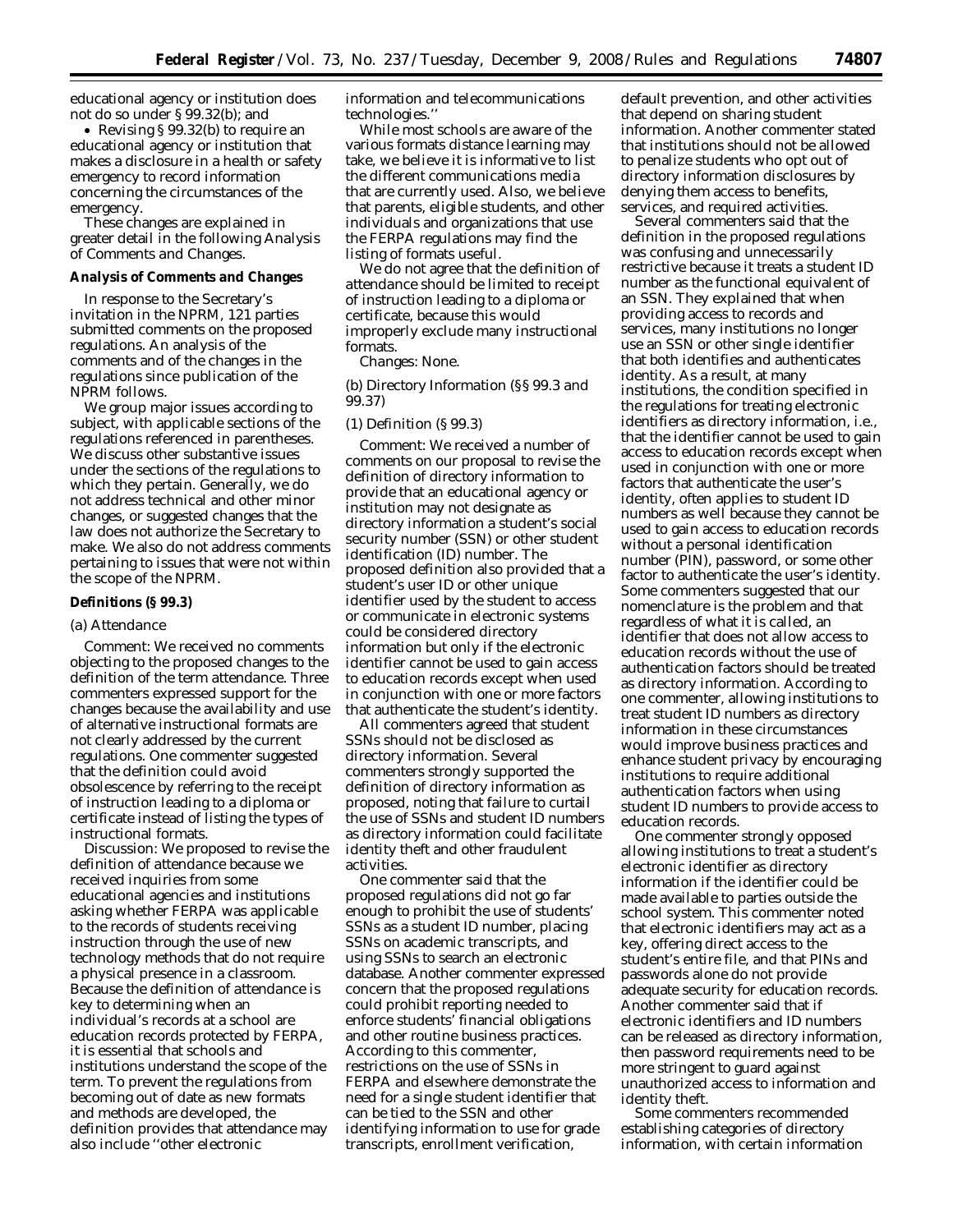made available only within the educational community. One commenter expressed concern about Internet safety because the regulations allow publication of a student's e-mail address. Another said that FERPA should not prevent institutions from printing the student's ID number on an ID card or otherwise restrict its use on campus but that publication in a directory should not be allowed.

Two commenters asked the Department to confirm that the regulations allow institutions to post grades using a code known only by the teacher and the student.

*Discussion:* We share commenters' concerns about the use of students' SSNs. In general, however, there is no statutory authority under FERPA to prohibit an educational agency or institution from using SSNs as a student ID number, on academic transcripts, or to search an electronic database so long as the agency or institution does not disclose the SSN in violation of FERPA requirements. As discussed elsewhere in this preamble, FERPA does prohibit using a student's SSN, without consent, to search records in order to confirm directory information.

Some States prohibit the use of SSNs as a student ID number, and some institutions have voluntarily ceased using SSNs in this manner because of concerns about identity theft. Students are required to provide their SSNs in order to receive Federal financial aid, and the regulations do not prevent an agency or institution from using SSNs for this purpose. We note that FERPA does not address, and we do not believe that there is statutory authority under FERPA to require, creation of a single student identifier to replace the SSN. In any case, the Department encourages educational agencies and institutions, as well as State educational authorities, to follow best practices of the educational community with regard to protecting students' SSNs.

We agree that students should not be penalized for opting out of directory information disclosures. Indeed, an educational agency or institution may not require parents and students to waive their rights under FERPA, including the right to opt out of directory information disclosures. On the other hand, we do not interpret FERPA to require educational agencies and institutions to ensure that students can remain anonymous to others in the school community when using an institution's electronic communications systems. As a result, parents and students who opt out of directory information disclosures may not be able to use electronic communications

systems that require the release of the student's name or electronic identifier within the school community. (As discussed later in this notice in our discussion of the comments on § 99.37(c), the right to opt out of directory information disclosures may not be used to allow a student to remain anonymous in class.)

The regulations allow an educational agency or institution to designate a student's user ID or other electronic identifier as directory information if the identifier functions essentially like the student's name, and therefore, disclosure would not be considered harmful or an invasion of privacy. That is, the identifier cannot be used to gain access to education records except when combined with one or more factors that authenticate the student's identity.

We have historically advised that student ID numbers may not be disclosed as directory information because they have traditionally been used like SSNs, *i.e.*, as both an identifier and authenticator of identity. We agree, however, that the proposed definition was confusing and unnecessarily restrictive because it failed to recognize that many institutions no longer use student ID numbers in this manner. If a student identifier cannot be used to access records or communicate electronically without one or more additional factors to authenticate the user's identity, then the educational agency or institution may treat it as directory information under FERPA regardless of what the identifier is called. We have revised the definition of *directory information* to provide this flexibility.

We share the commenters' concerns about the use of PINs and passwords. In the preamble to the NPRM, we explained that PINs or passwords, and single-factor authentication of any kind, may not be reasonable for protecting access to certain kinds of information (73 FR 15585). We also recognize that user IDs and other electronic identifiers may provide greater access and linking to information than does a person's name. Therefore, we remind educational agencies and institutions that disclose student ID numbers, user IDs, and other electronic identifiers as directory information to examine their recordkeeping and data sharing practices and ensure that, when these identifiers are used, the methods they select for authenticating identity provide adequate protection against the unauthorized disclosure of information in education records.

We also share the concern of commenters who stated that students' e-mail addresses and other identifiers

should be disclosed as directory information only within the school system and should not be made available outside the institution. The disclosure of directory information is permissive under FERPA, and, therefore, an agency or institution is not required to designate and disclose any student identifier (or any other item) as directory information. Further, while FERPA does not expressly recognize different levels or categories of directory information, an agency or institution is not required to make student directories and other directory information available to the general public just because the information is shared within the institution. For example, under FERPA, an institution may decide to make students' electronic identifiers and e-mail addresses available within the institution but not release them to the general public as directory information. In fact, the preamble to the NPRM suggested that agencies and institutions should minimize the public release of student directories to mitigate the risk of re-identifying information that has been de-identified (73 FR 15584).

With regard to student ID numbers in particular, an agency or institution may print an ID number on a student's ID card whether or not the number is treated as directory information because under FERPA simply printing the ID number on a card, without more, is not a disclosure and, therefore, is not prohibited. *See* 20 U.S.C. 1232g(b)(2). If the student ID number is not designated as directory information, then the agency or institution may not disclose the card, or require the student to disclose the card, except in accordance with one of the exceptions to the consent requirement, such as to school officials with legitimate educational interests. If the student ID number is designated as directory information in accordance with these regulations, then it may be disclosed. However, the agency or institution may still decide against making a directory of student ID numbers available to the general public.

We discuss codes used by teachers to post grades in our discussion of the definition of *personally identifiable information* elsewhere in this preamble.

*Changes:* We have revised the definition of *directory information* in § 99.3 to provide that directory information includes a student ID number if it cannot be used to gain access to education records except when used with one or more other factors to authenticate the user's identity.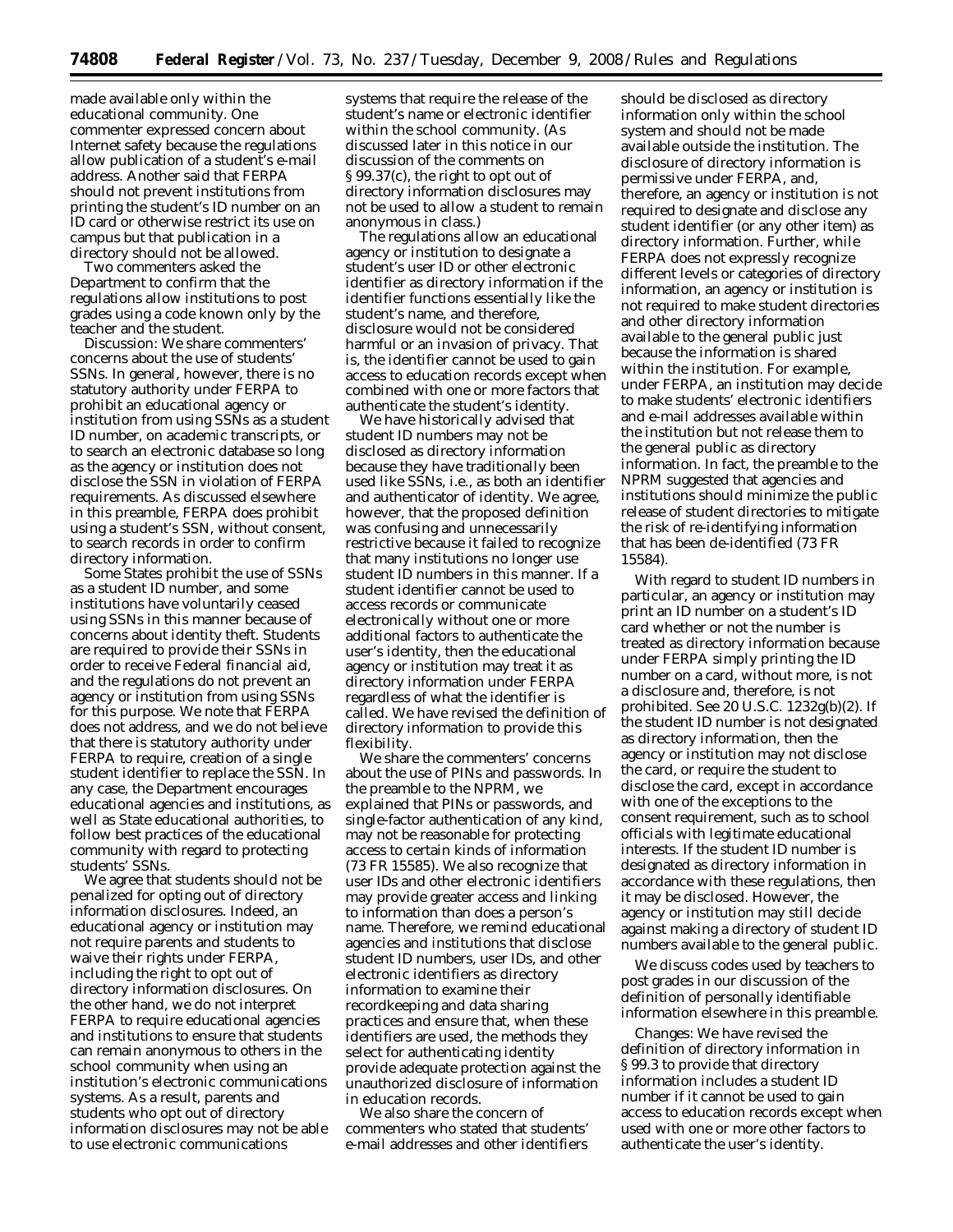(2) Conditions for Disclosing Directory Information

# (i) 99.37(b)

*Comment:* All comments on this provision supported our proposal to clarify that an educational agency or institution must continue to honor a valid request to opt out of directory information disclosures even after the student no longer attends the institution. One commenter stated that the proposed regulations appropriately provided former students with the continuing ability to control the release of directory information and remarked that this will benefit students and families. One commenter asked how long an opt out from directory information disclosures must be honored. Another commenter said that students may object if their former schools do not disclose directory information without their specific written consent because the school is unable to determine whether the student previously opted out. This could occur, for example, if a school declined to disclose that a student had received a degree to a prospective employer.

*Discussion:* The regulations clarify that once a parent or eligible student opts out of directory information disclosures, the educational agency or institution must continue to honor that election after the student is no longer in attendance. While this is not a new interpretation, school districts and postsecondary institutions have been unclear about its application and have not administered it consistently. The inclusion in the regulations of this longstanding interpretation is necessary to ensure that schools clearly understand their obligation to continue to honor a decision to opt out of the disclosure of directory information after a student stops attending the school, until the parent or eligible student rescinds it.

Educational agencies and institutions are not required under FERPA to disclose directory information to any party. Therefore, parents and students have no basis for objecting if an agency or institution does not disclose directory information because it is not certain whether the parent or student opted out. The regulations provide an educational agency or institution with the flexibility to determine the process it believes is best suited to serve its population as long as it honors prior elections to opt out of directory information disclosures.

*Changes:* None.

# (ii) § 99.37(c)

*Comment:* We received two comments in support of our proposal to clarify in this section that parents and students may not use the right to opt out of directory information disclosures to prevent disclosure of the student's name or other identifier in the classroom.

*Discussion:* We appreciate the commenters' support.

*Changes:* None.

# (iii) § 99.37(d)

*Comment:* Two commenters supported the prohibition on using a student's SSN to disclose or confirm directory information unless a parent or eligible student provides written consent. One of these commenters questioned the statutory basis for this interpretation.

Several commenters asked whether, under the proposed regulations, a school must deny a request for directory information if the requester supplies the student's SSN. One commenter asked whether a request for directory information that contains a student's SSN may be honored so long as the school does not use the SSN to locate the student's records. One commenter stated that the regulations could more effectively protect students' SSNs but was concerned that denying a request for directory information that contains an SSN may inadvertently confirm the SSN.

One commenter expressed concern that the prohibition on using a student's SSN to verify directory information would leave schools with large student populations unable to locate the appropriate record because they will need to rely solely on the student's name and other directory information, if any, provided by the requester, which may be duplicated in their databases. This commenter said that students would object if institutions were unable to respond quickly to requests by banks or landlords for confirmation of enrollment because the request contained the student's SSN.

One commenter suggested that the regulations require an educational agency or institution to notify a requester that the release or confirmation of directory information does not confirm the accuracy of the SSN or other non-directory information submitted with the request. Another commenter asked whether the regulations apply to confirmation of student enrollment and other directory information by outside service providers such as the National Student Clearinghouse.

*Discussion:* The provision in the proposed regulations prohibiting an

educational agency or institution from using a student's SSN when disclosing or verifying directory information is based on the statutory prohibition on disclosing personally identifiable information from education records without consent in 20 U.S.C. 1232g(b). The prohibition applies also to any party outside the agency or institution providing degree, enrollment, or other confirmation services on behalf of an educational agency or institution, such as the National Student Clearinghouse.

A school is not required to deny a request for directory information about a student, such as confirmation whether a student is enrolled or has received a degree, if the requester supplies the student's SSN (or other non-directory information) along with the request. However, in releasing or confirming directory information about a student, the school may not use the student's SSN (or other non-directory information) supplied by the requester to identify the student or locate the student's records unless a parent or eligible student has provided written consent. This is because confirmation of information in education records is considered a disclosure under FERPA. See 20 U.S.C. 1232g(b). A school's use of a student's SSN (or other nondirectory information) provided by the requester to confirm enrollment or other directory information implicitly confirms and, therefore, discloses, the student's SSN (or other non-directory information). This is true even if the requester also provides the school with the student's name, date of birth, or other directory information to help identify the student.

A school may choose to deny a request for directory information, whether or not it contains a student's SSN, because only a parent or eligible student has a right to obtain education records under FERPA. Denial of a request for directory information that contains a student's SSN is not an implicit confirmation or disclosure of the SSN.

These regulations will not adversely affect the ability of institutions to respond quickly to requests by parties such as banks and landlords for confirmation of enrollment that contain the student's SSN because students generally provide written consent for schools to disclose information to the inquiring party in order to obtain banking and housing services. We note, however, that if a school wishes to use the student's SSN to confirm enrollment or other directory information about the student, it must ensure that the written consent provided by the student includes consent for the school to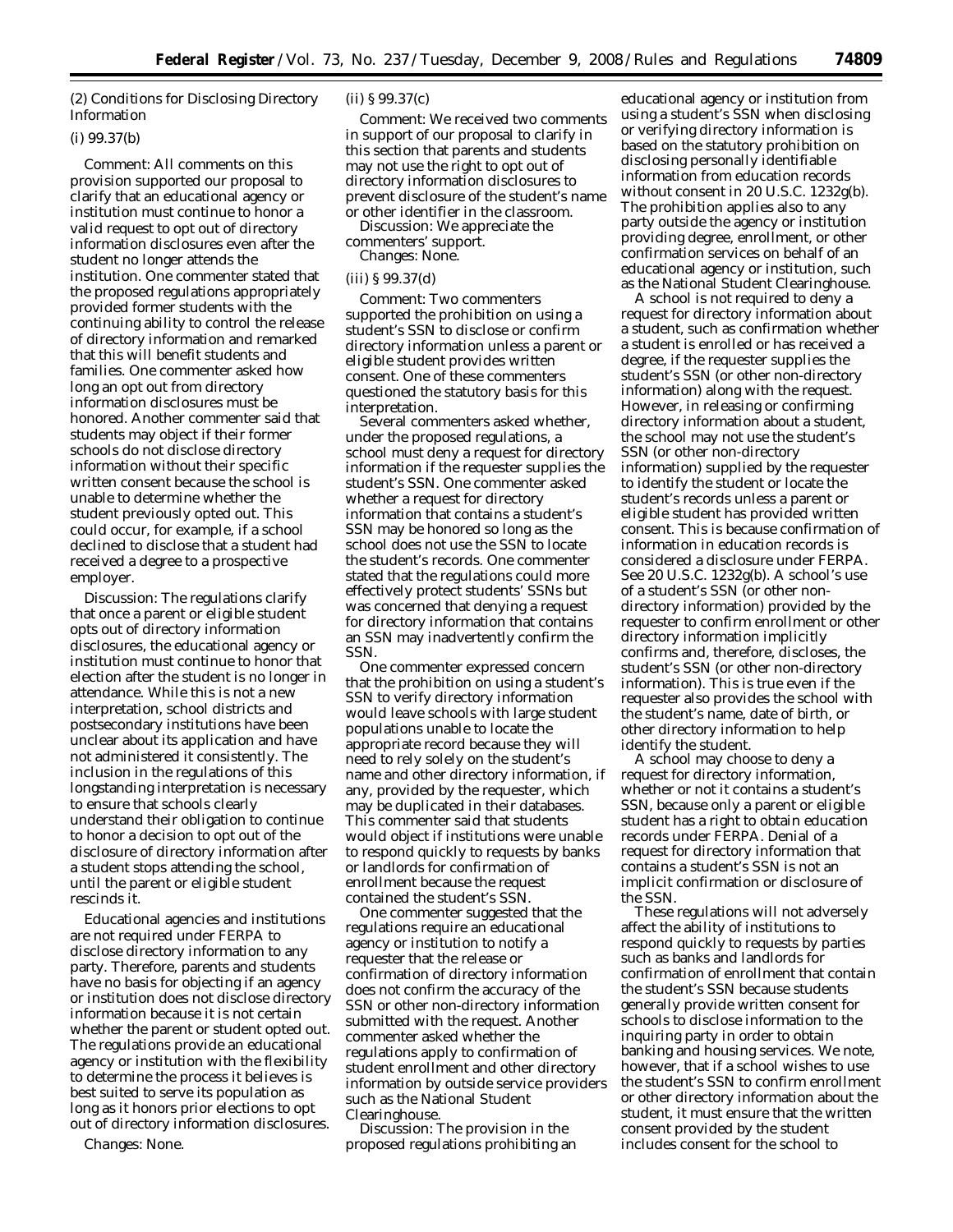disclose the student's SSN to the requester.

There is no authority in FERPA to require a school to notify requesters that it is not confirming the student's SSN (or other non-directory information) when it discloses or confirms directory information. However, when a party submits a student's SSN along with a request for directory information, in order to avoid confusion, unless a parent or eligible student has provided written consent for the disclosure of the student's SSN, the school may indicate that it has not used the SSN (or other non-directory information) to locate the student's records and that its response may not and does not confirm the accuracy of the SSN (or other nondirectory information) supplied with the request.

We recognize that with a large database of student information, there may be some loss of ability to identify students who have common names if SSNs are not used to help identify the individual. However, schools that do not use SSNs supplied by a party requesting directory information, either because the student has not provided written consent or because the school is not certain that the written consent includes consent for the school to disclose the student's SSN, generally may use the student's address, date of birth, school, class, year of graduation, and other directory information to identify the student or locate the student's records.

*Changes:* None.

#### *(c) Disclosure (§ 99.3)*

*Comment:* Two commenters said that the proposal to revise the definition of *disclosure* to exclude the return of a document to its source was too broad and could lead to improper release of highly sensitive documents, such as an individualized education program (IEP) contained in a student's special education records, to anyone claiming to be the creator of a record. One of the commenters stated that changing the definition was unnecessary, as schools already have a means of verifying documents by requesting additional copies from the source. Both commenters also expressed concern that, because recordation is not required, a parent or eligible student will not be aware that the verification occurred.

We also received comments of strong support for the proposed change to the definition of *disclosure*. The commenters stated that this change, targeted to permit the release of records back to the institution that presumably created them, will enhance an

institution's ability to identify and investigate suspected fraudulent records in a timely manner.

*Discussion:* For several years now, school officials have advised us that problems related to fraudulent records typically involve a transcript or letter of recommendation that has been altered by someone other than the responsible school official. Under the current regulations, an educational agency or institution may ask for a copy of a record from the presumed source when it suspects fraudulent activity. However, simply asking for a copy of a record may not be adequate, for example, if the original record no longer exists at the sending institution. In these circumstances, an institution will need to return a record to its identified source to be able to verify its authenticity. The final regulations permit a targeted release of records back to the stated source for verification purposes in order to provide schools with the flexibility needed for this process while preserving a more general prohibition on the release of information from education records.

We do not agree that the term disclosure as proposed in the NPRM is too broad and could lead to the improper release of highly sensitive documents to anyone claiming to be the creator of the record. School officials have not advised us that they have had problems receiving IEP records and other highly sensitive materials from parties who did not in fact create or provide the record. Therefore, we do not believe that the proposed definition of disclosure is too broad.

The commenters are correct that the return of an education record to its source does not have to be recorded, because it is not a disclosure. We do not consider this problematic, however, because the information is merely being returned to the party identified as its source. This is similar to the situation in which a school is not required under the regulations to record disclosures of education records made to school officials with legitimate educational interests. As in that instance, there is no direct notice to a parent or student of either the disclosure of the record or the information in the record. We also believe that if a questionable document is deemed to be inauthentic by the source, the student will be informed of the results of the authentication process by means other than seeing a record of the disclosure in the student's file. There appears to be little value in notifying a parent or student that a document was suspected of being fraudulent if the document is found to be genuine and accurate.

Finally, we note that a transcript or other document does not lose its protection under FERPA, including the written consent requirements, when an educational agency or institution returns it to the source. The document and the information in it remains an ''education record'' under FERPA when it is returned to its source. As an education record, it may not be redisclosed except in accordance with FERPA requirements, including § 99.31(a)(1), which allows the source institution to disclose the information to teachers and other school officials with legitimate educational interests, such as persons who need to verify the accuracy or authenticity of the information. If the source institution makes any further disclosures of the record or information, it must record them.

*Changes:* None.

# **Additional Changes to the Definition of Disclosure**

*Comment:* Several commenters requested additional changes to the definition of *disclosure*. One commenter requested that any transfer of education records to a State's longitudinal data system not be considered a disclosure. Several commenters requested that additional changes be made so that a school could provide current education records of students back to the students' former schools or districts. A commenter recommended excluding from the definition of *disclosure*  statistical information that is personally identifiable because of small cell sizes when the recipient agrees to maintain the confidentiality of the information.

*Discussion:* The revised definition of *disclosure*, which excludes the return of a document to its stated source, clarifies that information provided by school districts or postsecondary institutions to State educational authorities, including information maintained in a consolidated student records system, may be provided back to the original district or institution without consent. There is no statutory authority, however, to exclude from the definition of *disclosure* a school district's or institution's release or transfer of personally identifiable information from education records to its State longitudinal data system. (We discuss the *disclosure* of education records in connection with the development of consolidated, longitudinal data systems in our response to comments on redisclosure and recordkeeping requirements elsewhere in this preamble.) Likewise, there is no statutory authority to exclude from the definition of disclosure the release of personally identifiable information from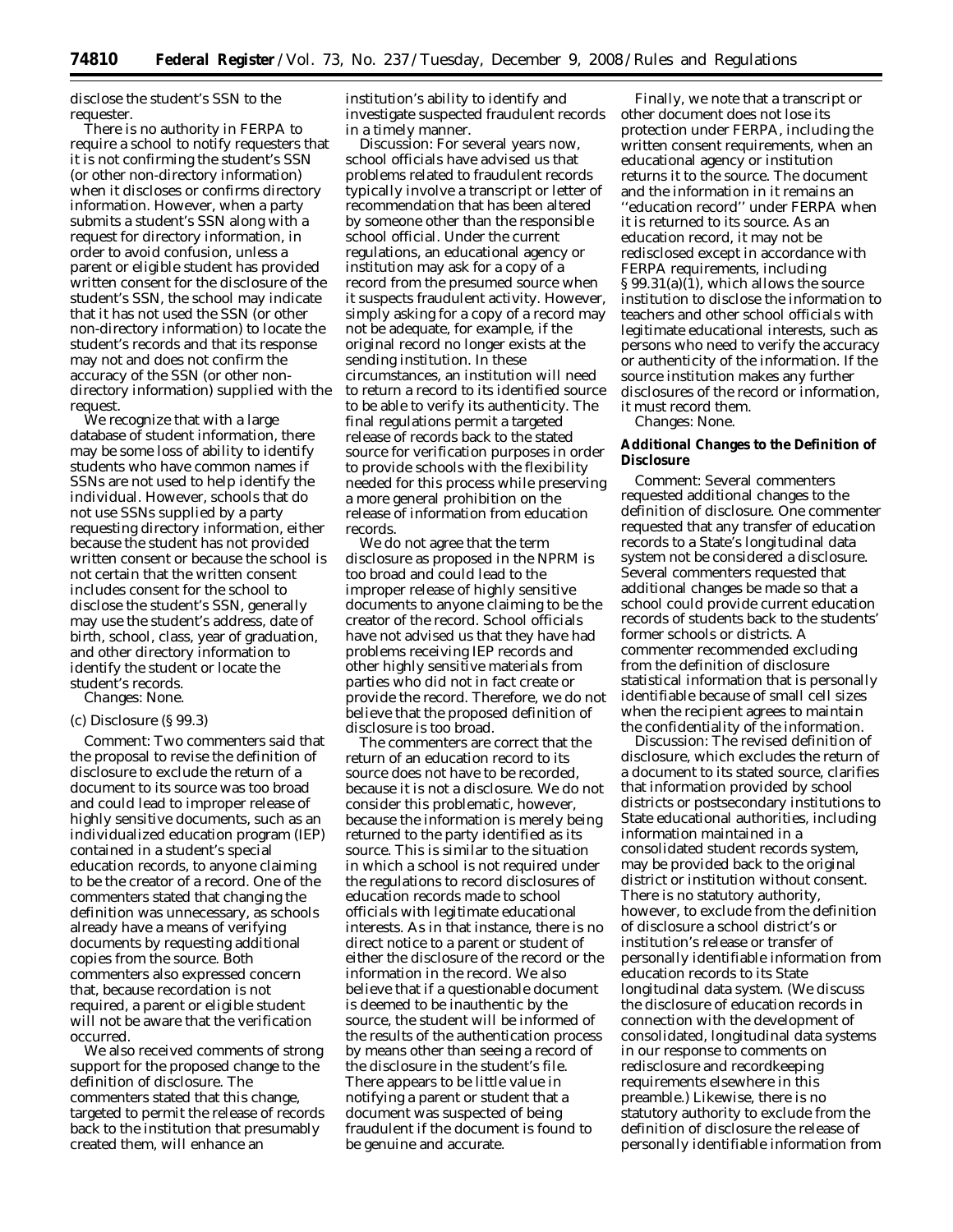education records to parties that agree to keep the information confidential. (See our discussion of personally identifiable information and de-identified records and information elsewhere in this preamble.)

The revised regulations do not authorize the disclosure of education records to third parties who are not identified as the provider or creator of the record. For example, a college may not send a student's current college records to a student's high school under the revised definition of *disclosure*  because the high school is not the stated source of those records. (We discuss this issue elsewhere in the preamble under *Disclosure of Education Records to Students' Former Schools*.)

*Changes:* None.

### *(d) Education Records*

#### (1) Paragraph (b)(5)

*Comment:* Several commenters supported our proposal to clarify the existing exclusion from the definition of *education records* for records that only contain information about an individual after he or she is no longer a student, which we referred to as ''alumni records'' in the NPRM, 73 FR 15576. One commenter suggested that the term ''directly related,'' which is used in the amended definition in reference to a student's attendance, is inconsistent with the use of the term ''personally identifiable'' in other sections of the regulations and could cause confusion.

One commenter asked whether a postsecondary school could provide a student's education records from the postsecondary school to a secondary school that the student attended previously.

Several commenters objected to the proposed regulations because, according to the commenters, the regulations would expand the records subject to FERPA's prohibition on disclosure of education records without consent. A journalist stated that the settlement agreement cited in the NPRM is an example of a record that should be excluded from the definition and that schools already are permitted to protect too broad a range of documents from public review because the documents are education records. The commenter stated that information from education records such as a settlement agreement is newsworthy, unlikely to contain confidential information, and that disclosure of such information provides a benefit to the public. Another commenter expressed concern that the regulations allow schools to collect negative information about a former student without giving the individual an opportunity to challenge the content because the information is not an education record under FERPA.

*Discussion:* It has long been the Department's interpretation that records created or received by an educational agency or institution on a former student that are directly related to the individual's attendance as a student are not excluded from the definition of *education records* under FERPA, and that records created or received on a former student that are not directly related to the individual's attendance as a student are excluded from the definition and, therefore, are not ''education records.'' The proposed regulations in paragraph (b)(5) were intended to clarify the use of this exclusion, not to change or expand its scope.

Our use of the phrase ''directly related to the individual's attendance as a student'' to describe records that do not fall under this exclusion from the definition of *education records* is not inconsistent with the term ''personally identifiable'' as used in other parts of the regulations and should not be confused. The term ''personally identifiable information'' is used in the statute and regulations to describe the kind of information from education records that may not be disclosed without consent. *See* 20 U.S.C. 1232g(b); 34 CFR 99.3, 99.30. While ''personally identifiable information'' maintained by an agency or institution is generally considered an ''education record'' under FERPA, personally identifiable information does not fall under this exclusion from the definition of education records if the information is not directly related to the student's attendance as a student. For example, personally identifiable information related solely to a student's activities as an alumnus of an institution is excluded from the definition of education records under this provision. We think that the term ''directly related'' is clear in this context and will not be confused with 'personally identifiable.'

A postsecondary institution may not disclose a student's postsecondary education records to the secondary school previously attended by the student under this provision because these records are directly related to the student's attendance as a student at the postsecondary institution. (We discuss this issue further under *Disclosure of Education Records to Students' Former Schools.*)

We do not agree that documents such as settlement agreements are unlikely to contain confidential information. Our experience has been that these documents often contain highly

confidential information, such as special education diagnoses, educational supports, or mental or physical health and treatment information. Our changes to the definition were intended to clarify that schools may not disclose this information to the media or other parties, without consent, simply because a student is no longer in attendance at the school at the time the record was created or received. A parent or eligible student who wishes to share the student's own records with the media or other parties is free to do so.

Neither FERPA nor the regulations contains a provision for a parent or eligible student to challenge information that is not contained in an education record. FERPA does not prohibit a parent or student from using other venues to seek redress for collection and release of information in non-education records.

# *Changes:* None.

#### (2) Paragraph (b)(6)

*Comment:* We received several comments supporting the proposed changes to the definition of *education records* that would exclude from the definition grades on peer-graded papers before they are collected and recorded by a teacher. These commenters expressed appreciation that this revision would be consistent with the U.S. Supreme Court's decision on peergraded papers in *Owasso Independent School Dist. No. I–011* v. *Falvo*, 534 U.S. 426 (2002) (*Owasso*). Two commenters asked how the provision would be applied to the use of group projects and group grading within the classroom.

*Discussion:* The proposed changes to the definition of *education records* in paragraph (b)(6) are designed to implement the U.S. Supreme Court's 2002 decision in *Owasso*, which held that peer grading does not violate FERPA. As noted in the NPRM, 73 FR 15576, the Court held in *Owasso* that peer grading does not violate FERPA because ''the grades on students' papers would not be covered under FERPA at least until the teacher has collected them and recorded them in his or her grade book.'' 534 U.S. at 436.

As suggested by the Supreme Count in *Owasso*, 534 U.S. at 435, FERPA is not intended to interfere with a teacher's ability to carry out customary practices, such as group grading of team assignments within the classroom. Just as FERPA does not prevent teachers from allowing students to grade a test or homework assignment of another student or from calling out that grade in class, even though the grade may eventually become an education record,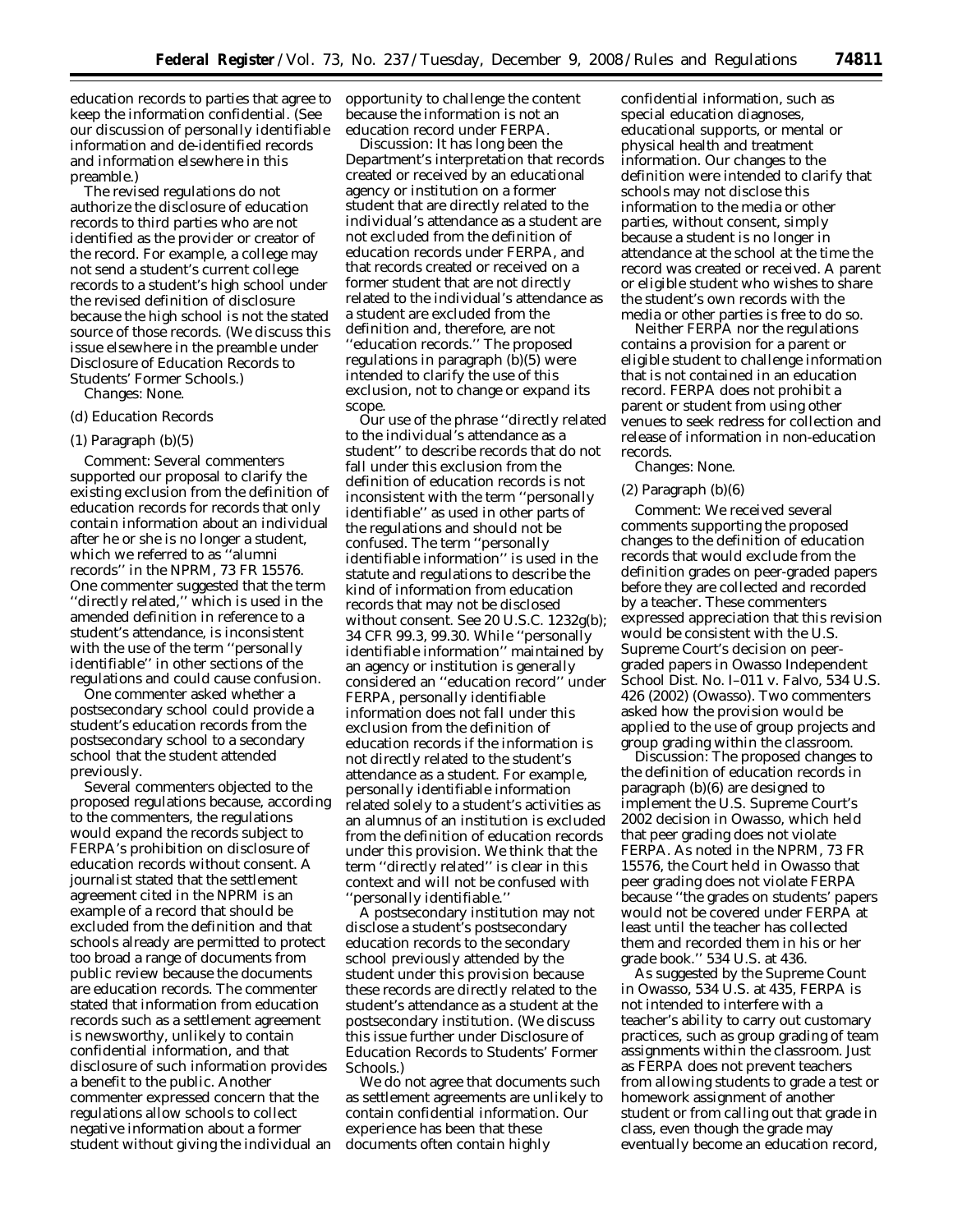FERPA does not prohibit the discussion of group or individual grades on classroom group projects, so long as those individual grades have not yet been recorded by the teacher. The process of assigning grades or grading papers falls outside the definition of *education records* in FERPA because the grades are not ''maintained'' by an educational agency or institution at least until the teacher has recorded the grades.

*Changes:* None.

# *(e) Personally Identifiable Information*

Comments on the proposed definition of *personally identifiable information*  are discussed elsewhere in this preamble under the heading *Personally Identifiable Information and Deidentified Records and Information.* 

# *(f) State Auditors and Audits (§§ 99.3 and Proposed 99.35(a)(3))*

*Comment:* Several commenters supported the clarification in proposed § 99.35(a)(3) that State auditors may have access to education records, without consent, in connection with an ''audit'' of Federal or State supported education programs under the exception to the written consent requirement for authorized representatives of ''State and local educational authorities.'' All but one of the commenters, however, disagreed strongly with the proposed definition of *audit* in § 99.35(a)(3), which was limited to testing compliance with applicable laws, regulations, and standards and did not include the broader concept of evaluations.

In general, the commenters said that the proposed definition of *audit* was too narrow and would prevent State auditors from conducting performance audits and other services that they routinely provide in accordance with professional auditing standards, including the U.S. Comptroller's Government Auditing Standards. *See www.gao.gov/govaud/ybk01.htm.* A State legislative auditor noted, for example, that 45 State legislatures have established legislative program evaluation offices whose express purpose is to provide research and evaluation for legislative decision making, and that these offices regularly use personally identifiable information from education records for their work. Some of the commenters also questioned whether financial audits and attestation engagements would be excluded under the proposed definition.

One commenter said that the State auditor provisions in proposed §§ 99.3 and 99.35(a)(3) should be expanded to apply to other non-education State officials responsible for evaluating

publicly funded programs. Another commenter recommended that the regulations include examination of education records by health department officials to improve compliance with mandated immunization schedules.

The majority of the comments we received with respect to the inclusion of local auditors in the proposed definition of *State auditor* in § 99.3 supported permitting local auditors to have access to personally identifiable information for purposes of auditing Federal or State supported education programs. One commenter said that local auditors should not be included in the definition, while another commenter stated that auditors for the city health department need access to FERPAprotected information to determine the accuracy of claims for payment and asked for further clarification on the issue.

*Discussion:* We explained in the preamble to the NPRM that the statute allows disclosure of personally identifiable information from education records without consent to authorized representatives of ''State educational authorities'' in connection with an audit or evaluation of Federal or State supported education programs. 73 FR 15577. Legislative history indicates that Congress amended the statute in 1979 to ''correct an anomaly'' in which the existing exception to the consent requirement in 20 U.S.C. 1232g(b)(3) was interpreted to preclude State auditors from obtaining access to education records for audit purposes. *See* H.R. Rep. No. 338, 96th Cong., 1st Sess. at 10 (1979), *reprinted in* 1979 U.S. Code Cong. & Admin. News 819, 824. However, because the amended statutory language in 20 U.S.C. 1232g(b)(5) refers only to ''State and local educational officials,'' the proposed regulations sought to clarify that this included ''State auditors'' or auditors with authority and responsibility under State law for conducting audits. Due to the breadth of this inclusion, however, the proposed regulations also sought to limit access to education records by State auditors by narrowing the definition of *audit.* 

The Secretary has carefully reviewed the comments and, based upon further intradepartmental review, has decided to remove from the final regulations the provisions related to State auditors and audits in §§ 99.3 and 99.35(a)(3). We share the commenters' concerns about preventing State auditors from conducting activities that they routinely perform under applicable auditing standards. However, because our focus was on the narrow definition of *audit*, we proposed a very broad definition of

*State auditor* in § 99.3 and did not examine which of the various types of officials, offices, committees, and staff in executive and legislative branches of State government should be included in the definition. We are concerned that without the narrow definition of *audit*  as proposed in § 99.35(a)(3), the proposed definition of *State auditor*  may allow non-consensual disclosures of education records to a variety of officials for purposes not supported by the statute. The Department will study the matter further and may issue new regulations or guidance, as appropriate. In the interim, the Department will provide guidance on a case-by-case basis.

*Changes:* We are not including the definition of *State auditor* in § 99.3 and the provisions related to State auditors and audits in § 99.35(a)(3) in these final regulations.

# **Disclosures to Parents (§§ 99.5 and 99.36)**

*Comment:* A majority of commenters approved of the Secretary's efforts to clarify that, even after a student has become an eligible student, an educational agency or institution may disclose education records to the student's parents, without the consent of the student, if certain conditions are met. Those commenters stated that the clarification was especially helpful, particularly in light of issues that arose after the April 2007 shootings at the Virginia Polytechnic Institute and State University (Virginia Tech). A commenter stated that the clarification will assist emergency management officials on college and university campuses and help school officials know when they can properly share student information with parents and students. One commenter expressed support for the proposed regulations, because it has been her experience that colleges do not share information with parents on their children's financial aid or academic status.

Some commenters disagreed with the proposed changes. One stated that, due to varying family dynamics, disclosures should not be limited only to parents, but should also include other appropriate family members. Another commenter objected to the phrase in § 99.5(a)(2) that would permit disclosure to a parent without the student's consent if the disclosure meets ''any other provision in § 99.31(a).'' The commenter stated that this ''catch-all phrase'' exceeded statutory authority.

Noting the sensitivity of financial information included in income tax returns, a few commenters raised concerns about the discussion in the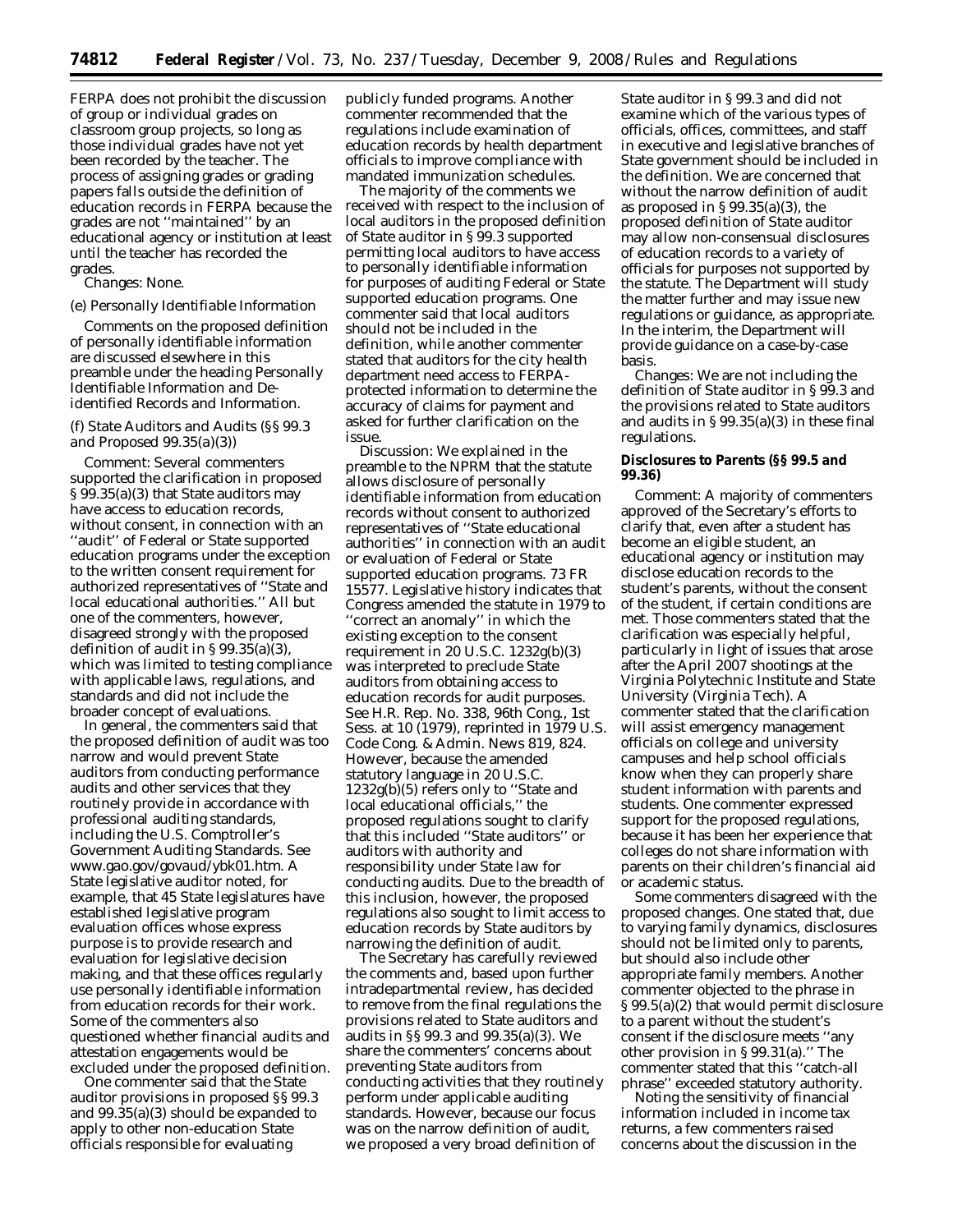NPRM in which we explained that an institution can determine that a parent claimed a student as a dependent by asking the parent to supply a copy of the parent's most recent Federal tax return. Another commenter stated that the NPRM did not go far enough and recommended specifically requiring an institution to rely on a copy of a parent's most recent Federal tax return to determine a student's dependent status, while another commenter recommended that we change the regulations to indicate that only the parent who has claimed the student as a dependent may have access to the student's education records.

A commenter noted that some States have high school students who are concurrently enrolled in secondary schools and postsecondary institutions as early as ninth grade and supported the clarification that postsecondary institutions may disclose information to parents of students who are tax dependents.

*Discussion:* Parents' rights under FERPA transfer to a student when the student reaches age 18 or enters a postsecondary institution. 20 U.S.C. 1232g(d). However, under § 99.31(a)(8), an educational agency or institution may disclose education records to an eligible student's parents if the student is a dependent as defined in section 152 of the Internal Revenue Code of 1986. Under § 99.31(a)(8), neither the age of a student nor the parent's status as custodial parent is relevant to the determination whether disclosure of information from an eligible student's education records to that parent without written consent is permissible under FERPA. If a student is claimed as a dependent for Federal income tax purposes by either parent, then under the regulations, either parent may have access to the student's education records without the student's consent.

The statutory exception to the consent requirement in FERPA for the disclosure of records of dependent students applies only to the parents of the student. 20 U.S.C. 1232g(b)(1)(H). Accordingly, the Secretary does not have statutory authority to apply § 99.31(a)(8) to any other family members. However, under § 99.30(b)(3), an eligible student may provide consent for the school to disclose information from his or her education records to another family member. In some situations, such as when there is no parent in the student's life or the student is married, a spouse or other family member may be considered an appropriate party to whom a disclosure may be made, without consent, in connection with a

health or safety emergency under §§ 99.31(a)(10) and 99.36.

In most cases, when an educational agency or institution discloses education records to parents of an eligible student, we expect the disclosure to be made under the dependent student provision  $(S 99.31(a)(8))$ , in connection with a health or safety emergency (§§ 99.31(a)(10) and 99.36), or if a student has committed a disciplinary violation with respect to the use or possession of alcohol or a controlled substance  $(S 99.31(a)(15))$ . This is the reason we mention these provisions specifically in the regulations. However, inclusion of the phrase ''of any other provision in § 99.31(a)'' in § 99.5(a)(2) is necessary and within our statutory authority because there may be other exceptions to FERPA's general consent requirement under which an agency or institution might disclose education records to a parent of an eligible student, such as the directory information provision in § 99.31(a)(11) and the provision permitting disclosure in compliance with a court order or lawfully issued subpoena in § 99.31(a)(9).

As we explained in the NPRM, institutions can determine that a parent claims a student as a dependent by asking the parent to submit a copy of the parent's most recent Federal income tax return. However, we do not think it is appropriate to require an agency or institution to rely only on the most recent tax return to determine the student's dependent status because institutions should have flexibility in how to reach this determination. For instance, institutions may rely instead on a student's assertion that he or she is not a dependent unless the parent provides contrary evidence. We agree that financial information on a Federal tax return is sensitive information and, for that reason, in providing technical assistance and compliance training to school officials, we have advised that parents may redact all financial and other unnecessary information that appears on the form, as long as the tax return clearly shows the parent's or parents' names and the fact that the student is claimed as a dependent.

In addition, in the fall of 2007, we developed two model forms that appear on the Department's Family Policy Compliance Office (FPCO or the Office) Web site that institutions may adapt and provide to students at orientation to indicate whether they are a dependent and, if not, obtaining consent from the student for disclosure of information to parents: *http://www.ed.gov/policy/gen/ guid/fpco/ferpa/safeschools/* 

*modelform.html* and *http://www.ed.gov/ policy/gen/guid/fpco/ferpa/safeschools/ modelform2.html.* 

With regard to the comment about high school students who are concurrently enrolled in postsecondary institutions as early as ninth grade, FERPA not only permits those postsecondary institutions to disclose information to parents of the high school students who are dependents for Federal income tax purposes, it also permits high schools and postsecondary institutions who have dually-enrolled students to share information. Where a student is enrolled in both a high school and a postsecondary institution, the two schools may share education records without the consent of either the parents or the student under § 99.34(b). If the student is under 18, the parents still retain the right under FERPA to inspect and review any education records maintained by the high school, including records that the college or university disclosed to the high school, even though the student is also attending the postsecondary institution. *Changes:* None.

### **Outsourcing (§ 99.31(a)(1)(i)(B))**

# *(a) Outside Parties Who Qualify as School Officials*

*Comment:* A few commenters disagreed with the proposal to expand the ''school officials'' exception in  $\S 99.31(a)(1)(i)(B)$  to include contractors, consultants, volunteers, and other outside parties to whom an educational agency or institution has outsourced institutional services or functions it would otherwise use employees to perform. They believed that the modifications undermined the plain language of the statute and congressional intent. Several other commenters supported the proposed regulations, saying that it was helpful to include in the regulations what has historically been the Department's interpretation of the ''school officials'' exception. A majority of commenters, while not agreeing or disagreeing with the proposed changes in  $\S 99.31(a)(1)(i)(B)$ , raised a number of issues concerning the proposal.

Several commenters expressed concern that the requirement that an outside party must perform an institutional service or function for which the agency or institution would otherwise use employees is too restrictive and impractical. One commenter noted that some functions that a contractor performs could not be performed by a school official.

Some commenters said we should clarify the regulations to explain the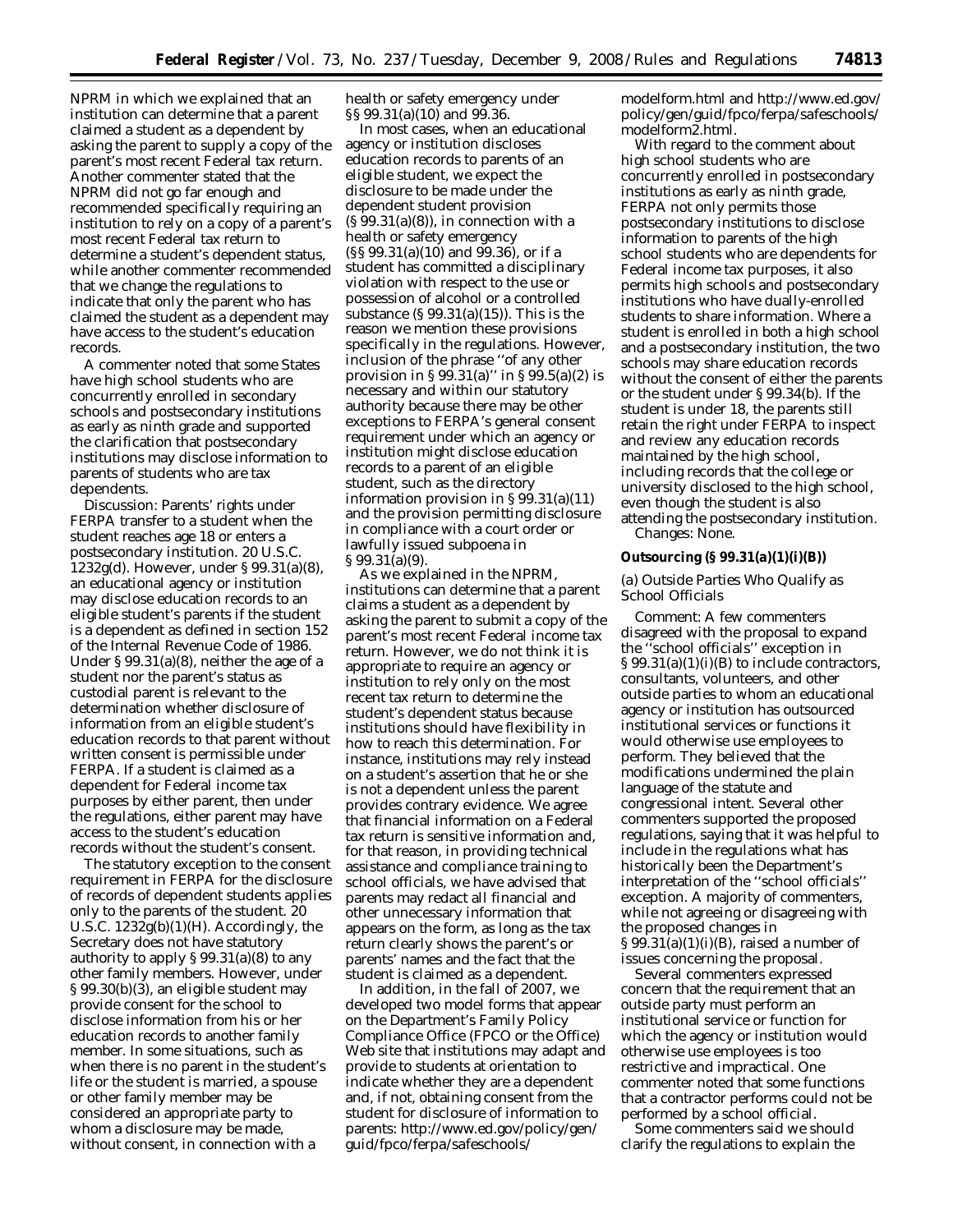circumstances under which volunteers may serve as school officials and have access to personally identifiable information from education records in connection with their services or responsibilities to the school. One commenter noted that this clarification was needed especially for parentvolunteers working at a school attended by their own children where they are likely to know other students and their families.

Several commenters asked that we clarify in the regulations that § 99.31(a)(1) also applies to school transportation officials, school bus drivers, and school bus attendants who need access to education records in order to safely and efficiently transport students. Another commenter asked for clarification whether, under the proposed regulations, practicum students, fieldwork students, and unpaid interns in schools would be considered ''school officials.'' One commenter asked whether § 99.31(a)(1) permits outsourced medical providers to be considered ''school officials.''

One commenter asked how proposed § 99.31(a)(1) would apply to parties other than educational agencies and institutions. The commenter was concerned about permitting SEAs to disclose personally identifiable information to outside parties under § 99.31(a)(1)(i)(B) because SEAs are not subject to § 99.7, which requires educational agencies and institutions to annually notify parents and eligible students of their rights under FERPA, including a specific requirement in § 99.7(a)(3)(iii) that an educational agency or institution that has a policy of disclosing information under § 99.31(a)(1) must include in its annual notice a specification of criteria for determining who constitutes a school official and what constitutes a legitimate educational interest. A number of commenters requested clarification about the applicability of  $\S 99.31(a)(1)(i)(B)$  to State authorities that operate State longitudinal data systems that maintain records of local educational agencies (LEAs) or institutions and are responsible for certain reporting requirements under the No Child Left Behind Act. Some of these commenters believe that State authorities operating these systems are ''school officials'' under § 99.31(a)(1) who should be able to disclose education records for the purpose of outsourcing under  $\S 99.31(a)(1)(i)(B)$ .

One commenter recommended that the regulations permit the disclosure of education records to non-educational State agencies for evaluation purposes under § 99.31(a)(1). Another commenter asked that we revise the regulations to permit representatives of the Centers for Disease Control and Prevention to access education records for the purpose of public health surveillance under the ''school officials'' exception.

Another commenter requested further guidance on how § 99.31(a)(1) would apply to local law enforcement officers who work in collaboration with schools in various capacities and whether education records could be shared with these officers in order to ensure safe campuses.

*Discussion:* The Secretary does not agree that the proposed changes to § 99.31(a)(1) go beyond the plain reading of the statute and congressional intent. As we explained in the NPRM, FERPA's broad definition of *education records* includes records that are maintained by ''a person acting for'' an educational agency or institution. 20 U.S.C. 1232g(a)(4)(A)(ii); *see* 34 CFR 99.3. (In floor remarks describing the meaning of the definition of *education records,* Senators James Buckley and Claiborne Pell, principal sponsors of the December 1974 FERPA amendments, specifically referred to materials that are maintained by a school ''or by one of its agents.'' See ''Joint Statement in Explanation of Buckley/Pell Amendment'' (Joint Statement), 120 Cong. Rec. S21488 (Dec. 13, 1974).) Although the Secretary is concerned that educational agencies and institutions not misapply § 99.31(a)(1), the changes to the regulations are necessary to clarify the scope of the ''school officials'' exception in FERPA.

We disagree with commenters that the requirement in  $\S 99.31(a)(1)(i)(B)(1)$  that the outside party must perform an institutional service or function for which the agency or institution would otherwise use employees is too restrictive or unworkable. The requirement serves to ensure that the ''school officials'' exception does not expand into a general exception to the consent requirement in FERPA that would allow disclosure any time a vendor or other outside party wants access to education records to provide a product or service to schools, parents, and students. As explained in the preceding paragraphs and in the NPRM, 73 FR 15578–15579, the statutory basis for expanding the ''school officials'' exception to outside service providers is that they are ''acting for'' the agency or institution, not selling products and services. This means, for example, that a school may not use the ''school officials'' exception to disclose personally identifiable information from a student's education record, such as the student's SSN or student ID number,

without consent, to an insurance company that wishes to offer students a discount on auto insurance because the school is not outsourcing an institutional service or function for which it would otherwise use its own employees.

Further, the requirement that the outside party must be performing services or functions an employee would otherwise perform does not mean that a school employee must be able to perform the outsourced service in order for the outside party to be considered a school official under

§ 99.31(a)(1)(i)(B)(*1*). For example, many school districts outsource their legal services on an as-needed basis. Even though these school districts may have never hired an attorney as an employee, they may still disclose personally identifiable information from education records to outside legal counsel to whom they have outsourced their legal services. FERPA does not otherwise restrict whether a school may outsource institutional services and functions; it only addresses to whom and under what conditions personally identifiable information from students' education records may be disclosed.

Once a school has determined that an outside party is a ''school official'' with a ''legitimate educational interest'' in viewing certain education records, that party may have access to the education records, without consent, in order to perform the required institutional services and functions for the school. These outside parties may include parents and other volunteers who assist schools in various capacities, such as serving on official committees, serving as teachers' aides, and working in administrative offices, where they need access to students' education records to perform their duties.

The disclosure of education records under any of the conditions listed in § 99.31, including the ''school officials'' exception, is permissive and not required. (Only parents and eligible students have a right under FERPA to inspect and review their education records.) Therefore, schools should always use good judgment in determining the extent to which volunteers, as well as other school officials, need to have access to education records and to ensure that school officials, including volunteers, do not improperly disclose information from students' education records.

We decline to adopt commenters' suggestion that we include in  $\S 99.31(a)(1)(i)(B)$  a list of the types of parties who may serve as school officials and receive personally identifiable information from education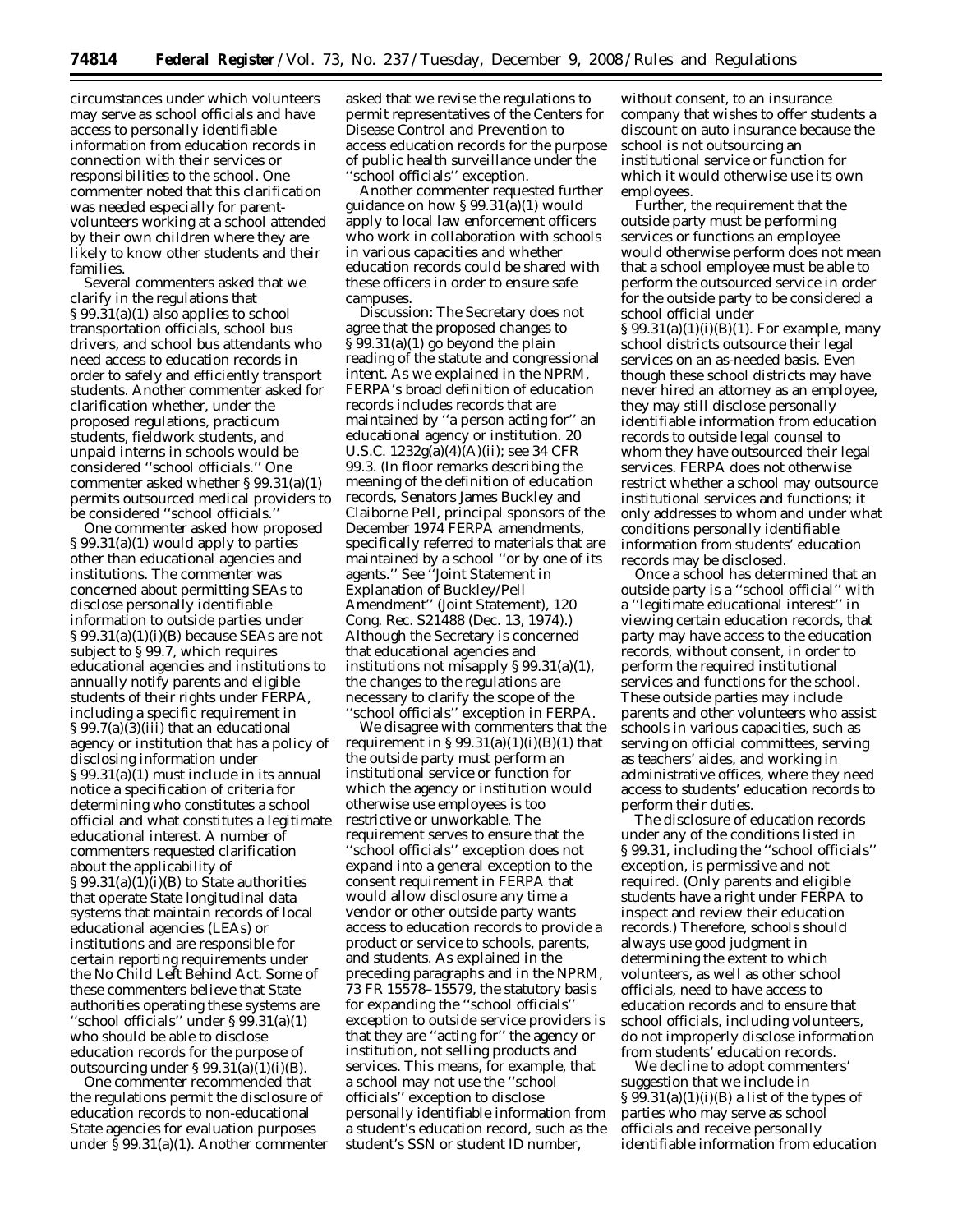records in connection with the institutional services and functions outsourced by the school. We think it would be impossible to provide a comprehensive listing and believe that agencies and institutions are in the best position to make these determinations. At the discretion of a school, school officials may include school transportation officials (including bus drivers), school nurses, practicum and fieldwork students, unpaid interns, consultants, contractors, volunteers, and other outside parties providing institutional services and performing institutional functions, provided that each of the requirements in § 99.31(a)(1)(i)(B) has been met.

Under § 99.31(a)(1), a university could outsource the practical training of students. The information disclosed to the hospital, clinic, or business conducting the practical training may only be used for the purposes for which it was disclosed. In the NPRM, we discuss in more detail the types of services and functions covered under § 99.31(a)(1)(i)(B). (73 FR 15578-15580.)

In response to the comment about the applicability of  $\S 99.31(a)(1)(i)(B)$  to State educational authorities that operate State longitudinal data systems, such officials are not ''school officials'' under FERPA. Rather, these officials are generally considered authorized representatives of a State educational authority, and LEAs typically disclose information from students' education records to a longitudinal data system maintained by an SEA or other State educational authorities under the exception to the consent requirement for disclosures to authorized representatives of State and local educational authorities, § 99.31(a)(3)(iv)), not the "school officials'' exception. This issue is explained in more detail elsewhere in this preamble under *Educational research (§§ 99.31(a)(6), 99.31(a)(3).* We also discuss disclosures to noneducational agencies, such as to public health agencies, in the section of this preamble entitled *Disclosure of Education Records to Non-Educational Agencies.* 

Members of a school's *law enforcement unit,* as defined in § 99.8 of the regulations, who are employed by the agency or institution qualify as school officials under § 99.31(a)(1)(i)(A) if the school has complied with the notification requirements in § 99.7(a)(3)(iii). As school officials, they may be given access to personally identifiable information from those students' education records in which the school has determined they have legitimate educational interests. The

school's law enforcement unit must protect the privacy of education records it receives and may disclose them only with consent or under one of the exceptions to consent listed in § 99.31. For that reason, it is advisable that officials of a law enforcement unit maintain education records separately from law enforcement unit records, which are not subject to FERPA requirements. As we explained in *Balancing Student Privacy and School Safety: A Guide to the Family Educational Rights and Privacy Act for Elementary and Secondary Schools,*  investigative reports and other records created by an institution's law enforcement unit are excluded from the definition of *education records* under § 99.3 and, therefore, are not subject to FERPA requirements. Accordingly, schools may disclose information from law enforcement unit records to anyone, including local police and other outside law enforcement authorities, without consent. This brochure can be found on FPCO's ''Safe Schools & FERPA'' Web page: *http://www.ed.gov/policy/gen/ guid/fpco/ferpa/safeschools/index.html.* 

Outside police officers or other nonemployees to whom the school has outsourced its safety and security functions do not qualify as ''school officials'' under FERPA unless they meet each of the requirements of § 99.31(a)(1)(i)(B). If these police officers or other outside parties do not meet the requirements for being a school official under FERPA, they may not have access to students' education records without consent, unless there is a health or safety emergency, a lawfully issued subpoena or court order, or some other exception to FERPA's general consent requirement under which the disclosure falls.

With respect to our amendment to the ''school officials'' exception, we note that § 99.32(d) excludes from the recordation requirements disclosures of education records that educational agencies and institutions make to school officials. This exclusion from the recordation requirement will apply as well to disclosures to contractors, consultants, volunteers, and other outside parties to whom an agency or institution discloses education records under § 99.31(a)(1)(i)(B). The Department has long recognized that FERPA does not prevent schools from outsourcing institutional services and functions; to require schools to record disclosures to these outside parties serving as school officials would be overly burdensome and unworkable.

An educational agency or institution that complies with the notification requirements in  $\S 99.7(a)(3)(iii)$  by

specifying its policy regarding the disclosure of education records to contractors and other outside parties serving as school officials provides legally sufficient notice to parents and students regarding these disclosures. We have posted model notifications on our Web site, one for postsecondary institutions and one for LEAs. See *http://www.ed.gov/policy/gen/guid/ fpco/ferpa/ps-officials.html* and *http:// www.ed.gov/policy/gen/guid/fpco/ ferpa/lea-officials.html.* 

*Changes:* None.

# *(b) Direct Control*

*Comment:* Some commenters asked the Department to clarify what the term ''direct control'' means as used in § 99.31(a)(1)(i)(B)(*2)*. This section provides that in order to be considered a ''school official'' an outside party must be under the direct control of the agency or institution. Some commenters asked if this term means that the school must monitor the operations of the outside party, and how it affects an agency's or institution's relationship with subcontractors or third- or fourth-party database hosting companies. One commenter stated that the regulations should not distinguish between whether the education records are hosted in a vendor's offsite network or within the institution's local network servers, while another commenter asked for clarification of how  $\S 99.31(a)(1)(i)(B)$ applies to outsourcing electronic mail (e-mail) services to third parties such as Microsoft or Google.

One commenter stated that institutions should be required to verify that parties to whom they outsource services have the necessary resources to safeguard education records provided to them.

A commenter suggested that, instead of the proposed ''direct control'' standard, the Department adopt language similar to the safeguarding standard found in the Gramm-Leach-Bliley Act (GLB) (Pub. L. 106–102, November 12, 1999). The commenter suggested that, as adapted in FERPA, the standard would require that for an outside party, acting on behalf of an educational institution, to be considered a ''school official,'' the institution would have to: (1) Take reasonable steps to select and retain contractors, consultants, volunteers, or other outside parties that are capable of maintaining appropriate safeguards with respect to education records; and (2) mandate by contract that the outside party implement and maintain such safeguards.

*Discussion:* The term ''direct control'' in § 99.31(a)(1)(i)(B)(*2*), is intended to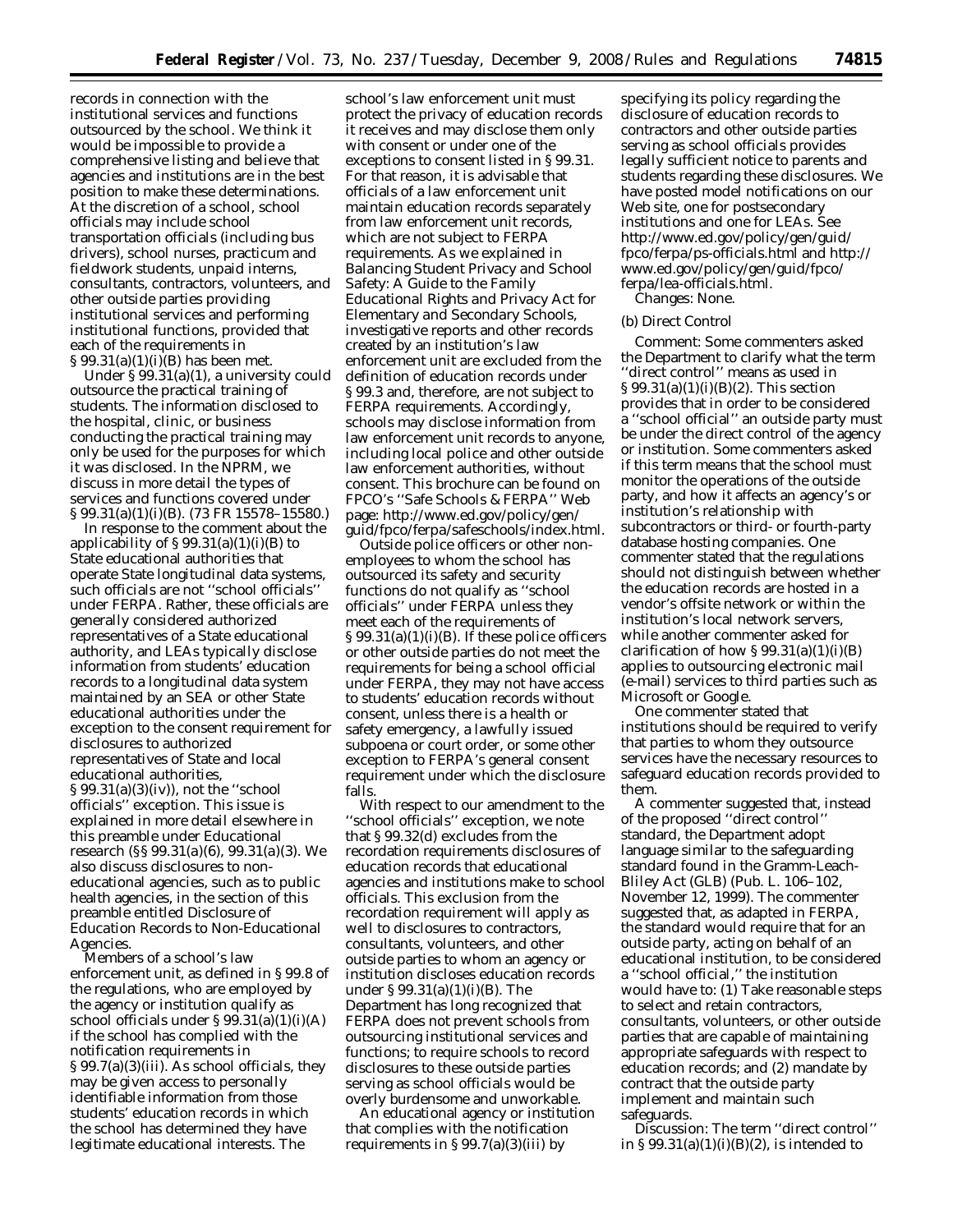ensure that an educational agency or institution does not disclose education records to an outside service provider unless it can control that party's maintenance, use, and redisclosure of education records. This could mean, for example, requiring a contractor to maintain education records in a particular manner and to make them available to parents upon request. We are revising the regulations, however, to provide this clarification.

Neither the statute nor the FERPA regulations specifically requires that educational agencies and institutions verify that outside parties to whom schools outsource services have the necessary resources to safeguard education records provided to them. However, as discussed in the NPRM, educational agencies and institutions are responsible under FERPA for ensuring that they themselves do not have a policy or practice of releasing, permitting the release of, or providing access to personally identifiable information from education records, except in accordance with FERPA. This includes ensuring that outside parties that provide institutional services or functions as ''school officials'' under  $\S 99.31(a)(1)(i)(B)$  do not maintain, use, or redisclose education records except as directed by the agency or institution that disclosed the information.

The ''direct control'' requirement is intended to apply only to the outside party's provision of specific institutional services or functions that have been outsourced and the education records provided to that outside party to perform the services or function. It is not intended to affect an outside service provider's status as an independent contractor or render that party an employee under State or Federal law.

We believe that the use of the ''direct control'' standard strikes an appropriate balance in identifying the necessary and proper relationship between the school and its outside parties that are serving as ''school officials.'' The recommendation that we adopt a standard more closely aligned with the GLB standard does not appear workable, especially with regard to requiring that schools enter into formal contracts with each outside party performing services, including parent-volunteers. However, one way in which schools can ensure that parties understand their responsibilities under FERPA with respect to education records is to clearly describe those responsibilities in a written agreement or contract.

Exercising direct control could prove more challenging in some situations than in others. Schools outsourcing information technology services, such as

web-based and e-mail services, should make clear in their service agreements or contracts that the outside party may not use or allow access to personally identifiable information from education records, except in accordance with the requirements established by the educational agency or institution that discloses the information.

*Changes:* We have revised § 99.31(a)(1)(B)(*2*) to clarify that the outside party must be under the direct control of the agency or institution with respect to the use and maintenance of information from education records.

# *(c) Protection of Records by Outside Parties Serving as School Officials*

*Comment:* We received several comments on proposed § 99.31(a)(1)(i)(B)(*3*), which provides that an outside party serving as a ''school official'' is subject to the requirement in § 99.33(a), regarding the use and redisclosure of personally identifiable information from education records. One commenter stated that, while he supported and welcomed this clarification, the proposed regulations did not go far enough to clarify that these outside third parties could not use education records of multiple institutions for which they serve as a contractor to engage in activities not associated with the service or function they were providing.

Some commenters suggested that the regulations should require all school officials who handle education records, including parties to whom institutional services and functions are outsourced, to participate in annual training and to undergo fingerprint and background investigations.

Another commenter stated that any disclosures associated with the outsourcing of institutional services and functions should include a record that will serve as an audit trail. The commenter noted that both the Health Insurance Portability and Accountability Act (HIPAA) and the Privacy Act of 1974 require the maintenance of audit trails or an accounting of disclosures of records.

*Discussion:* An agency or institution must ensure that an outside party providing institutional services or functions does not use or allow access to education records except in strict accordance with the requirements established by the educational agency or institution that discloses the information. Section 99.33(a)(2) of the FERPA regulations applies to employees and outside service providers alike and prohibits the recipient from using education records for any purpose other than the purposes for which the

disclosure was made. This includes ensuring that outside parties do not use education records in their possession for purposes other than those specified by the institution that disclosed the records.

FERPA does not specifically require that educational agencies and institutions provide annual training to school officials that handle education records, and we decline to establish such a requirement in these regulations. Educational agencies and institutions should have flexibility in determining the best way to ensure that school officials are made aware of the requirements of FERPA. However, for entities subject to the Individuals with Disabilities Education Act (IDEA), 34 CFR 300.623(c) provides that all persons collecting or using personally identifiable information must receive training or instruction regarding their State's policies and procedures under 34 CFR 300.123 (Confidentiality of personally identifiable information) and 34 CFR Part 99, the FERPA regulations. We note that while schools are certainly free to implement a policy requiring school officials and parties to whom services have been outsourced to undergo fingerprint and background investigations, there is no statutory authority in FERPA to include such a requirement in the regulations.

We note also that the Department routinely provides compliance training on FERPA for school officials. Typically, presentations are made throughout the year to national, regional, or State educational association conference workshops with numerous institutions in attendance. Training sessions are also scheduled for State departments of education and local school districts in the vicinity of any conference.

For a discussion of the comment that recommended that the regulations require that schools maintain an audit trail or an accounting of disclosures to school officials, including outside providers, see the discussion under the following section entitled *Control of Access to Education Records by School Officials*.

*Changes:* None.

## **Control of Access to Education Records by School Officials (§ 99.31(a)(1)(ii))**

*Comment:* Many commenters supported proposed § 99.31(a)(1)(ii), which requires an educational agency or institution to use reasonable methods to ensure that school officials have access to only those education records in which the official has a legitimate educational interest. In this section, we also proposed that an educational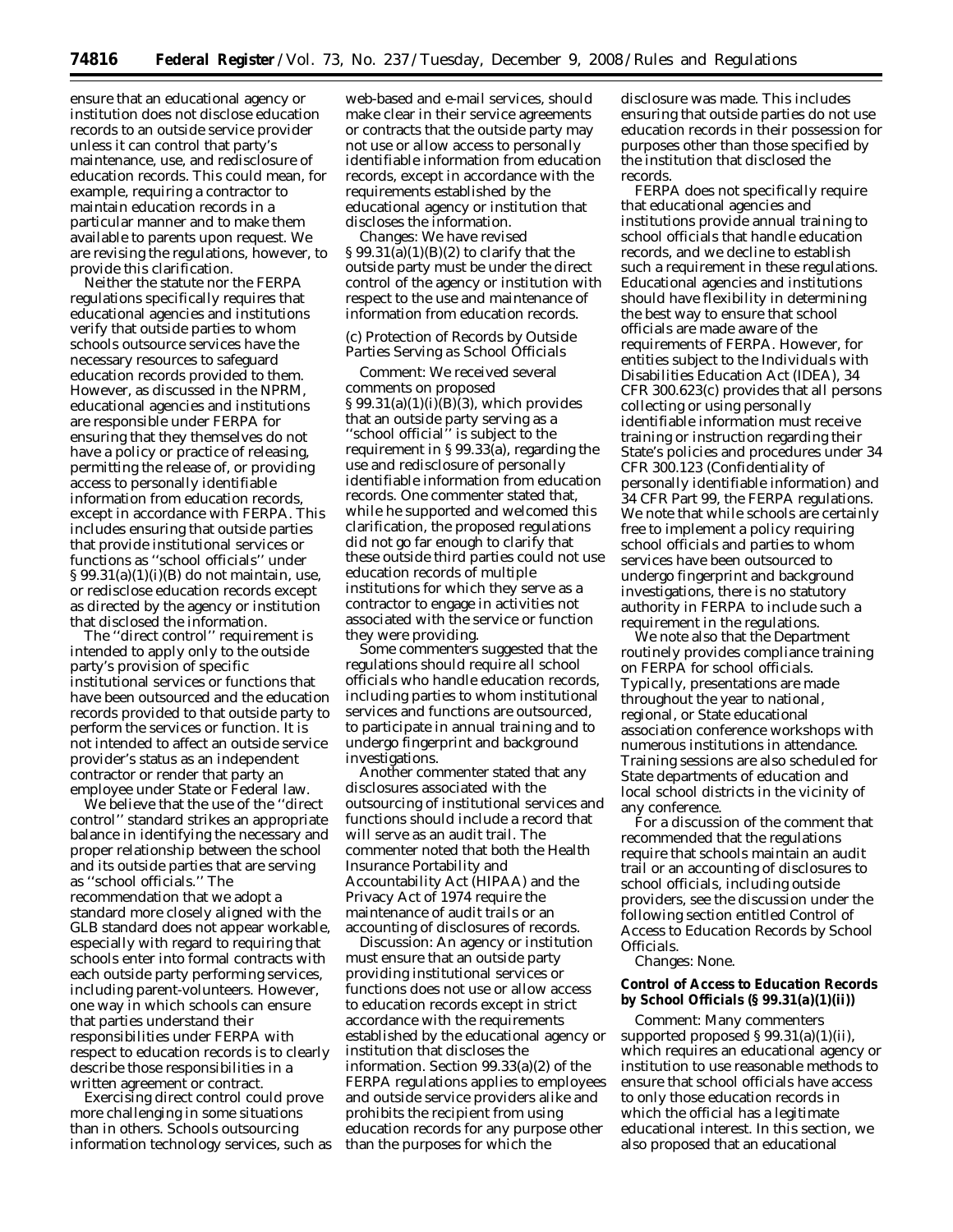agency or institution that does not use physical or technological access controls must ensure that its administrative policy for controlling access to education records is effective and that it remains in compliance with the ''legitimate educational interest'' requirement.

One commenter who supported the proposed regulations expressed concern that not all districts and institutions have the financial or technological resources to create or purchase an electronic system that provides fully automated access control and that an institution using only administrative controls would be required to demonstrate that each school official who accessed education records possessed a legitimate educational interest in the education records to which the official gained access. According to the commenter, the regulations seem to omit the ''reasonable methods'' concept for those schools that utilize administrative controls rather than physical or technological controls. The commenter was concerned that smaller schools that lack resources to create or purchase a system that fully monitors record access would be disadvantaged by having to meet a higher standard of ensuring a legitimate educational interest on the part of the school officials that access the records.

One commenter expressed concern that the standard in  $\S 99.31(a)(1)(ii)$  is too restrictive and asked whether the Department would use flexibility and deference in taking into consideration an institution's efforts in compliance with the requirement.

Another commenter requested that we include in the regulations a requirement that contractors hosting data at offsite locations must institute effective access control measures. The commenter stated that many schools and contractors are uncertain as to whether the school or the contractor is responsible for ensuring that access controls are applied to data hosted by contractors.

One commenter stated that the regulations created an unnecessary burden, as school districts already do their best to comply with FERPA and an occasional mistake should be excused. The commenter, however, was pleased that the regulations do not require the use of technological controls. The commenter was concerned that schools are unable to pre-assign risk levels to categories of records in order to determine appropriate methods to mitigate improper access. The commenter supported the use of effective administrative controls as determined by a district to ensure that

information is available only to those with a legitimate educational interest.

One commenter expressed concern that the requirement to use reasonable methods to ensure appropriate access was not sufficiently restrictive, because under the regulations, all volunteers would be designated as school officials. The commenter believed that the regulations would enable volunteers to gain access more easily to confidential and sensitive information in education records.

A commenter who is a parent of a special education student also expressed concern that the language in the regulations was not adequate. The commenter described a software package used by her district that permits all school officials unrestricted access to the IEPs of all special education students.

*Discussion:* Section 99.30 requires that a parent or eligible student provide written consent for a disclosure of personally identifiable information from education records unless the circumstances meet one of the exceptions to consent, such as the release of information to a school official with a legitimate educational interest. Thus, a district or institution that makes a disclosure solely on the basis that the individual is a school official violates FERPA if it does not also determine that the school official has a legitimate educational interest. The regulations in  $\S 99.31(a)(1)(ii)$  are designed to clarify the responsibility of the educational agency or institution to ensure that access to education records by school officials is limited to circumstances in which the school official possesses a legitimate educational interest.

We believe that the standard of ''reasonable methods'' is sufficiently flexible to permit each educational agency or institution to select the proper balance of physical, technological, and administrative controls to effectively prevent unauthorized access to education records, based on their resources and needs. In order to establish a system driven by physical or technological access controls, a school would generally first determine when a school official has a legitimate educational interest in education records and then determine which physical or technological access controls are necessary to ensure that the official can access only those records. The regulations require a school that uses only administrative controls to ensure that its administrative policy for controlling access to education records is effective and that the school is in compliance with the legitimate

educational interest requirement in  $\S 99.31(a)(1)(i)(A)$ . However, the 'reasonable methods'' standard applies whether the control is physical, technological, or administrative.

The regulations permit the use of a variety of methods to protect education records, in whatever format, from improper access. The Department expects that educational agencies and institutions will generally make appropriate choices in designing records access controls, but the Department reserves the right to evaluate the effectiveness of those efforts in meeting statutory and regulatory requirements.

The additional language that one commenter requested concerning outsourcing is already included in the regulations in  $\S 99.31(a)(1)$ . That section specifically provides that contractors are subject to the same conditions governing the access and use of records that apply to other school officials. As long as those conditions are met, the physical location in which the contractor provides the service is not relevant.

Because the regulations permit the use of a variety of methods to effectively reduce the risk of unauthorized access to education records, we do not believe the requirement to establish ''reasonable methods'' for controlling access is unduly burdensome. Schools have the flexibility to decide the method or methods best suited to their own circumstances. For the many schools, districts, and institutions that already meet the standard, no operational changes should be necessary.

The regulations do not designate all volunteers as school officials. Rather, the regulations clarify that schools may designate volunteers as school officials who may be provided access to education records only when the volunteer has a legitimate educational interest. Schools can and should carefully assess and limit access by any school official, including volunteers. This issue is discussed in more detail previously in this preamble under the section entitled *Outsourcing*.

With regard to the parent who expressed concern that the language in the regulations was not adequate to address the problem of software that permits all school officials to access the IEPs of all special education students, we believe that the language in  $\S 99.31(a)(1)(ii)$  is sufficient. As previously noted, FERPA prohibits school officials from having access to education records unless they have a legitimate educational interest. The commenter's point illustrates the need for educational agencies and institutions to ensure that adequate controls are in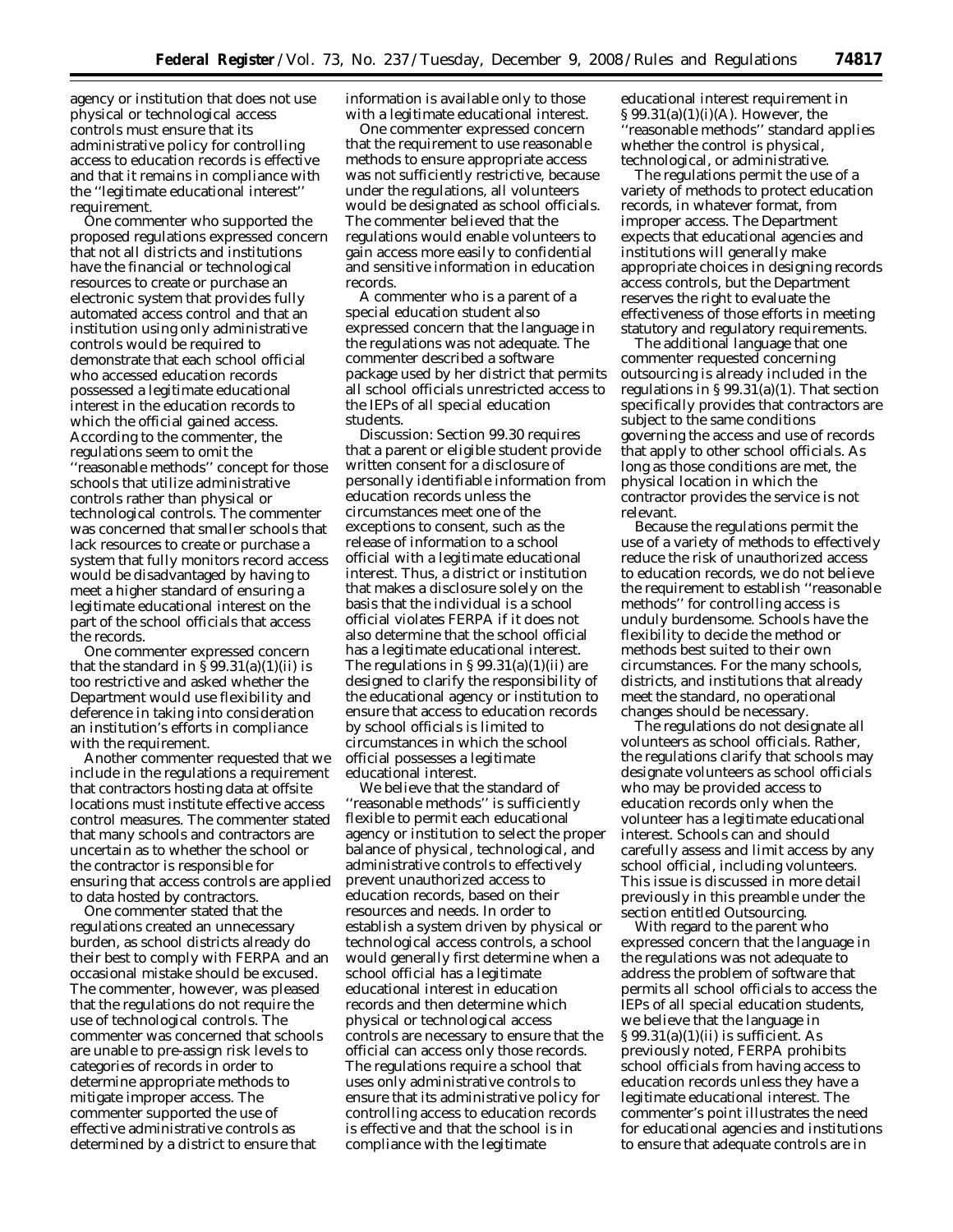place to restrict access to education records only to a school official with a legitimate educational interest. *Changes:* None.

# **Transfer of Education Records to Student's New School (§§ 99.31(a)(2) and 99.34(a))**

*Comment:* All of the comments we received on proposed §§ 99.31(a)(2) and 99.34(a) supported the clarification that an educational agency or institution may disclose a student's education records to officials of another school, school system, or institution of postsecondary education not just when the student seeks or intends to enroll, but after the student is already enrolled, so long as the disclosure is for purposes related to the student's enrollment or transfer. Some commenters noted that this clarification reduces legal uncertainty about how long a school may continue to send records or information to a student's new school; other commenters noted that this clarification will be helpful in serving students who are homeless or in foster care because these students are often already enrolled in a new school system while waiting for records from a previous enrollment.

A few commenters asked us to clarify the requirement that the disclosure must be for purposes related to the student's enrollment or transfer. The commenters asked whether this meant that only records specifically related to the new school's decision to admit the student or records related to the transfer of course credit could be disclosed, or whether the agency or institution could also disclose information about previously undisclosed disciplinary actions related to the student's ongoing attendance at the new institution. One commenter suggested that we remove the requirement that the disclosure must be for purposes of the student's enrollment or transfer because it was confusing and unnecessary. Some commenters asked the Department to provide guidance about the types of records that may be sent under the regulations to a student's new school, noting that the preamble to the NPRM stated that the regulations allow school officials to disclose any and all education records, including health and disciplinary records, to the new school (73 FR 15581).

One commenter asked us to clarify that any school, not just the school the student attended most recently, may disclose information from education records to the institution that the student currently attends. Another commenter asked whether the amended regulations would permit the disclosure of education records to an institution in

which a student seeks information or services but not enrollment, such as when a charter school student requests an evaluation under the IDEA from the student's home school district.

Two commenters asked whether mental health and other treatment records of postsecondary students, which are excluded from the definition of *education records* under FERPA, could be disclosed to the new school. Other commenters asked whether FERPA places any limits on the transfer of information about student disciplinary actions to colleges and universities and what information a postsecondary institution may ask for and receive regarding a student's disciplinary actions. A few commenters asked us to address the relationship between these regulations and guidance issued by the Department's Office for Civil Rights (OCR) prohibiting the preadmission release of information about a student's disability under section 504 of the Rehabilitation Act of 1973, as amended, and Title II of the Americans with Disabilities Act of 1990, as amended.

*Discussion:* The regulations are intended to eliminate uncertainty about whether, under § 99.31(a)(2), an educational agency or institution may send education records to a student's new school even after the student is already enrolled and attending the new school. The requirement that the disclosure must be for purposes related to the student's enrollment or transfer is not intended to limit the kind of records that may be disclosed under this exception. Instead, the regulations are intended to clarify that, after a student has already enrolled in a new school, the student's former school may disclose any records or information, including health records and information about disciplinary proceedings, that it could have disclosed when the student was seeking or intending to enroll in the new school.

These regulations apply to any school that a student previously attended, not just the school that the student attended most recently. For example, under § 99.31(a)(2), a student's high school may send education records directly to a graduate school in which the student seeks admission, or is already enrolled. Section 99.34(b), which explains the conditions that apply to the disclosure of information to officials of another school, school system, or postsecondary institution, allows a public charter school or other agency or institution to disclose the education records of one of its students in attendance to the student's home school district if the student receives or seeks to receive

services from the home school district, including an evaluation under the IDEA. We note, however, that the confidentiality of information regulations under Part B of the IDEA contain additional consent requirements that may also apply in these circumstances.

Under section  $444(a)(4)(B)(iv)$  of FERPA, 20 U.S.C. 1232g(a)(4)(B)(iv), medical and psychological treatment records of eligible students are excluded from the definition of *education records*  if they are made, maintained, and used only in connection with treatment of the student and disclosed only to individuals providing the treatment, including treatment providers at the student's new school. (While the comment concerned records of postsecondary students, we note that the treatment records exception to the definition of *education records* applies also to any student who is 18 years of age or older, including 18 year old high school students.) An educational agency or institution may disclose an eligible student's treatment records to the student's new school for purposes other than treatment provided that the records are disclosed under one of the exceptions to written consent under § 99.31(a), including § 99.31(a)(2), or with the student's written consent under § 99.30. If an educational agency or institution discloses an eligible student's treatment records for purposes other than treatment, the treatment records are no longer excluded from the definition of *education records* and are subject to all other FERPA requirements, including the right of the eligible student to inspect and review the records and to seek to have them amended under certain conditions. In practical terms, this means that an agency or institution may disclose an eligible student's treatment records to the student's new school either with the student's written consent, or under one of the exceptions in § 99.31(a), including  $\S 99.31(a)(2)$ , which permits disclosure to a school where a student seeks or intends to enroll, or where the student is already enrolled so long as the disclosure is for purposes related to the student's enrollment or transfer.

FERPA does not contain any particular restrictions on the disclosure of a student's disciplinary records. Further, Congress has enacted legislation to ensure that schools transfer disciplinary records to a student's new school in certain circumstances. In particular, section 444(h) of the statute, 20 U.S.C. 1232g(h), and the implementing regulations in § 99.36(b) provide that nothing in FERPA prevents an educational agency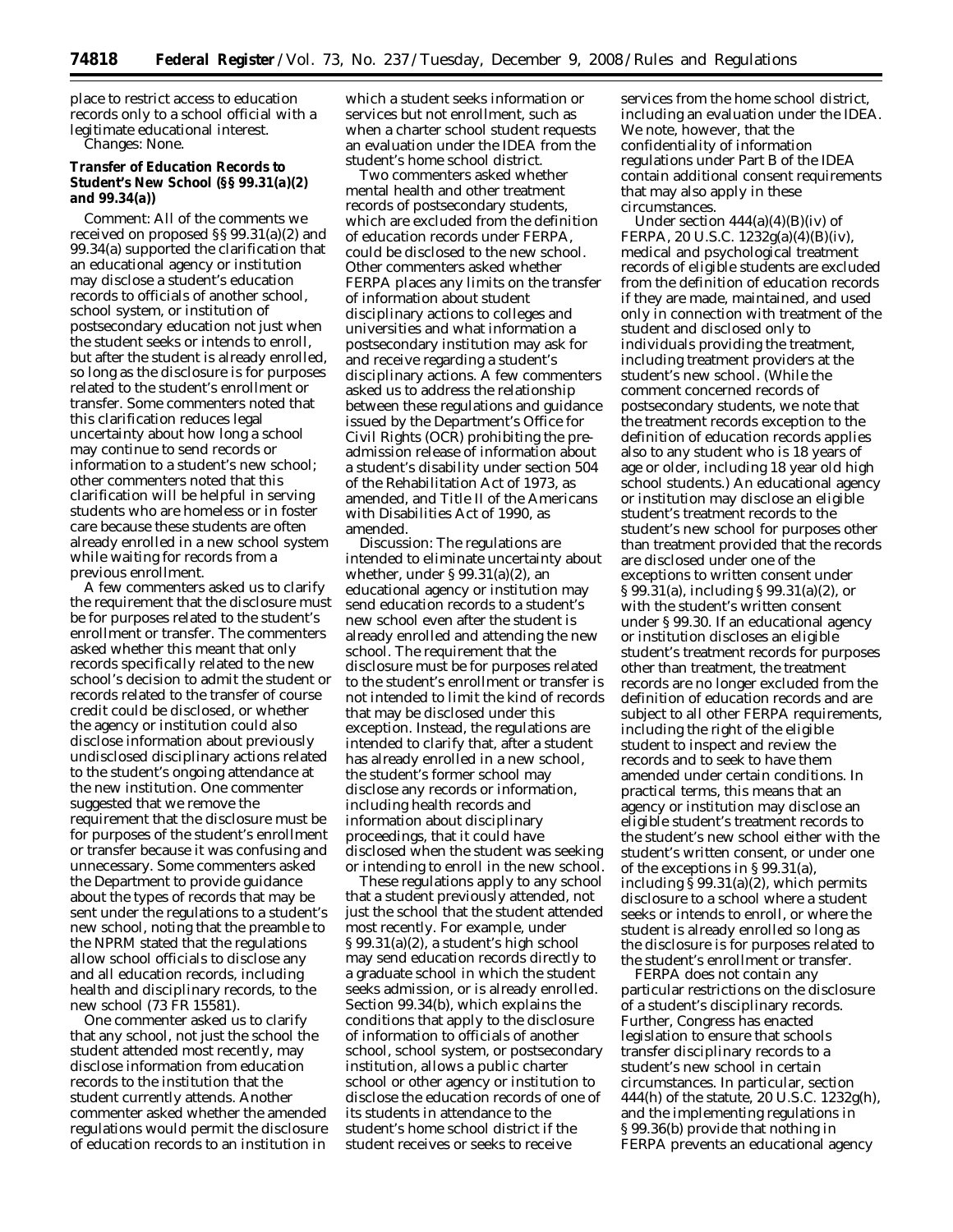or institution from including in a student's records and disclosing to teachers and school officials, including those in other schools, appropriate information about disciplinary actions taken against the student for conduct that posed a significant risk to the safety or well-being of that student, other students, or other members of the school community. This authority is in addition to any other authority in FERPA for the disclosure of education records without consent, including the authority under § 99.36(a) to disclose education records in connection with a health or safety emergency. In addition, section 4155 of the Elementary and Secondary Education Act of 1965 (ESEA), 20 U.S.C. 7165, as amended by the No Child Left Behind Act of 2001 (NCLB), requires a State that receives funds under the ESEA to have a procedure in place to facilitate the transfer of disciplinary records, with respect to a suspension or expulsion, by LEAs to any private or public elementary school or secondary school for any student who is enrolled or seeks, intends, or is instructed to enroll, on a full-or part-time basis, in the school.

There are, however, other Federal laws, such as the IDEA, section 504 of the Rehabilitation Act of 1973, as amended (Rehabilitation Act), and Title II of the Americans with Disabilities Act of 1990, as amended (ADA), with different requirements that may affect the release of student information. For example, educational agencies and institutions that are ''public agencies'' or ''participating agencies'' under the IDEA must comply with the requirements in the Part B confidentiality of information regulations. *See, e.g.,* 34 CFR 300.622(b)(2) and (3). By way of further illustration, because educational agencies and institutions receive Federal financial assistance, they must comply with the regulations implementing section 504 of the Rehabilitation Act, which generally prohibit postsecondary institutions from making pre-admission inquiries about an applicant's disability status. See 34 CFR  $104.42(b)(4)$  and (c). However, after admission, in connection with an emergency and if necessary to protect the health or safety of a student or other persons as defined under FERPA and its implementing regulations, section 504 of the Rehabilitation Act and Title II of the ADA do not prohibit postsecondary institutions from obtaining information and education records concerning a current student, including those with disabilities, from any school previously attended by the student. See the

discussion in the section entitled *Health or Safety Emergency (§ 99.36). Changes:* None.

# **Ex Parte Court Orders Under the USA Patriot Act (§ 99.31(a)(9))**

*Comment:* Two commenters expressed support for the proposed regulations, which incorporate statutory changes that allow an educational agency or institution to comply with an *ex parte* court order issued under the USA Patriot Act. One commenter said that it would be helpful to add to the regulations a statement from the preamble to the NPRM that an institution is not responsible for determining the relevance of the information sought or the merits of the underlying claim for the court order.

Several commenters opposed § 99.31(a)(9). One commenter said that the USA Patriot Act is unconstitutional and that its provisions will sunset in 2009. Another commenter said that the regulations harm its ability to preserve the confidentiality of education records, particularly those of foreign students. The commenter asked us to change the regulations to permit institutions to notify students when records are requested, unless the *ex parte* court order specifically states that the student should not be notified. Another commenter said that schools should be required to notify parents when records are requested and to record the disclosure.

*Discussion:* The USA Patriot Act amendments to FERPA have not been ruled unconstitutional, and its provisions relevant to FERPA do not sunset in 2009. Therefore, we are implementing these provisions in our regulations at this time.

Under the USA Patriot Act, the U.S. Attorney General, or a designee in a position not lower than an Assistant Attorney General, may apply for an *ex parte* court order to collect, retain, disseminate, and use certain education records in the possession of an educational agency or institution without regard to any other FERPA requirements, including in particular the recordkeeping requirements. 20 U.S.C. 1232g(j)(3) and (4). The USA Patriot Act amendments to FERPA also provide that an educational agency or institution that complies in good faith with the court order is not liable to any person for producing the information. Nothing in these amendments, including the ''good faith'' requirement, requires an educational agency or institution to evaluate the underlying merits or legal sufficiency of the court order before disclosing the requested information without consent. As with

any court order or subpoena that forms the basis of a disclosure without consent under  $\S 99.31(a)(9)$ , the agency or institution must simply determine whether the *ex parte* court order is facially valid. We see no reason to include this general requirement in the regulations.

Section 99.31(a)(9)(ii) requires an agency or institution to make a reasonable effort to notify a parent or eligible student of a judicial order or lawfully issued subpoena in advance of compliance, except for certain law enforcement subpoenas if the court has ordered the agency or institution not to disclose the existence or contents of the subpoena or information disclosed. An *ex parte* order is by definition an order issued without notice to or argument from the other party, including the party whose education records are sought, and the USA Patriot Act amendments provide that the Attorney General may collect and use the records without regard to any FERPA requirements, including the recordation requirements. Under this statutory authority, the regulations properly provide that the agency or institution is not required to notify the parent or eligible student before complying with the order or to record the disclosure.

We do not agree with the commenter's request that we amend the regulations to allow agencies and institutions to notify parents and students and record these disclosures. We note that FERPA does not prohibit an educational agency or institution from notifying a parent or student or recording a disclosure made in compliance with an *ex parte* court order under the USA Patriot Act. However, an agency or institution that does so may violate the terms of the court order itself and may also fail to meet the good faith requirements in the USA Patriot Act for avoiding liability for the disclosure. We would also recommend that agencies and institutions consult with legal counsel before notifying a parent or student or recording a disclosure of education records made in compliance with an *ex parte* court order under the USA Patriot Act.

*Changes:* None.

## **Registered Sex Offenders (§ 99.31(a)(16))**

*Comment:* One commenter asked for clarification whether the proposed regulations authorizing the disclosure of personally identifiable information from education records concerning registered sex offenders authorize only the disclosure of information that is received from local law enforcement officials, or whether disclosure could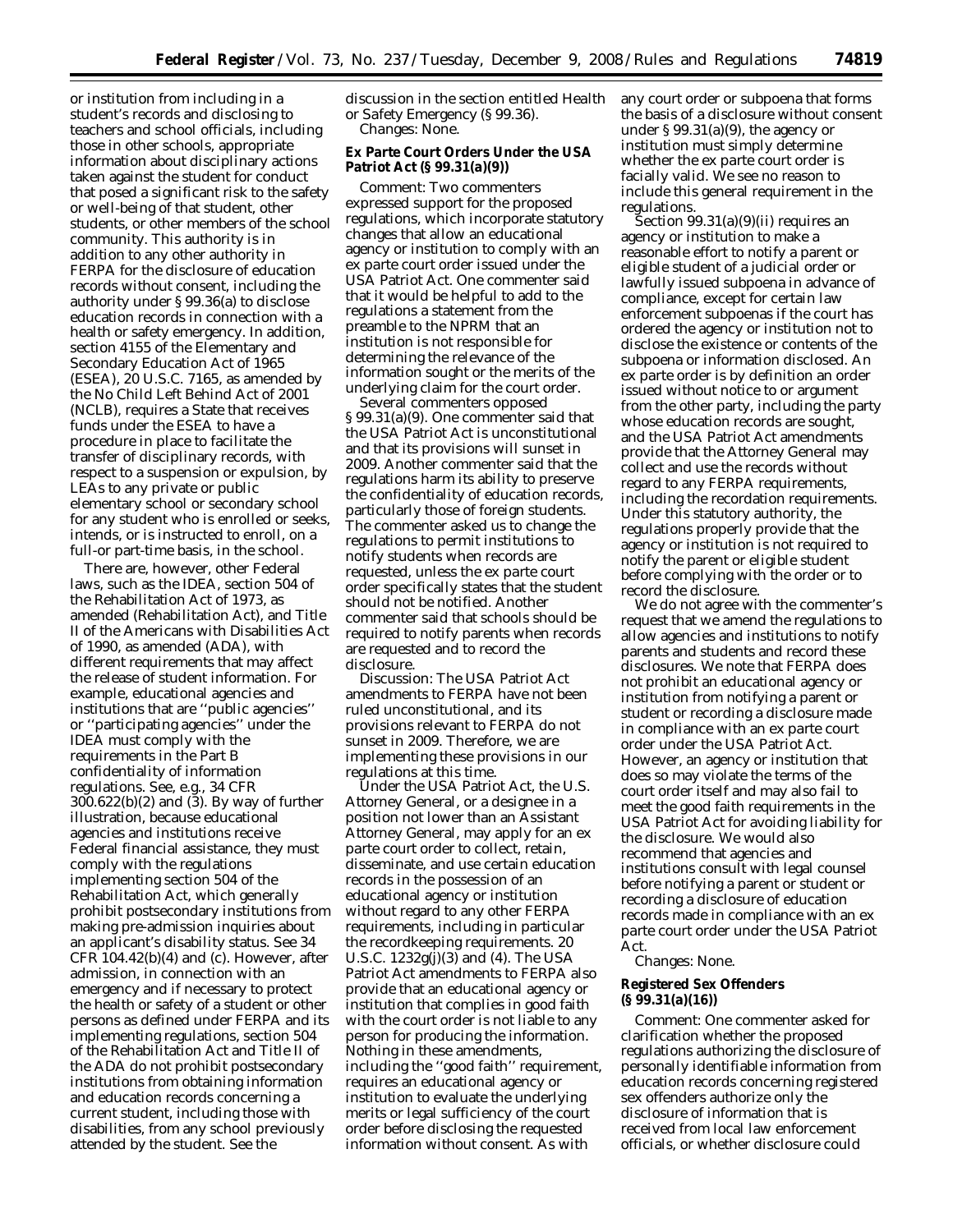also include other information from a student's education records, such as campus of attendance. A second commenter expressed appreciation that the regulations clarify that school districts are not required or encouraged to collect or maintain information on registered sex offenders and that these disclosures are permissible but not required.

*Discussion:* The Campus Sex Crimes Prevention Act (CSCPA) amendments to FERPA allow educational agencies and institutions to disclose any information concerning registered sex offenders provided to the agency or institution under section 170101 of the Violent Crime Control and Law Enforcement Act of 1994, 42 U.S.C. 14071, commonly known as the Wetterling Act. Since publication of the NPRM, we have determined that the proposed regulations were confusing, because they limited these disclosures to information that was obtained and disclosed by an agency or institution in compliance with a State community notification program. In fact, the CSCPA amendments to FERPA cover any information provided to an educational agency or institution under the Wetterling Act, including not only information provided under general State community notification programs, which are required under subsection (e) of the Wetterling Act, 42 U.S.C. 14071(e), but also information provided under the more specific campus community notification programs for institutions of higher education, which are required under subsection (j), 42 U.S.C. 14071(j).

The Wetterling Act requires States to release relevant information about persons required to register as sex offenders that is necessary to protect the public, including specific State reporting requirements for law enforcement agencies having jurisdiction over institutions of higher education. The exception to the consent requirement in FERPA allows educational agencies and institutions to make available to the school community any information provided to it under the Wetterling Act. We interpret this to also include any additional information about the student that is relevant to the purpose for which the information was provided to the educational agency or institution—protecting the public. This could include, for example, the school or campus at which the student is enrolled.

The proposed regulations included a sentence stating that FERPA does not require or encourage agencies or institutions to collect or maintain information about registered sex

offenders. We have determined through further review, however, that this sentence could be confusing and should be removed. Participating institutions are required under section 485(f)(1) of the Higher Education Act of 1965, as amended, 20 U.S.C. 1092(f)(1), to advise the campus community where it may obtain law enforcement agency information provided by the State under 42 U.S.C. 14071(j) concerning registered sex offenders. Further, the Department does not wish to discourage educational agencies and institutions from disclosing relevant information about a registered sex offender in appropriate circumstances.

*Changes:* We have revised the regulations to remove the reference to the disclosure of information obtained by the educational agency or institution in compliance with a State community notification program. The regulations now simply allow disclosure without consent of any information concerning registered offenders provided to an educational agency or institution under 42 U.S.C. 14071 and applicable Federal guidelines. We also have removed the sentence stating that neither FERPA nor the regulations requires or encourages agencies or institutions to collect or maintain information about registered sex offenders.

# **Redisclosure of Education Records and Recordkeeping by State and Local Educational Authorities and Federal Officials and Agencies (§§ 99.31(a)(3); 99.32(b); 99.33(b); 99.35(a)(2); 99.35(b))**

## *(a) Redisclosure*

*Comment:* We received a number of comments on the proposed changes in § 99.35(b) that would permit State and local educational authorities and Federal officials and agencies listed in § 99.31(a)(3) to redisclose personally identifiable information from education records on behalf of educational agencies and institutions without parental consent under the existing redisclosure authority in § 99.33(b). (Section 99.33(b) allows an educational agency or institution to disclose personally identifiable information from education records with the understanding that the recipient may make further disclosures of the information on behalf of the agency or institution if the disclosure falls under one of the exceptions in § 99.31(a) and the agency or institution has complied with the recordation requirements in § 99.32(b).) Many commenters said that the proposed change would ease administrative burdens on State and local educational authorities, agencies, and institutions. For example, under the

proposed regulations, a student's new school district or institution would be able to obtain the student's prior education records from a single State agency instead of contacting and waiting for records from separate districts or institutions. Commenters noted, however, that certain issues had not been addressed in the proposed regulations and that further clarification was required. Commenters also supported the new redisclosure authority to the extent that it facilitates the exchange of education records among State educational authorities, educational agencies and institutions, and educational researchers through consolidated, statewide systems or separate data sharing arrangements.

Two commenters expressed substantial concerns that the regulations inappropriately expanded the situations in which personally identifiable information could be redisclosed without parental or student consent. One commenter noted that the theoretical benefits of maintaining large, consolidated data systems, which allow users to track individual students over time, do not outweigh the need to protect individual privacy. Another commenter stated that the regulations should not allow State and local educational authorities and the Federal officials and agencies listed in § 99.31(a)(3) to set up and operate record systems containing personally identifiable information that parents and students have no right to review or amend, and may not even know about. Barring the withdrawal of these regulations, these commenters urged the Department to strengthen or at least preserve the safeguards and protections that accompany this new data sharing authority. One commenter asked us to require any State or Federal entity that maintains education records to provide parents and students with annual notification and the right to review and amend the students' records.

Many commenters indicated their strong support for allowing State educational authorities to respond to requests for information from education records and redisclose personally identifiable information, whether for data sharing systems, transferring records to a student's new school, or other purposes authorized under § 99.31(a), without involving school districts and postsecondary institutions. These commenters generally thought that State educational authorities and Federal officials listed in § 99.31(a)(3) should not be required to consult with educational agencies and institutions when redisclosing information from education records. One commenter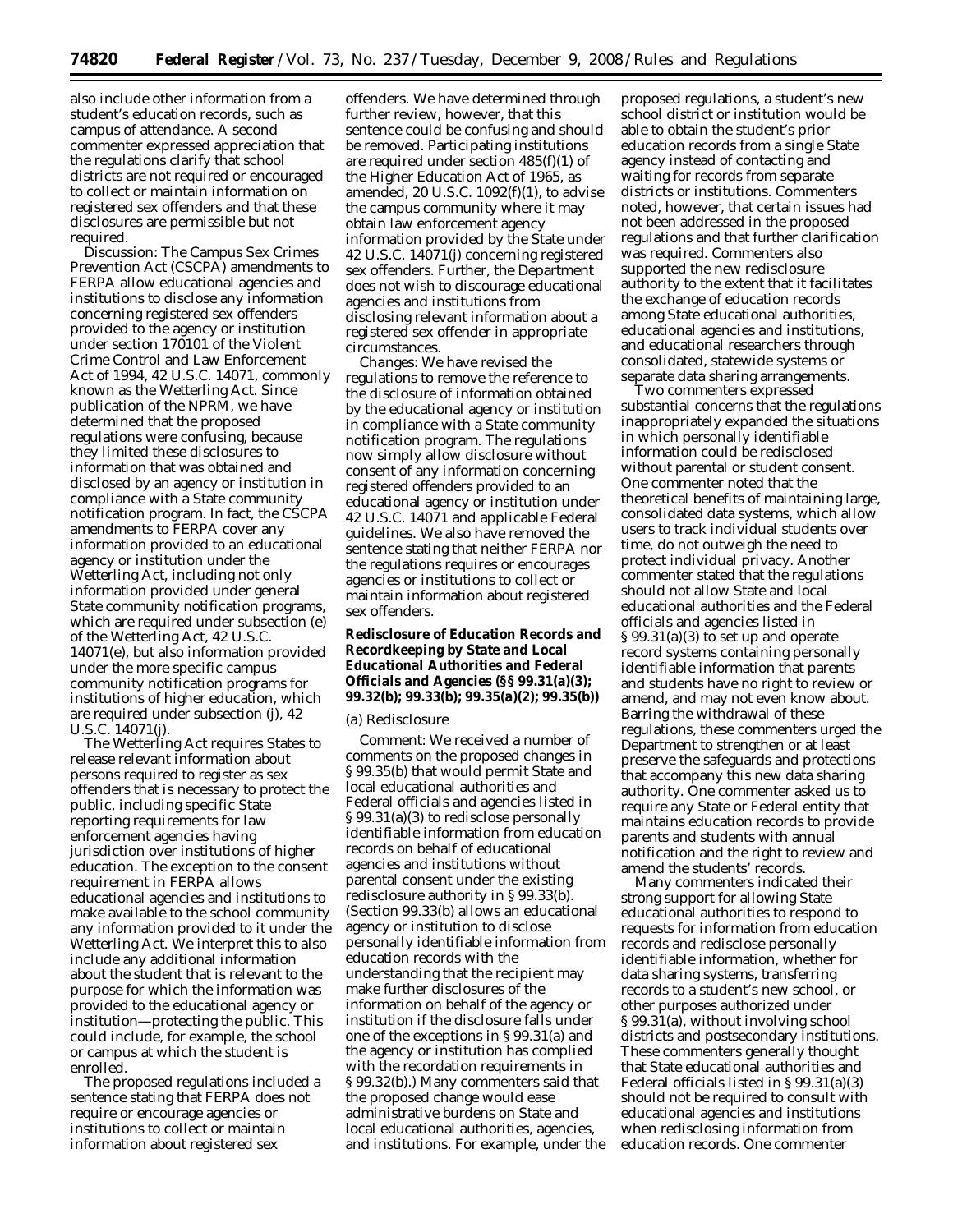asked us to clarify the role of the SEA or other State educational authority as the custodian of education records and its authority to act for educational agencies and institutions. Several commenters urged us to revise the regulations to make clear that the redisclosing official is authorized to make further disclosures under § 99.31(a) without approval from, or further consultation with, the original source of the records and maintain the appropriate record related to the redisclosure.

One commenter said that the regulations must allow State educational authorities to transfer records on behalf of LEAs and postsecondary institutions. One commenter strongly supported the changes in § 99.35(b) because they would allow the State McKinney-Vento coordinator to control transfer of education records of abused and homeless students to their new schools and prevent potential abusers from locating the student.

Some commenters believed that current regulations impede the ability of States to establish and operate data sharing systems and that regulatory changes must allow all educational agencies, institutions, SEAs, and other State educational authorities to exchange data among themselves and work with researchers. One commenter recommended that we create a specific exception in § 99.31(a) that would allow data sharing across State educational authorities in order to establish and operate consolidated, longitudinal data systems.

Several commenters asked for clarification of the requirement in § 99.35(a)(2) that authority for an agency or official listed in § 99.31(a)(3) to conduct an audit, evaluation, or compliance or enforcement activity is not conferred by FERPA or the regulations and must be established under other Federal, State, or local law, including valid administrative regulations. One commenter supported data sharing among pre-school, K–12, and postsecondary institutions, provided that appropriate legal authority for the underlying audit, evaluation, or compliance and enforcement activity is established as required under § 99.35(a)(2). One commenter asked whether citation to a specific law or regulations will be required, or whether general State laws that provide joint authority to evaluate programs at all levels are sufficient for parties to enter into data sharing agreements under the regulations.

One commenter indicated that its State has no laws or regulations that

specifically allow the State-level advisory council to audit or evaluate education programs, or that allow a K– 12 school district to audit or evaluate the programs offered by postsecondary institutions, and vice versa, and the commenter asked whether general authority for these entities to act under State law would be sufficient. Two commenters whose States do not house their K–12 and postsecondary systems within the same agency expressed concern whether they will be able to develop consolidated databases under the regulations if their K–12 and postsecondary agencies do not have appropriate authority to audit or evaluate each other's programs.

*Discussion:* We continue to believe that State and local educational authorities and Federal officials that receive education records under §§ 99.31(a)(3) and 99.35 should be permitted to redisclose education records on behalf of educational agencies and institutions in accordance with the existing regulations governing the redisclosure of information in § 99.33(b). We agree with the commenters that this change will ease administrative burdens at all levels and facilitate the creation and operation of statewide data sharing systems that support the student achievement, program accountability, transfer of records, and other objectives of Federal and State education programs while protecting the privacy rights of parents and students in students' education records.

We respond first to commenters' concerns about the requirement in § 99.33(b) that any redisclosure of personally identifiable information from education records must be made on behalf of the educational agency or institution that disclosed the information to the receiving party, including any requirement for consulting with or obtaining approval from the educational agency or institution that disclosed the information. The statutory prohibitions on the redisclosure of education records apply to education records that SEAs, State higher educational authorities, the Department, and other Federal officials receive under an exception to the written consent requirement in FERPA, such as §§ 99.31(a)(3) and 99.35 (for audit, evaluation, compliance and enforcement purposes) and § 99.31(a)(4) (for financial aid purposes). As explained in the preamble to the NPRM, § 99.33(b) allows an educational agency or institution to disclose education records with the understanding that the recipient may make further disclosures on its behalf under one of the

exceptions in § 99.31 (73 FR 15586– 15587). In that case, the disclosing agency or institution must record the names of the additional parties to which the receiving party may redisclose the information on behalf of the educational agency or institution and their legitimate interests under § 99.31.

Under the regulatory framework for redisclosing education records in § 99.33(b), educational agencies and institutions retain primary responsibility for disclosing and authorizing redisclosure of their education records without consent. (We note again that the only disclosures of education records that are mandatory under FERPA are those made to parents and eligible students.) The purpose of § 99.33(b), which allows redisclosure of education records notwithstanding the general statutory restrictions, has always been to ease administrative burdens on educational agencies and institutions that disclose education records. The legal basis for this accommodation is that the recipient is acting ''on behalf of'' the agency or institution from which it received information from education records and making a further disclosure that the agency or institution would otherwise make itself under § 99.31(a). Section 99.33(b) does not confer on any recipient of education records independent authority to redisclose those records apart from acting ''on behalf of'' the disclosing educational agency or institution.

The Department recognizes that the State and local educational authorities and Federal officials that receive education records without consent under § 99.31(a)(3) are responsible for supervising and monitoring educational agencies and institutions and that many of them also maintain centralized data systems that constitute a valuable resource of information from education records. The proposed changes to § 99.35(b) would allow these State and Federal authorities and officials to redisclose information received under § 99.31(a)(3) under any of the exceptions in § 99.31(a), including transferring education records to a student's new school under § 99.31(a)(2), sharing information among other State and local educational authorities and Federal officials for audit or evaluation purposes under  $\S 99.31(a)(3)$ , and using researchers to conduct evaluations and studies under § 99.31(a)(3) or § 99.31(a)(6), without violating the statutory prohibitions on redisclosing education records provided certain conditions have been met. In the event that an educational agency or institution objects to the redisclosure of information it has provided, the State or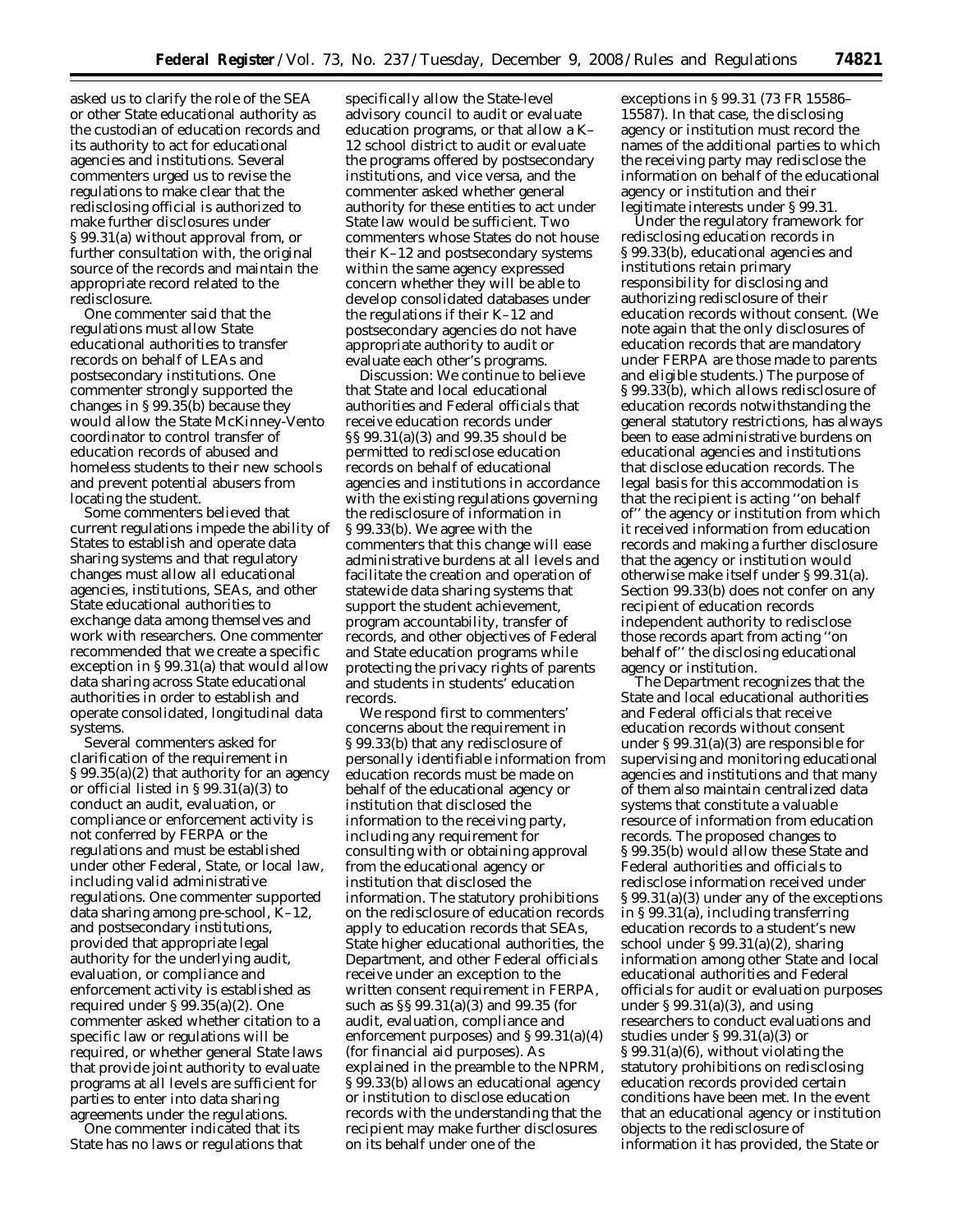local educational authority or Federal official or agency may rely instead on any independent legal authority it has to further disclose the information.

We agree that current regulations were unclear about the ability of States to establish and operate data sharing systems with educational agencies and institutions, which is why we amended § 99.35(b). As explained in the NPRM (73 FR 15587), §§ 99.35(a)(2) and 99.35(b) allow SEAs, higher education authorities, and educational agencies and institutions, including local school districts and postsecondary institutions, to share education records in personally identifiable form with one another, provided that Federal, State, or local law authorizes the recipient to conduct the audit, evaluation, or compliance or enforcement activity in question. Accordingly, data sharing arrangements among State and local educational authorities and educational agencies and institutions generally must meet these requirements to be permissible under FERPA. (Data sharing with educational researchers is discussed below under *Educational research*.)

With respect to the comments recommending that we create a specific exception in § 99.31(a) to allow data sharing across State educational authorities in order to establish and operate consolidated, longitudinal data systems and other data sharing arrangements, there is no provision in FERPA that allows disclosure or redisclosure of education records, without consent, for the specific purpose of establishing and operating consolidated databases and data sharing systems, and, therefore, we are without authority to establish one in these regulations.

In response to the questions concerning the need for Federal, state, or local legal authority to disclose education records for audit or evaluation purposes, we note that, in general, FERPA allows educational agencies and institutions to disclose (and authorized recipients to redisclose) education records without consent in accordance with the exceptions listed in § 99.31(a), including for audit or evaluation purposes under §§ 99.31(a)(3) and 99.35. It does not, however, provide the underlying authority for individuals and organizations to conduct the various activities that may allow them to receive education records without consent under these exceptions. For example, § 99.31(a)(7) does not authorize an organization to accredit educational institutions; it allows educational institutions to disclose personally identifiable information from education

records, without consent, to an organization to carry out its accrediting functions. If that organization is not, in fact, an accreditation authority for that particular institution, then disclosure under § 99.31(a)(7) is invalid and violates FERPA. Likewise, § 99.31(a)(9) does not authorize a court or Federal grand jury to issue an order or subpoena; it allows an educational agency or institution to comply with a facially valid order or subpoena, without consent.

We added the requirement in § 99.35(a)(2) that the recipient have authority under Federal, State, or local law to conduct the activity for which the disclosure was made because there was significant confusion in the educational community about who may receive education records without consent for audit and evaluation purposes under § 99.35. For example, in 2005 the Pennsylvania Department of Education (PDOE) asked the Department whether, in the absence of parental consent, a charter school LEA responsible under State law for providing a free appropriate public education to students with disabilities enrolled in the charter school could send the local school district of residence the IEP of each student with a disability. The school districts of residence claimed that they needed this information to substantiate the charter school's invoices for higher payments based on the student's special education status under the IDEA.

Our January 2006 response to PDOE explained that in order to meet the requirements for disclosure of education records under §§ 99.31(a)(3) and 99.35, Federal, State, or local law (including valid administrative regulations) must authorize the relevant State or local educational authority to conduct the audit, evaluation, or compliance or enforcement activity in question. In particular, we noted that charter schools in Pennsylvania could disclose the IEP cover sheet under §§ 99.31(a)(3) and 99.35 of the regulations if the State law in question authorized a local school district to ''audit or evaluate'' a charter school's request for payment of State funds at the special education rate and the school district needed personally identifiable information for that purpose, and that we would defer to the State Attorney General's interpretation of State law on the matter. We also explained that there appeared to be no legal authority that would allow charter schools in the State to disclose a student's entire IEP to the resident school district, as requested by the resident school districts.

The Department has always interpreted §§ 99.31(a)(3) and 99.35 to allow educational agencies and institutions to disclose personally identifiable information from education records to the SEA or State higher education board or commission responsible for their supervision based on the understanding that those entities are authorized to audit or evaluate (or enforce Federal legal requirements related to) the education programs provided by the agencies and institutions whose records are disclosed. Under this reasoning, a K–12 school district (LEA) may disclose personally identifiable information from education records to another LEA, or to a State higher education board or commission, without consent, if that LEA, board, or commission has legal authority to conduct the audit, evaluation, or compliance or enforcement activity with regard to the disclosing district's programs. States do not have to house their K–12 or P–12 and postsecondary systems within the same agency in order to take advantage of this provision. However, they may need to review and modify the supervisory and oversight responsibilities of various State and local educational authorities to ensure that there is valid legal authority for LEAs, postsecondary institutions, SEAs, and higher education authorities to disclose or redisclose personally identifiable information from education records to one another under § 99.35(a) before information is released.

It is not our intention in  $\S 99.35(a)(2)$ to require educational agencies and institutions and other parties to identify specific statutory authority before they disclose or redisclose education records for audit or evaluation purposes but to ensure that some local, State, or Federal legal authority exists for the audit or evaluation, including for example an Executive Order or administrative regulation. The Department encourages State and local educational authorities and educational agencies and institutions to seek guidance from their State attorney general on their legal authority to conduct a particular audit or evaluation. The Department may also provide additional guidance, as appropriate.

*Changes:* None.

#### *(b) Recordation Requirements*

*Comment:* In the NPRM, 73 FR 15587, we invited public comment on whether an SEA, the Department, or other official or agency listed in § 99.31(a)(3) should be allowed to maintain the record of the redisclosures it makes on behalf of an educational agency or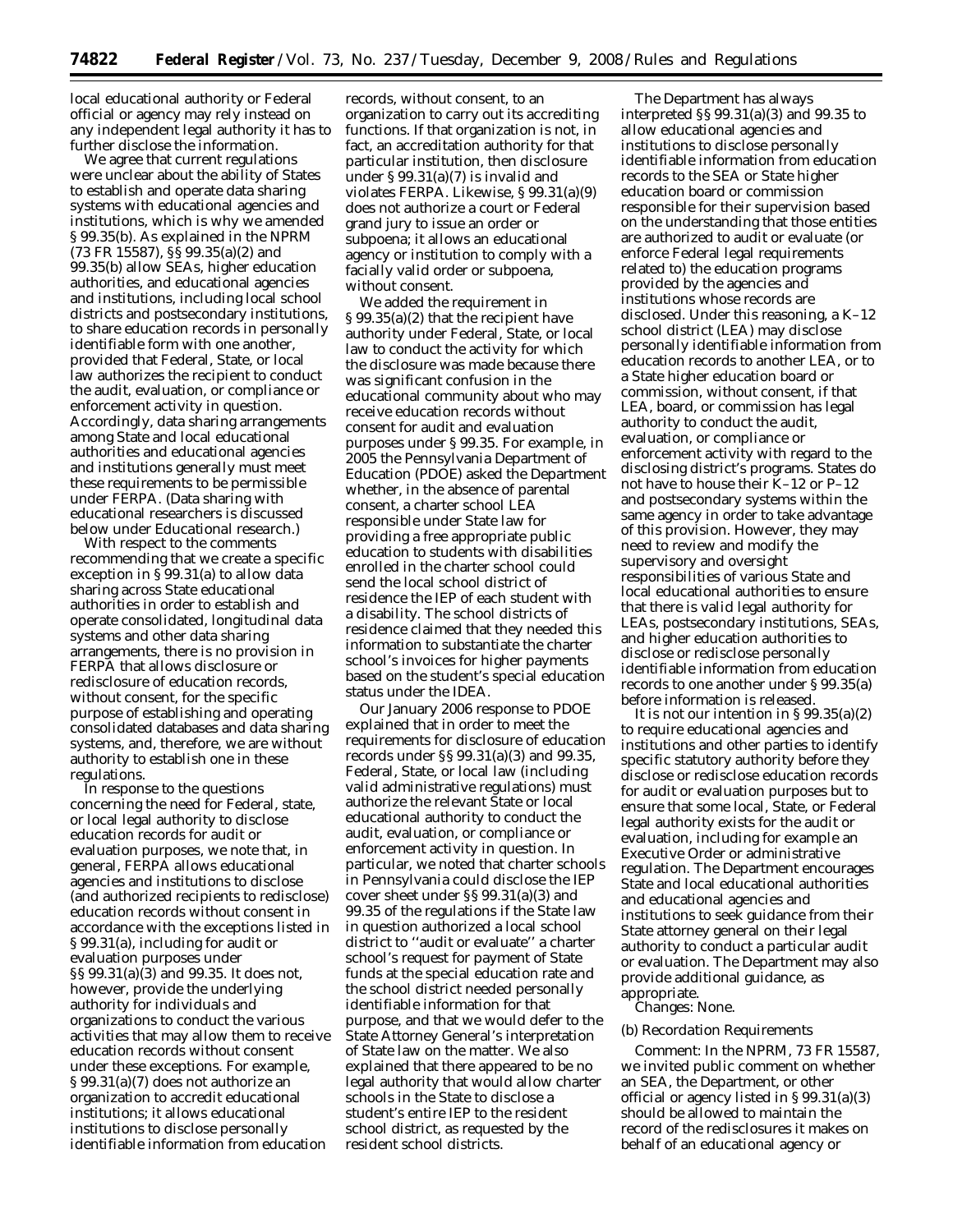institution as a means of relieving any administrative burdens associated with recording disclosures of education records. One commenter urged the Department not to delegate responsibility for recordkeeping to State and local educational authorities and Federal agencies and officials that redisclose education records under § 99.33(b). Another said that if a State or local educational authority or Federal agency or official rediscloses information ''on behalf of'' an educational agency or institution under § 99.35(b), these further disclosures should be included in the student's record at the educational agency or institution. All other comments on this issue supported revising the regulations to allow State and local educational authorities and Federal officials and agencies listed in § 99.31(a)(3) to record any redisclosures they make under § 99.33(b).

Several commenters suggested that the recordation requirements in § 99.32(b) would place an undue burden on State and local officials when State educational authorities redisclose education records because the State authority would need to return to each original source of the records to record the redisclosure. Some commenters noted that compliance with § 99.32(b) is practically impossible if an LEA or postsecondary institution is required to record all authorized redisclosures at the time of the initial disclosure of information to the State or Federal authority. Two commenters suggested that we eliminate the recordation problem by redefining the term *disclosure* so that it does not include disclosing information under § 99.31(a)(3) for audit, evaluation, or compliance and enforcement purposes. Another commenter suggested that we define ''*educational agency* or *institution*'' to include State educational authorities so that disclosures to State educational authorities would not be considered a *disclosure* under FERPA.

One commenter said that the regulations should permit State educational authorities to record redisclosures as they are made and without having to identify each student by name. Another commenter asked for clarification whether the recordation requirements apply to redisclosures that SEAs make to education researchers and other parties that are not authorized to make any further disclosures, and what level of detail is required in the record regarding who accessed the data and what specific information was viewed.

One commenter stated that if State educational authorities and Federal officials are authorized to record their

own redisclosures of information, then the educational agency or institution should be required to retrieve these records in response to a request to review education records by parents and eligible students who would otherwise not know about the redisclosures. Other commenters suggested that the State educational authority or Federal official could either make the redisclosure record available directly to parents and students or send it to the LEA or postsecondary institution for this purpose.

*Discussion:* We agree with commenters that in order to facilitate the operation of State data systems and ease administrative burdens on all parties, the regulations should allow State educational authorities and Federal officials and agencies to record further disclosures they make on behalf of educational agencies and institutions under § 99.33(b). We are revising the provisions of § 99.32 to address commenters' concerns and ensure that these changes will not expand the redisclosure authority of a State or local educational authority or Federal official or agency under § 99.35(b) and that parents and students will have notice of and access to any State or Federal record of further disclosures that is created.

In response to the commenter's suggestion that we define ''educational agency or institution'' and the term *disclosure* to address recordation issues associated with the new redisclosure authority in § 99.35(b), we note that an educational agency or institution is required by statute to maintain with each student's education records a record of each request for access to and each disclosure of personally identifiable information from the education records of the student, including the parties who have requested or received information and their legitimate interests in the information. 20 U.S.C. 1232g(b)(4)(A); 34 CFR 99.32(a). This includes each disclosure of personally identifiable information from education records that an educational agency or institution makes to an SEA or other State educational authority and to Federal officials and agencies, including the Department, for audit, evaluation, or compliance and enforcement purposes under §§ 99.31(a)(3) and 99.35, and under most other FERPA exceptions, such as the financial aid exception in § 99.31(a)(4). (Regulatory exceptions to the statutory recordation requirements, which are set forth in § 99.32(d), cover disclosures that a parent or eligible student would generally know about without the recordation or for which

notice is prohibited under court order; the exceptions do not include disclosures made to parties outside the agency or institution for audit, evaluation, or compliance and enforcement purposes.)

An educational agency or institution is required under FERPA to record its disclosures of personally identifiable information from education records even when it discloses information to another educational agency or institution, such as occurs under § 99.31(a)(2) when a school district transfers education records to a student's new school. See 20 U.S.C. 1232g(b)(4)(A); 34 CFR 99.32(a). Therefore, even if a State educational authority were considered an ''educational agency or institution'' under § 99.1, a school district or postsecondary institution would still be required to record its own disclosures to that State educational authority; defining a State educational authority as an educational agency or institution would not eliminate this requirement. Therefore, a school district or postsecondary institution is required to record its disclosures to any State educational authority.

The term *disclosure* is defined in § 99.3 to mean to permit access to or the release, transfer, or other communication of personally identifiable information contained in education records to any party, by any means, including oral, written, or electronic means. This includes releasing or making a student's education records available to school officials within the agency or institution, for which an exception to the consent requirement exists under § 99.31(a)(1). We see no legal basis for redefining the term *disclosure* to exclude the release of personally identifiable information to third parties outside the educational agency or institution under the audit, evaluation, or compliance and enforcement exception to the consent requirement in §§ 99.31(a)(3) and 99.35.

With regard to the level of detail required in the record of redisclosures, current § 99.32(b) requires an educational agency or institution to record the ''names of the additional parties to which the receiving party may disclose the information'' on its behalf and their legitimate interests under § 99.31. This means the name of the individual (if an organization is not involved) or the organization and the exception under § 99.31(a) that would allow the redisclosure to be made without consent. Under current § 99.33(a)(2), the officers, employees, and agents of a party that receives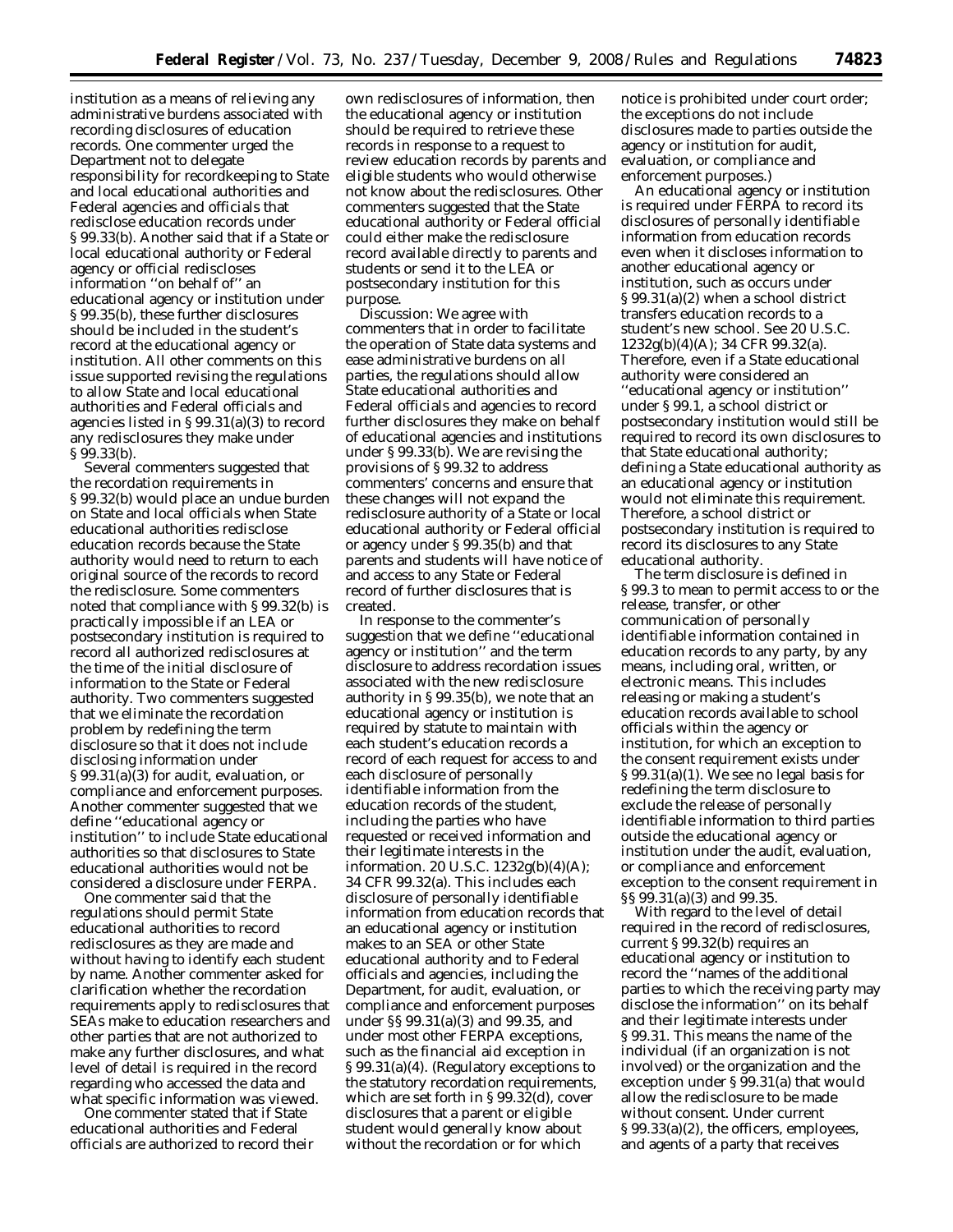information from education records may use the information for the purposes for which the disclosure was made without violating the limitations on redisclosure in § 99.33(a)(1). Therefore, we interpret the recordation requirement in § 99.32(b) to mean that an educational agency or institution may record the name of an organization, including a research organization, to which a recipient may make further disclosures under § 99.33(b) and is not required to record the name of each individual within the organization who is authorized to use that information in accordance with § 99.33(a)(2).

We also recognize that sometimes an educational agency or institution does not know at the time of its disclosure of education records that the receiving party may wish to make further disclosures on its behalf. Therefore, we interpret § 99.32(b) to allow a receiving party to ask an educational agency or institution to record further disclosures made on its behalf after the initial receipt of the records or information.

These same policies apply to further disclosures made by State and local educational authorities and Federal officials listed in § 99.31(a)(3) that redisclose information on behalf of educational agencies and institutions under the new authority in § 99.35(b). Educational agencies and institutions that disclose education records under § 99.31(a)(3) with the understanding that the State or Federal authority or official may make further disclosures may continue to record those further disclosures as provided in § 99.32(b)(1). Like any other recipient of education records, a State or Federal authority or official may also ask an educational agency or institution to record further disclosures made on its behalf after the initial receipt of the records or information. It is incumbent upon a State or Federal authority or official that makes further disclosures on behalf of an educational agency or institution under § 99.33(b) to determine whether the educational agency or institution has recorded those further disclosures. If the educational agency or institution does not do so, then under the revisions to  $\S 99.32(b)(2)(i)$  in the final regulations, the State and local educational authority or Federal official or agency that makes further disclosures must maintain the record of those disclosures.

We have also revised § 99.32(a) to ensure that educational agencies and institutions maintain a listing in each student's record of the State and local educational authorities and Federal officials and agencies that may make further disclosures of the student's

education records without consent under § 99.33(b). This will help ensure that parents and students know that the record of disclosures maintained by an educational agency or institution as required under § 99.32(a) may not contain all further disclosures made on behalf of the agency or institution by a State or Federal authority or official and alert parents and students to the need to ask for access to this additional information. We have also revised § 99.32(a) to require an educational agency or institution to obtain a copy of the record of further disclosures maintained at the State or Federal level and make it available for parents and students to inspect and review upon request.

In response to commenters' suggestions, the regulations in new § 99.32(b)(2)(ii) allow a State or local educational authority or Federal official or agency to identify the redisclosure by the student's class, school, district, or other appropriate grouping rather than by the name of each student whose record was redisclosed. For example, an SEA may record that it disclosed to the State higher education authority the scores of each student in grades nine through 12 on the State mathematics assessment for a particular year. We believe that this procedure eases administrative burdens while ensuring that a parent or student may access information about the redisclosure.

We note that the recordation requirements under  $\S 6401(c)(i)(IV)$  of the America COMPETES Act, Public Law 110–69, 20 U.S.C. 9871(c)(i)(IV), are more detailed and stringent than those required under FERPA. In particular, a State that receives a grant to establish a statewide P–16 education data system under § 6401(c)(2), 20 U.S.C.  $9871(c)(2)$ , is required to keep an accurate accounting of the date, nature, and purpose of each disclosure of personally identifiable information in the statewide P–16 education data system; a description of the information disclosed; and the name and address of the person, agency, institution, or entity to whom the disclosure is made. The State must also make this accounting available on request to parents of any student whose information has been disclosed. The Department will issue further guidance on these requirements if the program is funded and implemented.

*Changes:* We have made several changes to § 99.32, as follows:

• New  $\S 99.32(b)(2)(i)$  provides that a State or local educational authority or Federal official or agency listed in § 99.31(a)(3) that makes further disclosures of information from

education records must record the names of the additional parties to which it discloses information on behalf of an educational agency or institution and their legitimate interests under § 99.31 in the information if the information was received from an educational agency or institution that has not recorded the further disclosures itself or from another State or local official or Federal official or agency listed in § 99.31(a)(3).

• New  $\S 99.32(b)(2)(ii)$  provides that a State or local educational authority or Federal official or agency that records further disclosures of information may maintain the record by the student's class, school, district or other appropriate grouping rather than by the name of the student.

• New §99.32(b)(2)(iii) provides that upon request of an educational agency or institution, a State or local educational authority or Federal official or agency that maintains a record of further disclosures must provide a copy of the record of further disclosures to the educational agency or institution within a reasonable period of time not to exceed 30 days.

• Revised  $\S 99.32(a)(1)$  requires educational agencies and institutions to list in each student's record of disclosures the names of the State and local educational authorities and Federal officials or agencies that may make further disclosures of the information on behalf of the educational agency or institution under § 99.33(b).

• New §99.32(a)(4) requires an educational agency or institution to obtain a copy of the record of further disclosures maintained by a State or local educational authority or Federal official or agency and make it available in response to a parent's or student's request to review the student's record of disclosures.

# **Educational Research (§§ 99.31(a)(6) and 99.31(a)(3))**

*Comment:* We received a number of comments on proposed § 99.31(a)(6)(ii). In this section, we proposed that an educational agency or institution that discloses personally identifiable information without consent to an organization conducting studies for, or on behalf of, the educational agency or institution must enter into a written agreement with the organization specifying the purposes of the study and containing certain other elements. This exception to the consent requirement is often referred to as the ''studies exception.'' While all of the comments on this provision generally supported the changes, many of the commenters raised concerns about the scope and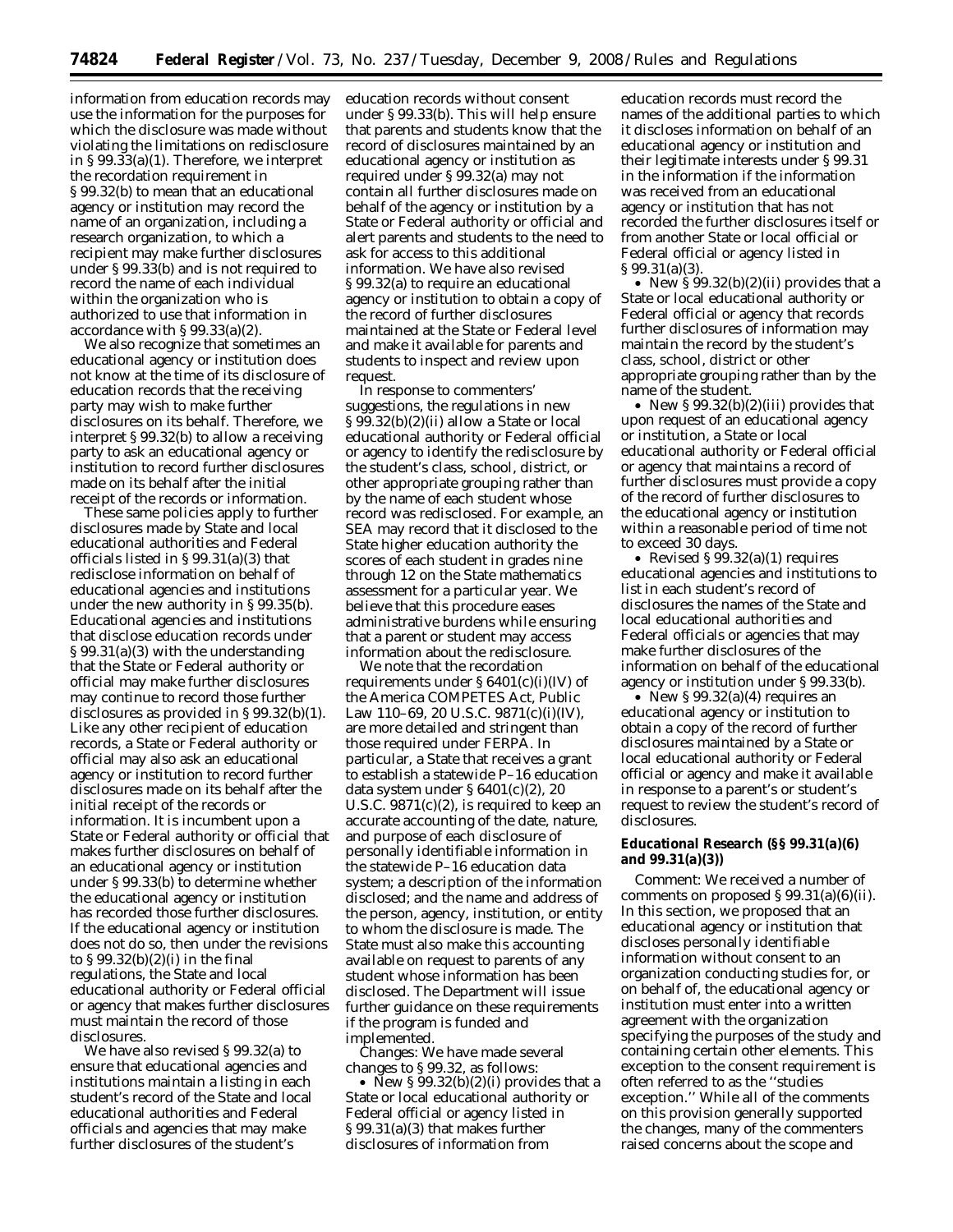applicability of the studies exception and requested clarification on some of the proposed changes, particularly with regard to the provisions relating to written agreements.

*Discussion:* We address commenters' specific concerns about the key portions of these regulations in the following sections.

*Changes:* None.

# *(a) Scope and Applicability of § 99.31(a)(6)*

*Comment:* Several commenters stated that the proposed regulations did not clearly indicate that the studies exception applies to State educational authorities. Some commenters, assuming that § 99.31(a)(6) applied to State educational authorities, noted that the proposed regulations did not provide clear authority for State educational authorities such as an SEA, or a State longitudinal data system using State generated data (such as State assessment results), to enter into research agreements on behalf of educational agencies and institutions. One commenter stated that § 99.31(a)(6) should not be interpreted to require that research agreements be entered into by individual schools or that any resulting redisclosures be recorded by the individual schools.

One commenter asked for clarification regarding whether § 99.31(a)(6) permitted a school to disclose a student's education records to his or her previous school for the purpose of evaluating Federal or State-supported education programs or for improving instruction.

Another commenter stated that the Department should further revise the regulations to provide that only individuals in the organization conducting the study who have a legitimate interest in the information disclosed be given access to the information. The commenter also stated that the Department should specifically limit § 99.31(a)(6) to bona fide research projects by prohibiting organizations conducting studies under this exception from using record-level data for other operational or commercial purposes. The commenter also expressed concern about the duration of research projects, noting that significantly more restrictive access should be required for studies that track personally identifiable information for long periods of time. The commenter stated further that the Department should consider imposing a time limit on how long information obtained through longitudinal studies can be retained.

*Discussion:* FERPA permits an educational agency or institution to

disclose personally identifiable information from an education record of a student without consent if the disclosure is to an organization conducting studies for, or on behalf of, the educational agency or institution to (a) develop, validate, or administer predictive tests; (b) administer student aid programs; or (c) improve instruction. 20 U.S.C. 1232g(b)(1)(F); 34 CFR 99.31(a)(6). Disclosures made under the studies exception may only be used by the receiving party for the purposes for which the disclosure was made and for no other purpose or study. As such, § 99.31(a)(6) is not a general research exception to the consent requirement in FERPA but an exception for studies limited to the purposes specified in the statute and regulations.

We first note that it may not be necessary or even advantageous for State educational authorities to use the studies exception in order to conduct or authorize educational research because of the limitations in § 99.31(a)(6). In contrast,  $\S 99.31(a)(3)(iv)$ , under the conditions set forth in § 99.35, allows educational agencies and institutions, such as LEAs and postsecondary institutions, to disclose education records without consent to State educational authorities for audit and evaluation purposes, which can include a general range of research studies beyond the more limited group of studies specified under § 99.31(a)(6). Also, as explained more fully elsewhere in this preamble, while a State educational authority must have the underlying legal authority to audit or evaluate the records it receives from LEAs or postsecondary institutions under § 99.35, the LEA or postsecondary institution is not required to enter into a written agreement for the audit or evaluation as it is required to do under § 99.31(a)(6). (*See Redisclosure of Education Records and Recordkeeping by State and Local Educational Authorities and Federal Officials and Agencies.*) The absence of an explanation of the authorized representatives exception  $(§ 99.31(a)(3))$ in the NPRM created confusion, especially with regard to how State departments of education may utilize education records for evaluation purposes. Therefore, we have included that explanation here.

The conditions for disclosing education records without consent under §§ 99.31(a)(3)(iv) and 99.35 are discussed in the Department's Memorandum from the Deputy Secretary of Education (January 30, 2003) available at *http://www.ed.gov/ policy/gen/guid/secletter/030130.html.*  The Deputy Secretary's memorandum

explains that under this exception an ''authorized representative'' of a State educational authority is a party under the direct control of that authority, *e.g.*, an employee or a contractor.

In general, the Department has interpreted FERPA and implementing regulations to permit the disclosure of personally identifiable information from education records, without consent, in connection with the outsourcing of institutional services and functions. Accordingly, the term ''authorized representative'' in § 99.31(a)(3) includes contractors, consultants, volunteers, and other outside parties (*i.e.*, nonemployees) used to conduct an audit, evaluation, or compliance or enforcement activities specified in § 99.35, or other institutional services or functions for which the official or agency would otherwise use its own employees. For example, a State educational authority may disclose personally identifiable information from education records, without consent, to an outside attorney retained to provide legal services or an outside computer consultant hired to develop and manage a data system for education records.

The term "authorized representative" also includes an outside researcher working as a contractor of a State educational authority or other official listed in  $\S 99.31(a)(3)$  that has outsourced the evaluation of Federal or State supported education programs. An outside researcher may conduct independent research under this provision in the sense that the researcher may propose or initiate research projects for consideration and approval by the State educational authority or other official listed in § 99.31(a)(3) either before or after the parties have negotiated a research agreement. Likewise, the State educational authority or official does not have to agree with or endorse the researcher's results or conclusions. In so doing, an outside researcher retained to evaluate education programs by a State educational authority or other official listed in § 99.31(a)(3) as an ''authorized representative'' may be given access to personally identifiable information from education records, including statistical information with unmodified small data cells. However, the term ''authorized representative'' does not include independent researchers that are not contractors or other parties under the direct control of an official or agency listed in § 99.31(a)(3).

While an educational agency or institution may not disclose personally identifiable information from students' education records to independent researchers, nothing in FERPA prohibits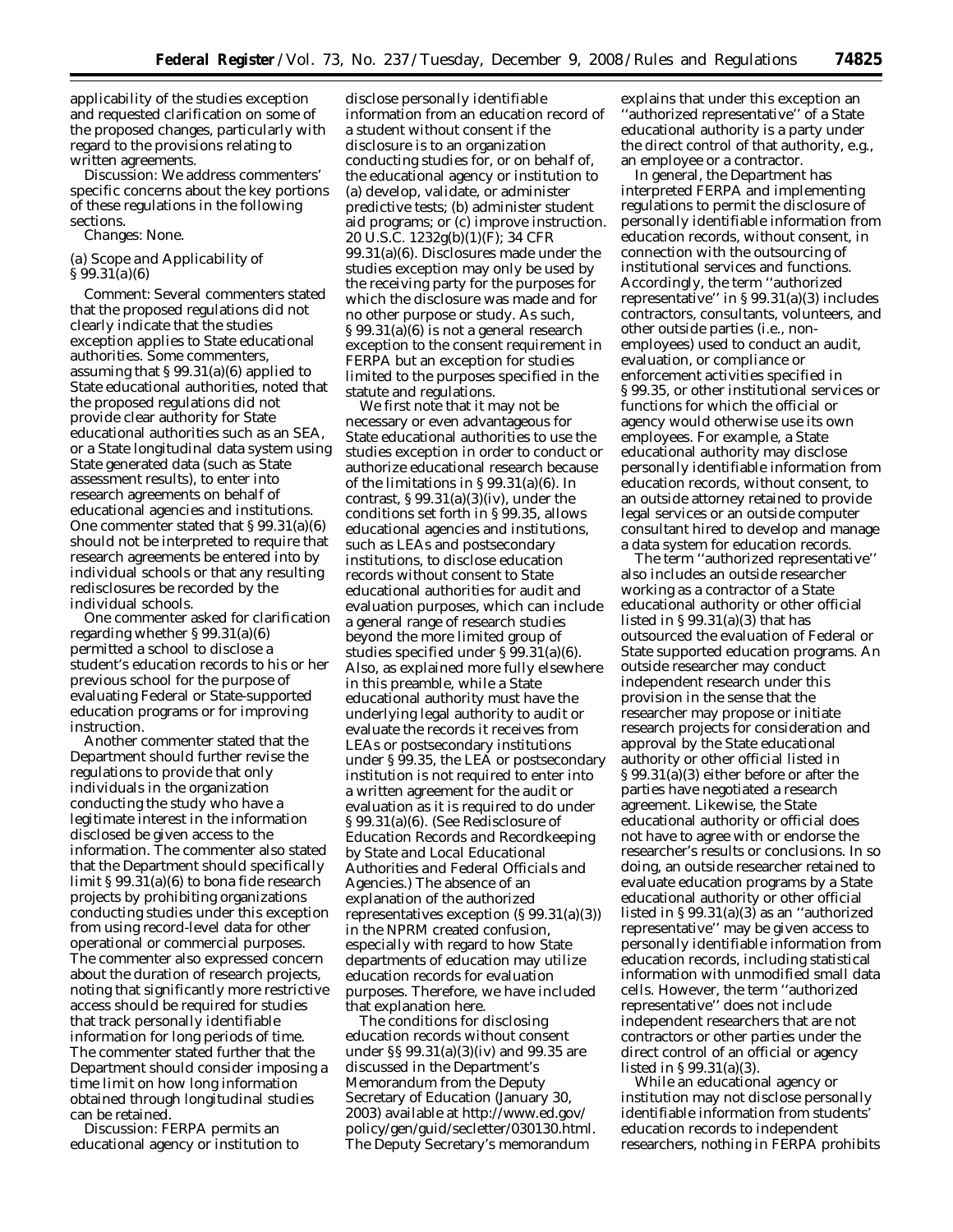them from disclosing information that has been properly de-identified. Further discussion of this issue is provided in the following paragraphs and under the section entitled *Personally Identifiable Information and De-Identified Records and Information.* 

An SEA or other State educational authority that has legal authority to enter into agreements for LEAs or postsecondary institutions under its jurisdiction may enter into an agreement with an organization conducting a study for the LEA or institution under the studies exception. If the SEA or other State educational authority does not have the legal authority to act for or on behalf of an LEA or institution, then it would not be permitted to enter into an agreement with the organization conducting the study under this exception. As previously mentioned, FERPA authorizes certain disclosures without consent; it does not provide an SEA or other State educational authority with the legal authority to act for or on behalf of an LEA or postsecondary institution.

With regard to the request for clarification whether § 99.31(a)(6) permits a school to disclose a student's education records to his or her previous school for evaluation purposes, the studies exception only allows disclosures to organizations conducting studies for, or on behalf of, the educational agency or institution that discloses its records. The ''for, or on behalf of'' language from the statute does not permit disclosures under this exception so that the receiving organization can conduct a study for itself or some other party. This issue is discussed in more detail under the section of this preamble entitled *Disclosure of Education Records to Student's Former Schools.* 

We agree with the comment that the regulations should be revised to provide that only those individuals in the organization conducting the study that have a legitimate interest in the personally identifiable information from education records can have access to the records. The Secretary also shares the commenter's concerns about limiting § 99.31(a)(6) to bona fide research projects, prohibiting commercial utilization of education records, and limiting the duration of research projects. We address these issues in greater detail in the following section concerning written agreements.

*Changes:* None.

# *(b) Written Agreements for Studies*

*Comment:* Several commenters expressed concern that § 99.31(a)(6) not be read so broadly as to erode parents'

and students' privacy rights, and, therefore, supported the restrictions that the Secretary included in this provision. Specifically, they supported the new requirement that educational agencies and institutions must enter into a written agreement with the organization conducting the study that specifies: the purpose of the study, that the information from the education records disclosed be used only for the stated purpose, that individuals outside the organization may not have access to personally identifiable information about the students being studied, and that the information be destroyed or returned when it is no longer needed for the purpose of the study.

Several commenters said that the Department should clarify that the existence of a written agreement is not a rationale in and of itself for the disclosure of education records. They stated that the regulations should provide explicitly that a written agreement does not modify the protections under FERPA or justify the use of the records transferred other than as permitted by the statute and the regulations. Some of these commenters stated that the written agreement should include a description of the specific records to be disclosed for the study.

Several commenters agreed with the provision in the proposed regulations that specified that an educational agency or institution does not need to agree with or endorse the conclusions or results of the study. Other commenters asked that we include in the regulations the explanation provided in the preamble to the NPRM that the school also does not need to initiate the study.

One commenter suggested that we change the references from ''study'' to ''studies'' so that it is clear that an agency or institution and a research organization could enter into one agreement that would cover a variety of studies that support the State's or school district's educational objectives. One commenter suggested that the Department certify agreements between educational agencies and research organizations as meeting the requirements of FERPA.

There were several comments on the destruction of information requirements in FERPA. Some suggested that we include in the regulations the specific time period by which information disclosed to a researcher must be destroyed, while others stated that ongoing access to data is necessary and that researchers should be permitted to retain information indefinitely. Some commenters suggested that the required time period for the destruction or return of education records, as deemed

necessary by the parties to support the purposes of the authorized study or studies, be established in the written agreement.

One commenter approved including the requirements regarding the use and destruction of data in the written agreement as a way of improving compliance with FERPA. However, the commenter questioned our explanation that the language in the statute providing that the study must be conducted ''for, or on behalf of'' the educational agency or institution means that the disclosing school must retain control over the information once it has been given to a third party conducting a study. The commenter believed that school districts will not be involved in how a study is performed and that the written agreement with the organization specifying the organization's obligations with regard to the use and destruction of data should be sufficient.

*Discussion:* The Secretary shares the concerns raised by commenters that § 99.31(a)(6) not be read so broadly as to erode parents' and students' privacy rights. Accordingly, we have revised § 99.31(a)(6) to address some of these concerns and believe that these changes will provide adequate protection of students' education records that may be disclosed under the studies exception.

In the NPRM, we proposed to remove current  $\S 99.31(a)(6)(ii)(A)$  and (B) and included these requirements under the provisions for written agreements. These paragraphs provide that the study must be conducted in a manner that does not permit personal identification of parents and students by individuals other than representatives of the organization and that the information be destroyed when no longer needed for the purposes for which the study was conducted. We are including  $\S 99.31(a)(6)(ii)(A)$  and (B) in the final regulations. After reviewing comments on the proposed changes, we concluded that, by moving these two provisions into the new paragraph relating to written agreements, we would have weakened the statutory requirements concerning the studies exception. We believe this correction will alleviate commenters' concerns about weakening parents' and students' privacy rights under FERPA.

We agree with the comments that the existence of a written agreement is not a rationale in and of itself for the disclosure of education records. As a privacy statute, FERPA requires that parents and eligible students provide written consent before educational agencies and institutions disclose personally identifiable information from students' education records. There are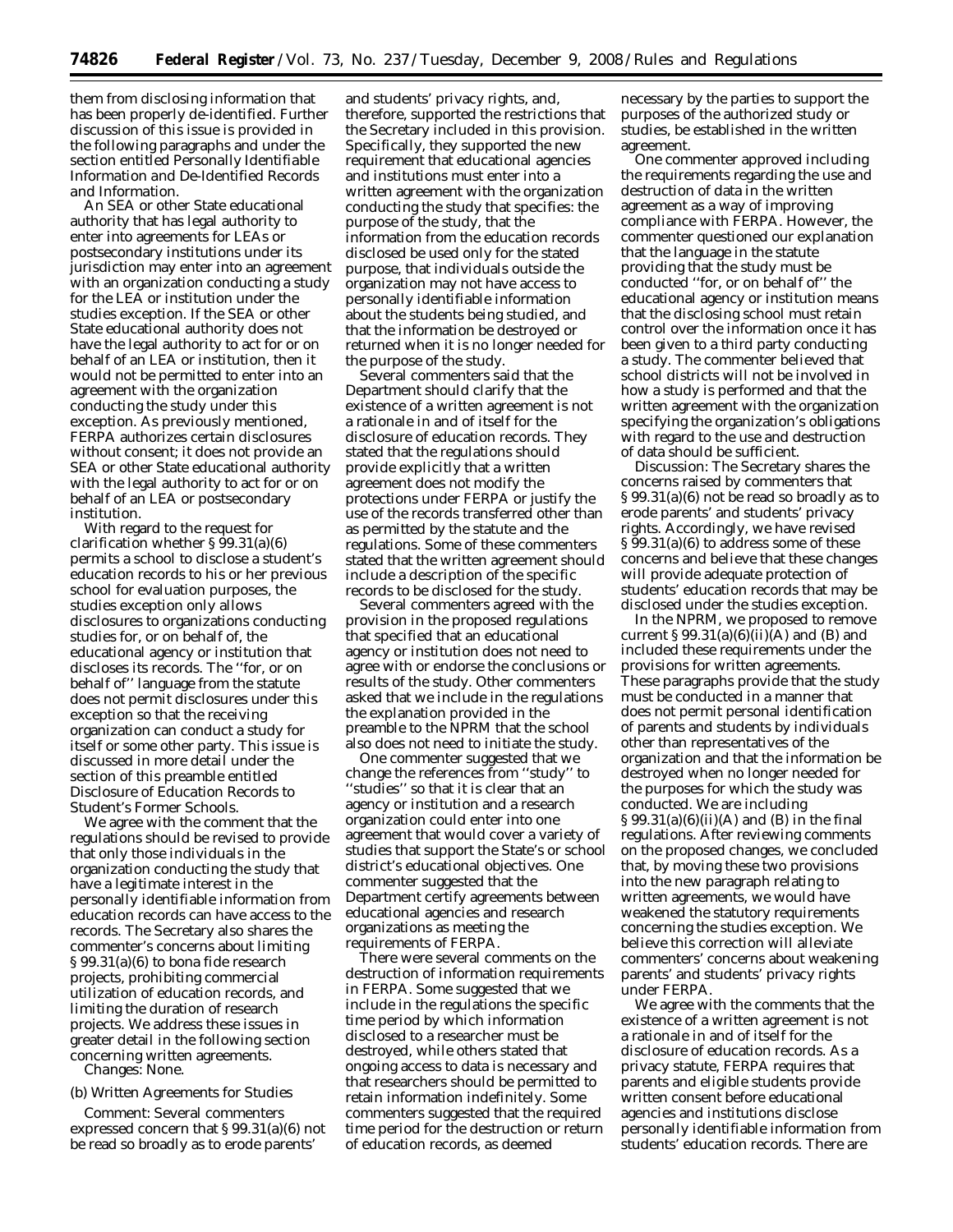several statutory exceptions to FERPA's general consent rule, one of which is § 99.31(a)(6), an exception that permits disclosure of records for studies limited to the purposes specified in the statute and regulations. However, a written agreement, a memorandum of understanding, or a contract is not a justification for disclosure of education records. Rather, a disclosure must meet the requirements in  $\S 99.31(a)(6)$  or the other permitted disclosures under § 99.31. If a disclosure meets the conditions of  $\S 99.31(a)(6)$ , the disclosure may be made, and the written agreement sets forth the requirements that must be followed when entering into such an agreement.

As noted in our earlier discussion of the scope and applicability of the studies exception, the Secretary concurs that the regulations should be revised to require that a written agreement expressly include the purpose, scope, and duration of the agreed upon study, as well as the information to be disclosed. We also agree with commenters that the regulations should specifically limit any disclosures of personally identifiable information from students' education records to those individuals in the organization conducting the study that have a legitimate interest in the information. This requirement is consistent with § 99.32(a)(3)(ii), which requires that an educational agency or institution record the ''legitimate interests'' the parties had in obtaining information under FERPA.

The Secretary strongly recommends that schools carefully limit the disclosure of students' personally identifiable information under this and the other exceptions in § 99.31 and reminds educational agencies and institutions that disclosures without consent are subject to  $\S 99.33(a)(2)$ , which states: ''The officers, employees, and agents of a party that receives information under paragraph (a)(1) of this section may use the information, but only for the purposes for which the disclosure was made.'' The recordation requirements in § 99.32 also apply to any disclosures of personally identifiable information made under the studies exception. (We note that a school does not have to record the disclosure of information that has been properly de-identified.)

Although FERPA permits schools to disclose personally identifiable information under § 99.31(a)(6) to organizations conducting studies for or on its behalf, the Secretary recommends that educational agencies and institutions release de-identified information whenever possible under this exception. Even when schools opt

not to release de-identified information in these circumstances, we recommend that schools reduce the risk of unauthorized disclosure by removing direct identifiers, such as names and SSNs, from records that don't require them, even though these records may still contain some personally identifiable information. This is especially important when a school also discloses sensitive information about students, such as type of disability and special education services received by the students.

We agree with commenters that § 99.31(a)(6) should be revised to indicate that an educational agency or institution is not required to initiate a study. Additionally, we have revised § 99.31(a)(6) to include the word ''studies'' so that an educational agency or institution may utilize one written agreement for more than one study, so long as the requirements concerning information that must be in the agreement are met.

While we do not have the authority under FERPA to officially certify agreements between educational agencies and institutions and organizations conducting studies, FPCO does provide technical assistance to educational agencies or institutions on FERPA. As such, if school officials have questions about whether an agreement meets the requirements in § 99.31(a)(6), they may contact FPCO for assistance.

With regard to the comments that we include in the regulations a specific time period by which information provided under the studies exception must be destroyed, we believe that the parties entering into the agreement should decide when information has to be destroyed or returned to the educational agency or institution. As we have discussed, we have revised § 99.31(a)(6) to require that the written agreement include the duration of the study and the time period during which the organization must either destroy or return the information to the educational agency or institution.

With regard to the comment that a written agreement with the organization conducting the study should be sufficient for an educational agency or institution to retain control over information from education records once the information is given to an organization conducting a study, we agree that a written agreement required under the regulations will help ensure that the information is used only to meet the purposes of the study stated in the written agreement and that all applicable requirements are met. However, similar to the requirement that an outside service provider serving

as a school official is subject to FERPA's restrictions on the use and redisclosure of personally identifiable information from education records, educational agencies and institutions must ensure that organizations with which they have entered into an agreement to conduct a study also comply with FERPA's restrictions on the use of personally identifiable information from education records. (See pages 15578–15580 of the NPRM.) That is, the school must retain control over the organization's access to and use of personally identifiable information from education records for purposes of the study or studies, including access by the organization's own employees and subcontractors, as well as any school officials whom the organization permits to have access to education records.

An educational agency or institution may need to determine that the organization conducting the study has reasonable controls in place to ensure that personally identifiable information from education records is protected. We note that it is common practice for some data sharing agreements to have a ''controls section'' that specifies required controls and how they will be verified (*e.g.,* surprise inspections). We recommend that the agreement required by § 99.31(a)(6) include a section that sets forth similar requirements. If a school is unable to verify that these controls are in place, then it should not disclose personally identifiable information from education records to an organization for the purpose of conducting a study.

In this regard, it should be noted that educational agencies and institutions are responsible for any failures by an organization conducting a study to comply with applicable FERPA requirements. FERPA states that if a third party outside the educational agency or institution fails to destroy information in violation of 20 U.S.C. 1232g(b)(1)(F), the studies exception in FERPA, the educational agency or institution shall be prohibited from permitting access to information from education records to that third party for a period of not less than five years. See 20 U.S.C. 1232g(b)(4)(B).

*Changes:* We have revised § 99.31(a)(6) to: (1) Retain § 99.31(a)(6)(ii)(A) and (B); (2) amend  $\S 99.31(a)(6)(ii)(A)$  to provide that the study must be conducted in a manner that does not permit personal identification of parents or students by anyone other than representatives of the organization that have legitimate interest in the information; (3) amend  $\S 99.31(a)(6)(ii)(C)$  to require that the written agreement specify the purpose,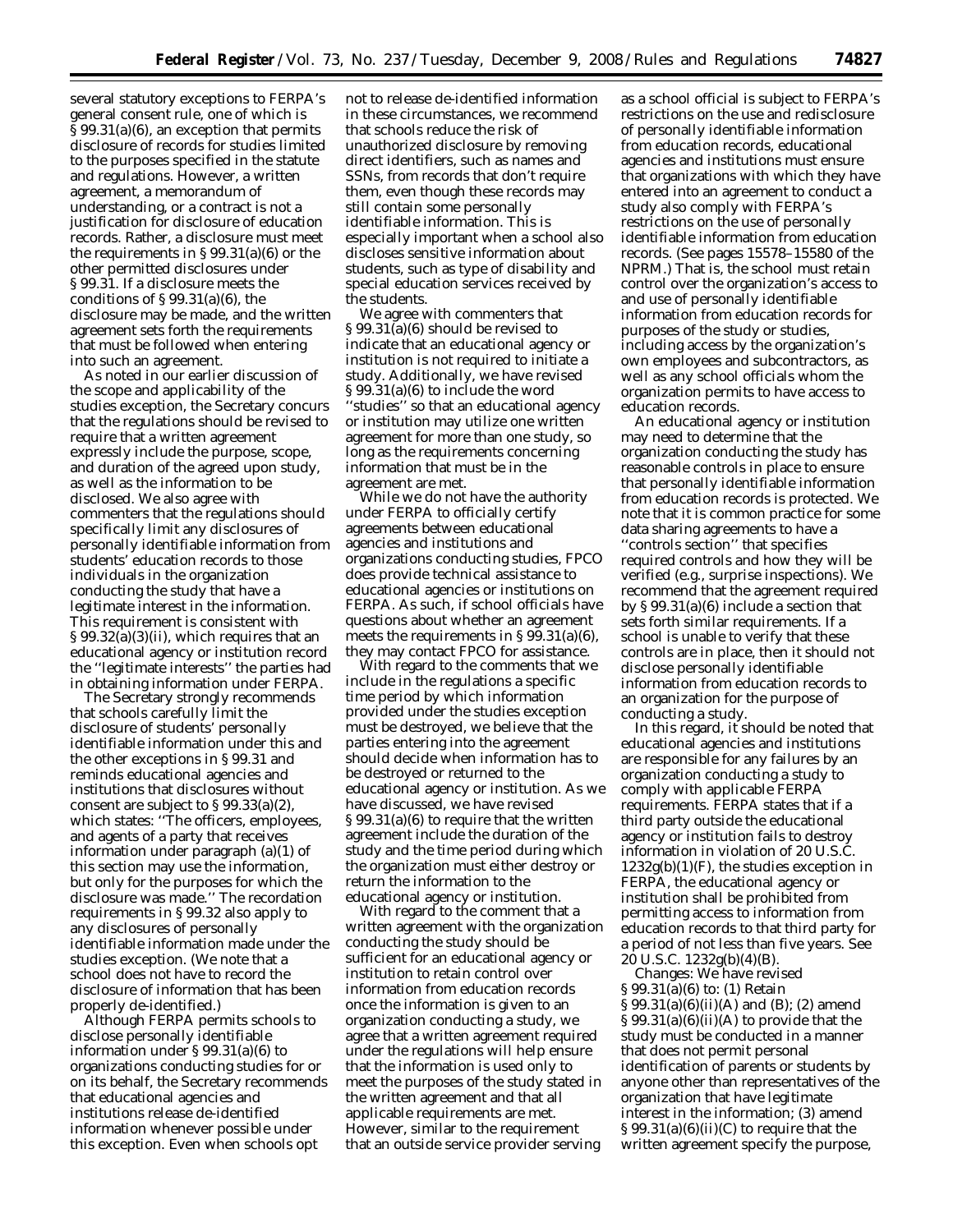scope, and duration of the study and the information to be disclosed; require the organization to use personally identifiable information from education records only to meet the purpose or purposes of the study as stated in the written agreement; limit any disclosures of information to individuals in the organization conducting the study who have a legitimate interest in the information; and require the organization to destroy or return to the educational agency all personally identifiable information when the information is no longer needed for the purposes of the study and specify the time period during which the organization must either destroy or return the information to the educational agency or institution; and (4) amend § 99.31(a)(6) in new paragraph (iii) to provide that an educational agency or institution is not required to initiate a study.

# **Disclosure of Education Records to Non-Educational State Agencies**

*Comment:* Several commenters stated that the proposed amendments did not specifically address whether an educational agency or institution is permitted to disclose education records to non-educational State agencies, such as State health or labor agencies, as part of an agreement with those agencies, without first obtaining consent. One commenter said that because the Department has taken the position that education records may be shared with State auditors who are not educational officials and who are not, by definition, under the control of a State educational authority, there is no legal basis to prohibit the disclosure of education records to other non-educational State and local agencies.

Some officials representing State health agencies commented that FERPA should be more closely aligned with the disclosure provisions of the HIPAA Privacy Rule. One commenter noted that there was a critical need for public health researchers to be able to access, without consent, personally identifiable information contained in student health records to allow for analyses, public health studies, and research that will benefit school-aged children, as well as the general population. One organization representing school nurses noted that public health officials need access to education records for the purposes of public health reporting, surveillance, and reimbursement.

Several commenters recommended that SEAs be authorized to share data from education records with State social services, health, juvenile, and employment agencies, to serve the

needs of students, including special needs, low-income, and at-risk students. One SEA commented that it did not support extending access to student data to non-education State agencies, except to State auditors, as specified in proposed § 99.35(a)(3). This commenter asserted that access to and use of information from students' education records should be controlled by a limited number of education officials who are sensitive to the intent of FERPA and well acquainted with its safeguards.

*Discussion:* There is no specific exception to the written consent requirement in FERPA that permits the disclosure of personally identifiable information from students' education records to non-educational State agencies. Educational agencies and institutions may disclose personally identifiable information for audit or evaluation purposes under §§ 99.31(a)(3) and 99.35 only to authorized representatives of the officials or agencies listed in § 99.31(a)(3)(i) through (iv). Typically, LEAs and their constituent schools disclose education records to State educational authorities under § 99.31(a)(3)(iv), such as the SEA, for audit, evaluation, or compliance and enforcement purposes.

There are some exceptions that might authorize disclosures to noneducational State agencies for specified purposes. For example, disclosures may be made in a health or safety emergency (§§ 99.31(a)(10) and 99.36), in connection with financial aid  $(\S 99.31(a)(4))$ , or pursuant to a State statute under the juvenile justice system exception (§§ 99.31(a)(5) and 99.38), and any disclosures must meet the specific requirements of the particular exception. FERPA, however, does not contain any specific exceptions to permit disclosures of personally identifiable information without consent for public health or employment reporting purposes. That said, nothing in FERPA prohibits an educational agency or institution from importing information from another source to perform its own evaluations.

We believe that any further expansion of the list of officials and entities in FERPA that may receive education records without the consent of the parent or eligible student must be authorized by legislation enacted by Congress.

We explained in the NPRM on page 15577 that, with respect to State auditors, legislative history for the 1979 FERPA amendment indicates that Congress specifically intended that FERPA not preclude State auditors from obtaining personally identifiable

information from education records in order to audit Federal and State supported education programs, notwithstanding that the statutory language in the amendment refers only to ''State and local educational officials.'' *See* 20 U.S.C. 1232g(b)(5); H.R. Rep. No. 338, 96th Cong., 1st Sess. at 10 (1979), *reprinted in* 1979 U.S. Code Cong. & Admin. News 819, 824. This legislative history provides a basis for drawing a distinction between State auditors and officials of other State agencies that also are not under the control of the State educational authority. (As explained more fully under *State auditors,* upon further review, we have removed from the final regulations the proposed regulations related to State auditors and audits.)

The 1979 amendment to FERPA does not apply to other State officials or agencies, and there is no other legislative history to indicate that Congress intended that FERPA be interpreted to permit educational agencies and institutions, or State and local educational authorities or Federal officials and agencies listed in § 99.31(a)(3), to share students' education records with non-educational State officials. In fact, Congress has, on numerous occasions, indicated otherwise.

As discussed elsewhere in this preamble under the heading *Health or Safety Emergency,* the HIPAA Privacy Rule specifically excludes from coverage health care information that is maintained as an ''education record'' under FERPA. 45 CFR 160.103, Protected health information. We understand that the HIPAA Privacy Rule allows covered entities to disclose identifiable health data without written consent to public health authorities. However, there is no comparable exception to the written consent requirement in FERPA.

As mentioned previously, in conducting an audit, evaluation, or compliance or enforcement activity, an educational authority may collaborate with other State agencies by importing data from those sources and conducting necessary matches. Any reports or other information created as a result of the data matches may only be released to those non-educational officials in nonpersonally identifiable form. Educational authorities may also release information on students to noneducational officials that has been properly de-identified, as described in  $§ 99.31(b)(1)$ 

Additionally, many agencies providing services to low income or atrisk families have parents sign a consent form authorizing disclosure of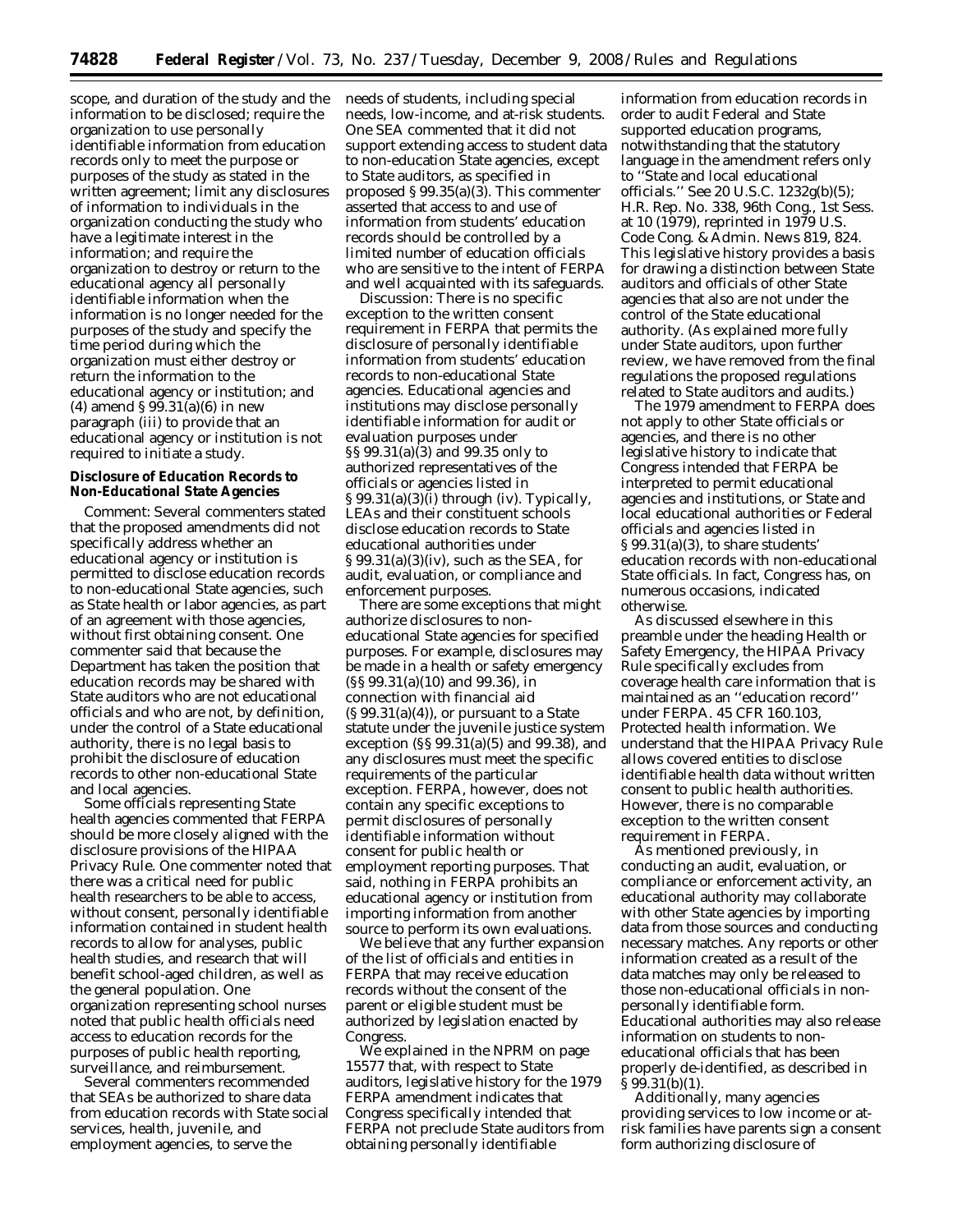information at intake time so that the agency can receive necessary information from schools. In 1993, we amended the FERPA regulations to help facilitate this practice. In final regulations published in the **Federal Register** on January 7, 1993 (58 FR 3188), we removed the previous requirement in the regulations that schools ''obtain'' consent from parents and eligible students so that parents and eligible students may ''provide'' a signed and dated consent to third parties in order for the school to disclose education records to those parties.

Therefore, parents can provide consent at intake time to State and local social services and other noneducational agencies serving the needs of students in order to permit their children's schools (or the SEA) to disclose education records to the agency. For example, parents routinely provide consent to the Medicaid agency that permits that agency to collect information from other agencies on the family being served. In many cases those consents are written in a manner that complies with the consent requirement in § 99.30, and the student's school may disclose information to the Medicaid agency necessary for reimbursement purposes for services provided the student.

*Changes:* None.

# **Disclosure of Education Records to Student's Former Schools (§§ 99.31(a)(3), 99.31(a)(6), and 99.35(b))**

*Comment:* One commenter asked for clarification whether a school could disclose a student's education records to the student's previous school for the purpose of evaluating Federal or State supported education programs or for improving instruction. Several commenters said that there is a critical need for school districts to be able to access the records of their former students from the student's new district or postsecondary institution so that the previous institution can evaluate the effectiveness of its own education programs. Some commenters said that § 99.35(a) clearly allows a K–12 data system to use postsecondary records to evaluate its own programs, and that a K–12 system does not need to have legal authority to evaluate postsecondary programs for the disclosure to be valid under the audit or evaluation exception.

*Discussion:* Section 99.31(a)(2) allows an educational agency or institution to disclose personally identifiable information from education records, without consent, to a school where the student seeks or intends to enroll or is

already enrolled if the disclosure relates to the student's enrollment or transfer. There is no specific authority in FERPA for an educational agency or institution, or a State or local educational authority, to disclose or redisclose personally identifiable information from education records to a student's former school without consent.

As discussed above, §§ 99.31(a)(3) and 99.35 allow educational agencies and institutions to disclose personally identifiable information from education records without consent to State and local educational authorities that are legally authorized to audit or evaluate the disclosing institution's programs or records. We encourage State and local authorities to take advantage of this exception and establish or modify State or local legal authority, as necessary, to allow K–12 and postsecondary educational authorities to audit or evaluate one another's programs. As noted above, the Department will generally defer to a State Attorney General's interpretation of State or local law on these matters.

Section 99.31(a)(6) allows an educational agency or institution to disclose personally identifiable information from education records without consent to an organization conducting a study for, or on behalf of, the agency or institution that discloses its records. The ''for, or on behalf of'' language from the statute and regulations, however, does not allow the educational agency or institution to disclose personally identifiable information from education records under this exception so that the receiving organization can conduct a study for itself or some other party. Further, the Secretary does not as a policy matter support expanding the studies exception to permit such a disclosure because it would result in a vast increase in the number of parties gaining access to and maintaining personally identifiable information on students. As discussed below, educational agencies and institution and other parties, including State educational authorities, may always release information from education records to a student's former school, without consent, if all personally identifiable information has been removed.

# **Personally Identifiable Information and De-Identified Records and Information (§§ 99.3 and 99.31(b))**

# *(a) Definition of Personally Identifiable Information*

*Comment:* We received a number of comments on proposed § 99.3 regarding changes to the definition of *personally identifiable information.* One commenter applauded the Department's recognition of the increasing ease of identifying individuals from redacted records and statistical information because of the large amount of detailed personal information that is maintained on most Americans by many different organizations. This commenter and others, however, stated that the proposed regulations did not go far enough to ensure that personally identifiable information about students would not be released.

One commenter expressed concern about our proposal to eliminate paragraphs (e) and (f) from the existing definition of *personally identifiable information,* which included a list of personal characteristics and other information that would make a student's identity easily traceable. The commenter said that this was a change to long-standing Department policy and represented an unwarranted invasion of privacy that exceeds statutory authority. This commenter also expressed concern that eliminating the ''easily traceable'' provisions for determining whether information was personally identifiable could prevent parents from accessing their children's education records and might allow school officials to circumvent FERPA requirements by using nicknames, initials, and other personal characteristics to refer to children.

In contrast, several commenters stated that the regulations would be unworkable or were too restrictive and would prevent or discourage the release of information from education records needed for school accountability and other public purposes. These commenters stated that paragraphs (f) and (g) in the proposed definition of *personally identifiable information,*  which replaces the ''easily traceable'' provisions, would provide school officials too much discretion to conceal information the public deserves to have in order to debate public policy. Proposed paragraph (f) provided that personally identifiable information includes other information that, alone or in combination, is linked or linkable to a specific student that would allow a reasonable person in the school or its community, who does not have personal knowledge of the relevant circumstances, to identify the student with reasonable certainty. Proposed paragraph (g) provided that personally identifiable information includes information requested by a person who the educational agency or institution reasonably believes has direct, personal knowledge of the identity of the student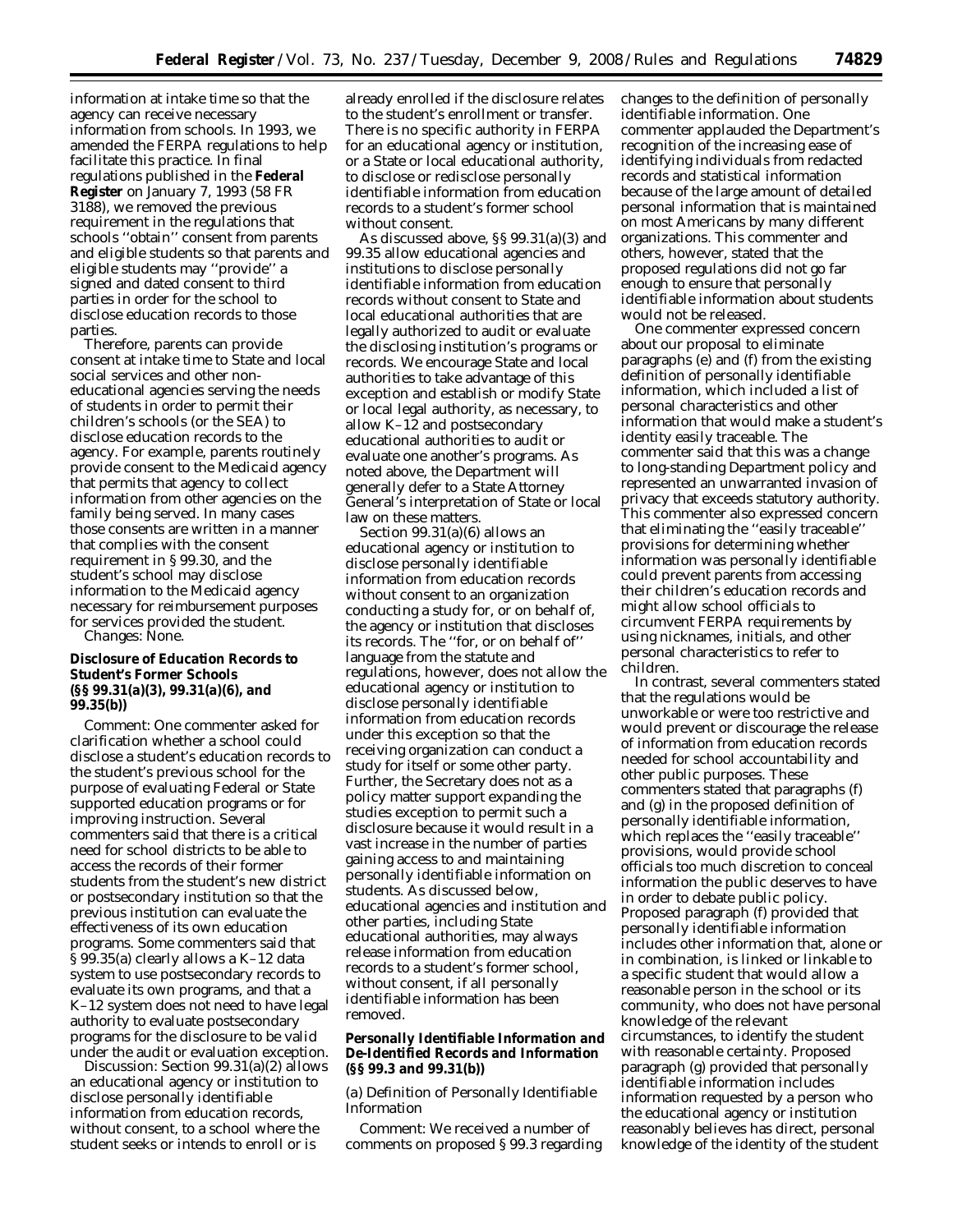to whom the education record relates, sometimes known as a ''targeted request.''

Several commenters expressed support for the provisions in paragraphs (f) and (g) of the definition of *personally identifiable information.* One of these commenters said that the ''school and community'' limitation and the ''reasonable person'' standard in paragraph (f) is sufficiently clear for implementation by parties that release de-identified records. Another commenter said that ambiguity in the terms ''reasonable person'' and ''reasonable certainty'' was necessary so that organizations can develop their own standards for addressing the problem of ensuring that information that is released is not personally identifiable. This commenter asked the Department to retain the flexibility in the proposed language and provide examples of policies that have been implemented that meet the requirements in paragraphs (f) and (g) of the definition. The commenter said that most school districts know when they are receiving a targeted request (paragraph (g)) but asked that the Department provide examples to help districts determine whether a nontargeted request will reveal personally identifiable information.

Journalism and writers' associations expressed concern about the ''reasonable person'' standard in paragraph (f) and our statement in the preamble to the NPRM (73 FR 15583) that an educational agency or institution may not be able to release redacted education records that concern students or incidents that are well-known in the school community, including when the parent or student who is the subject of the record contacts the media and causes the publicity that prevents the release of the record. These commenters stated that FERPA should not prevent schools from releasing records from which all direct and indirect identifiers, such as name, date of birth, address, unusual place of birth, mother's maiden name, and sibling information, have been removed without regard to any outside information, particularly after a student or parent has waived any pretense of confidentiality by contacting the media. They also said that the proposed definition of *personally identifiable information* does not acknowledge the public interest in school accountability.

One commenter said that the ''reasonable person in the school or its community'' standard in paragraph (f) was too narrow and inappropriate because it would allow individuals with even modest scientific and

technological abilities to identify students based on supposedly deidentified information. Another commenter said that the reference in paragraph (f) to a ''reasonable person'' should be changed to ''ordinary person.'' A commenter said that if we retain the ''reasonable person'' standard, we should remove the references to the school or its community and personal knowledge of the circumstances and simply refer to a reasonable person. Several commenters said the ''school or its community'' standard is too vague and needs to be clarified, particularly in relation to the provision in paragraph (g) regarding targeted requests; these commenters said that school officials will choose to evaluate a request for information based on whether a reasonable person in the community, a broader standard than a reasonable person in the school, could identify the student and automatically find their own decisions to be reasonable. One commenter said that the phrase ''relevant circumstances'' in paragraph (f) is vague.

One commenter said that the standard in paragraph (f) about whether the information requested is ''linked or linkable'' to a specific student was too vague and overly broad and could be logically extended to cover almost any information about a student. This commenter said that the regulations should focus on preventing the release of records that in and of themselves contain unique personal descriptors that would make the student identifiable in the school community and not refer to outside information, including what members of the public might know independently of the records themselves.

Several commenters expressed concerns that the provision in paragraph (g) regarding targeted requests will make FERPA and the regulations administratively unwieldy and unnecessarily subjective. One of these commenters said that paragraph (g) is unclear and adds more confusion as opposed to providing clarity; this commenter said that paragraph (g) should be removed and that the requirements in paragraph (f) were sufficient. Another commenter said that the standard in paragraph (g) unfairly holds agencies and institutions responsible for ascertaining the requester's personal knowledge. One commenter said that we should delete the words ''direct, personal'' before ''knowledge'' because these terms are unclear. According to this commenter, if a school reasonably believes that the requester knows the student's identity, the school should not disclose the

records, whether the knowledge is ''direct'' or ''personal.''

Other commenters expressed a more general concern that the standard for targeted requests in paragraph (g) places an undue burden on school officials to obtain information about the person requesting information and creates a potential conflict with State open records laws. According to these commenters, the regulations as proposed would encourage agencies and institutions to make illegitimate inquiries into a requester's motives for seeking information and what the requester intends to do with it, or require the agency or institution to read the mind of a party requesting information. According to the commenter, this would introduce a degree of subjective judgment that would invariably lead to abuse because the same record that could be considered a public record to one requester could be a confidential document to another. A large university that has decentralized administrative operations questioned how it could be expected to take institutional knowledge into account in evaluating whether a request for records is targeted and asked for confirmation that the Department will not substitute its judgment for that of the institution so long as there was a rational basis for the decision to release information.

We received a few comments on the example of a targeted request that we provided in the preamble to the NPRM (73 FR 15583–15584), in which rumors circulate that a candidate running for political office plagiarized other students' work, and a reporter asks the university for the redacted disciplinary records of all students who were disciplined for plagiarism for the year in which the candidate graduated. We explained that the university may not release the records in redacted form because the circumstances indicate that the requester had direct, personal knowledge of the subject of the case. Two commenters said that confirmation that one unnamed student was disciplined in 1978 for plagiarism does not identify that student or confirm that the candidate was that student, and our explanation of the standard with this example showed that the regulations would prevent parents and the media from discharging their vital oversight responsibilities.

One school district said that the targeted request provision could impair due process in some student discipline cases by limiting the release of redacted witness statements that concern more than one student. The commenter suggested that under its current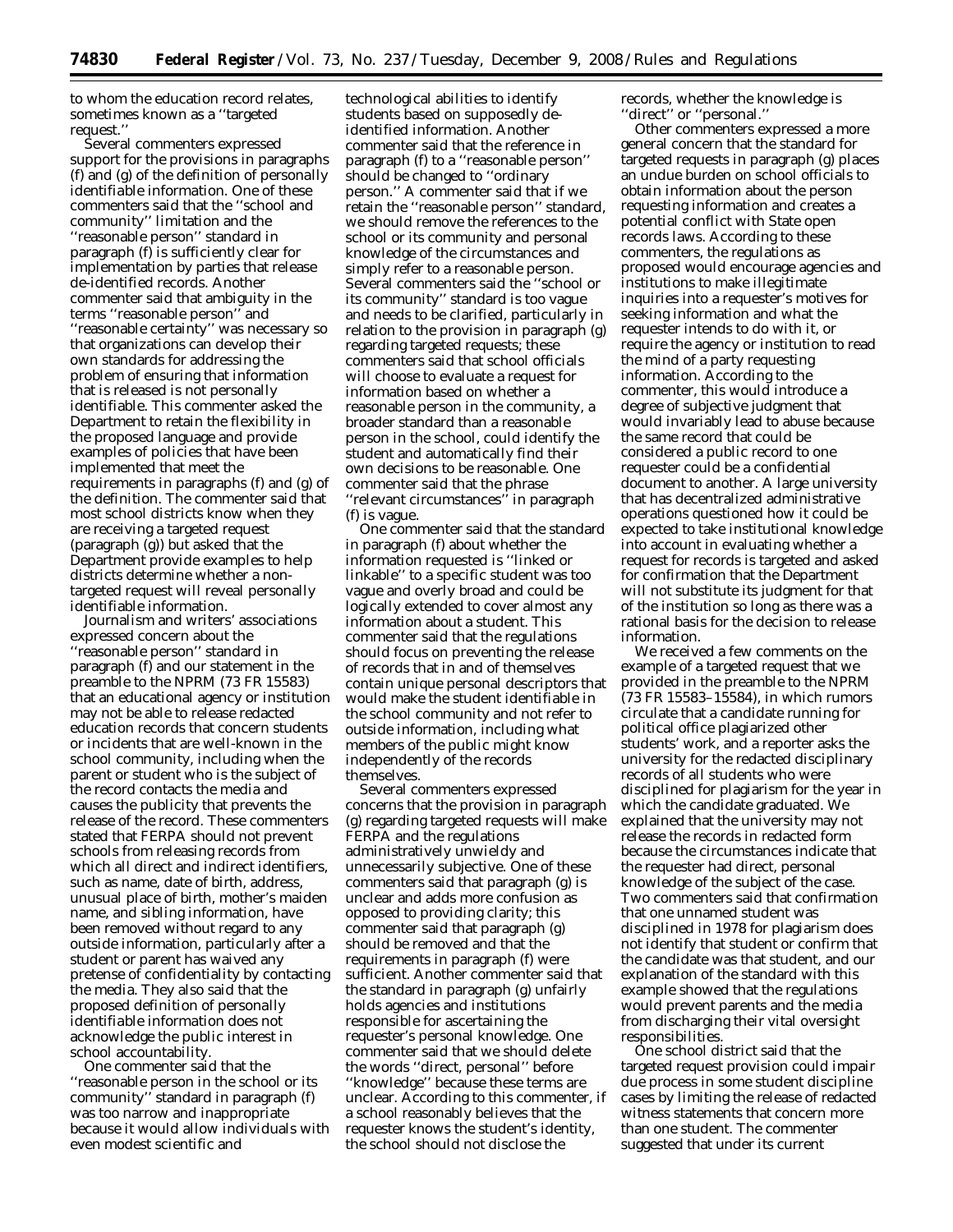practice, if four students are involved in an altercation, the school redacts all personally identifiable information with regard to students 2 through 4 when releasing the statement without parental consent to student 1, but under the proposed regulations, student 1's request would violate the requirements in paragraph (g) because of the student's knowledge of the identity of the other students to whom the record relates. This commenter said that the regulations should not be adopted if they do not address these due process concerns.

Several commenters said they appreciated the addition of a student's date of birth and other indirect identifiers in the definition of *personally identifiable information.*  Another commenter said that a comprehensive list of indirect identifiers would be helpful. One commenter asked us to define the concept of indirect identifiers. Another commenter asked us to clarify which personally identifiable data elements may be released without consent. A commenter asked us to define the term biometric record as used in the definition of *personally identifiable information.* 

*Discussion:* The Joint Statement explains that the purpose of FERPA is two-fold: to assure that parents and eligible students can access the student's education records, and to protect their right to privacy by limiting the transferability of their education records without their consent. 120 Cong. Rec. 39862. As such, FERPA is not an open records statute or part of an open records system. The only parties who have a right to obtain access to education records under FERPA are parents and eligible students. Journalists, researchers, and other members of the public have no right under FERPA to gain access to education records for school accountability or other matters of public interest, including misconduct by those running for public office. Nonetheless, as explained in the preamble to the NPRM, 73 FR 15584–15585, we believe that the regulatory standard for defining and removing personally identifiable information from education records establishes an appropriate balance that facilitates school accountability and educational research while preserving the statutory privacy protections in FERPA.

The simple removal of nominal or direct identifiers, such as name and SSN (or other ID number), does not necessarily avoid the release of personally identifiable information. Other information, such as address, date

and place of birth, race, ethnicity, gender, physical description, disability, activities and accomplishments, disciplinary actions, and so forth, can indirectly identify someone depending on the combination of factors and level of detail released. Similarly, and as noted in the preamble to the NPRM, 73 FR 15584, the existing professional literature makes clear that public directories and previously released information, including local publicity and even information that has been deidentified, is sometimes linked or linkable to an otherwise de-identified record or data set and renders the information personally identifiable. The regulations properly require parties that release information from education records to address these situations.

We removed the ''easily traceable'' standard from the definition of *personally identifiable information*  because it lacked specificity and clarity. We were also concerned that the ''easily traceable'' standard suggested that a fairly low standard applied in protecting education records, *i.e.*, that information was considered personally identifiable only if it was easy to identify the student.

The removal of the ''easily traceable'' standard and adoption of the standards in paragraphs (f) and (g) will not affect a parent's right under FERPA to inspect and review his or her child's education records. Records that teachers and other school officials maintain on students that use only initials, nicknames, or personal descriptions to identify the student are education records under FERPA because they are directly related to the student.

Further, records that identify a student by initials, nicknames, or personal characteristics are personally identifiable information if, alone or combined with other information, the initials are linked or linkable to a specific student and would allow a reasonable person in the school community who does not have personal knowledge about the situation to identify the student with reasonable certainty. For example, if teachers and other individuals in the school community generally would not be able to identify a specific student based on the student's initials, nickname, or personal characteristics contained in the record, then the information is not considered personally identifiable and may be released without consent. Experience has shown, however, that initials, nicknames, and personal characteristics are often sufficiently unique in a school community that a reasonable person can identify the student from this kind of information

even without access to any personal knowledge, such as a key that specifically links the initials, nickname, or personal characteristics to the student.

In contrast, if a teacher uses a special code known only by the teacher and the student (or parent) to identify a student, such as for posting grades, this code is not considered personally identifiable information under FERPA because the only reason the teacher can identify the student is because of the teacher's access to personal knowledge of the relevant circumstances, *i.e.*, the key that links the code to the student's name.

In response to the commenter who stated that a school should not be prevented from releasing information when the subject of the record has waived any pretense of confidentiality by contacting the media and making the incident well-known in the community, we have found that in limited circumstances a parent or student may impliedly waive their privacy rights under FERPA by disclosing information to parties in a special relationship with the institution, such as a licensing or accreditation organization. However, we have not found and do not believe that parents and students generally waive their privacy rights under FERPA by sharing information with the media or other members of the general public. The fact that information is a matter of general public interest does not give an educational agency or institution permission to release the same or related information from education records without consent.

The ''reasonableness'' standards in paragraphs (f) and (g) of the new definition, which replace the ''easily traceable'' standard, do not require the exercise of subjective judgment or inquiries into a requester's motives. Both provisions require the disclosing party to use legally recognized, objective standards by referring to identification not in the mind of the disclosing party or requester but by a reasonable person and with reasonable certainty, and by requiring the disclosing party to withhold information when it reasonably believes certain facts to be present. These are not subjective standards, and these changes will not diminish the privacy protections in FERPA.

The standard proposed in paragraph (f) regarding the knowledge of a reasonable person in the school or its community was not intended to describe the technological or scientific skill level of a person who would be capable of re-identifying statistical information or redacted records. Rather, it provided the standard an agency or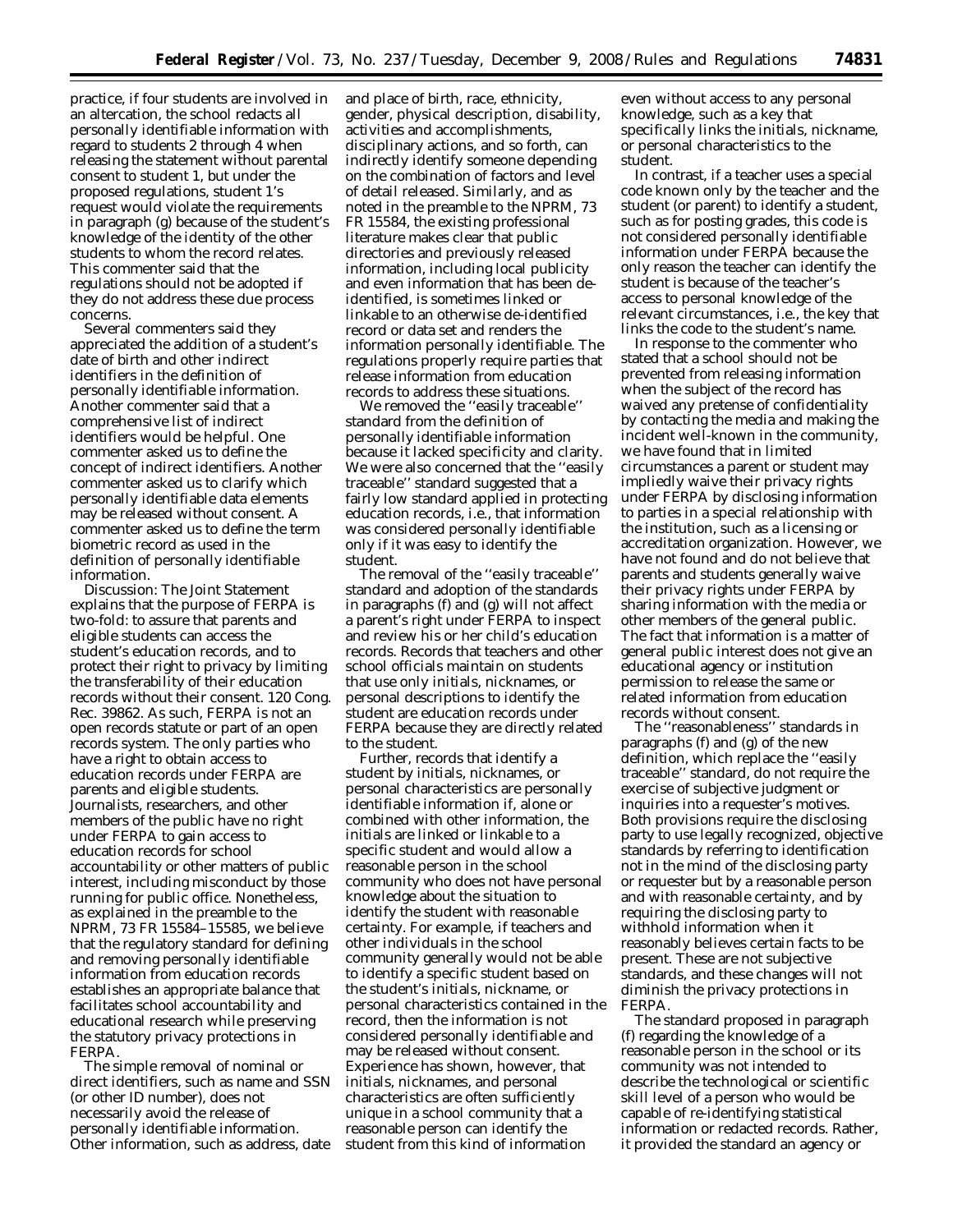institution should use to determine whether statistical information or a redacted record will identify a student, even though certain identifiers have been removed, because of a wellpublicized incident or some other factor known in the community. For example, as explained in the preamble to the NPRM, 73 FR 15583, a school may not release statistics on penalties imposed on students for cheating on a test where the local media have published identifiable information about the only student (or students) who received that penalty; that statistical information or redacted record is now personally identifiable to the student or students because of the local publicity.

Paragraph (f) in the proposed definition provided that the agency or institution must make a determination about whether information is personally identifiable information not with regard to what someone with personal knowledge of the relevant circumstances would know, such as the principal who imposed the penalty, but with regard to what a reasonable person in the school or its community would know, *i.e.*, based on local publicity, communications, and other ordinary conditions. We agree with the comment that the ''school or its community'' standard was confusing because it was not clear whether just the school itself or the larger community in which the school is located is the relevant group for determining what a reasonable person would know.

We are changing this standard in paragraph (f) to the ''school community'' and by this change we mean that an educational agency or institution may not select a broader ''community'' standard when the information to be released would be personally identifiable under the narrower ''school'' standard. For example, it might be well known among students, teachers, administrators, parents, coaches, volunteers, or others at the local high school that a student was caught bringing a gun to class last month but generally unknown in the town where the school is located. In these circumstances, a school district may not disclose that a high school student was suspended for bringing a gun to class last month, even though a reasonable person in the community where the school is located would not be able to identify the student, because a reasonable person in the high school would be able to identify the student. The student's privacy is further protected because a reasonable person in the school community is also presumed to have at least the knowledge of a reasonable person in the local

community, the region or State, the United States, and the world in general. The ''school community'' standard, therefore, provides the maximum privacy protection for students.

We do not agree that the reference to ''reasonable person'' should be changed to ''ordinary person.'' ''Reasonable person'' is a legally recognized standard that represents a hypothetical, rational, prudent, average individual. It would be confusing and inappropriate to introduce a new term ''ordinary'' in this context.

The standard in paragraph (f) excludes from the ''reasonable person in the school community'' standard persons who have personal knowledge of the ''relevant circumstances,'' which one commenter considered vague. Under this standard, an agency or institution is not required to take into consideration when releasing redacted or statistical information that someone with special knowledge of the circumstances could identify the student. For example, if it is generally known in the school community that a particular student is HIV-positive, or that there is an HIV-positive student in the school, then the school could not reveal that the only HIV-positive student in the school was suspended. However, if it is not generally known or obvious that there is an HIV-positive student in school, then the same information could be released, even though someone with special knowledge of the student's status as HIV-positive would be able to identify the student and learn that he or she had been suspended.

The provisions in paragraph (g) regarding targeted requests do not require an educational agency or institution to ascertain or guess a requester's motives for seeking information from education records or what a requester intends to do with the information. This paragraph addresses a situation in which a requester seeks what might generally qualify as a properly redacted record but the facts indicate that redaction is a useless formality because the subject's identity is already known.

An educational agency or institution is not required under paragraph (g) to make any special inquiries or otherwise seek information about the person requesting information from education records. It must use information that is obvious on the face of the request or provided by the requester, such as when a requester asks for the redacted transcripts of a particular student. Paragraph (f) also requires an agency or institution to use information known to a reasonable person in the school

community, such as when a requester asks for the redacted transcripts of all basketball players who were expelled for accepting bribes after the local newspaper published a story about the matter. Paragraphs (f) and (g) do not require an educational agency or institution to inquire whether a requester has special knowledge not available generally in the school community that would make the subject of the record identifiable. We disagree with the comment that paragraph (f) is sufficient and paragraph (g) should be removed. Paragraph (g) addresses the problem of targeted requests, which is not addressed under paragraph (f).

We agree with the comment that the provision in paragraph (g) under which an agency or institution must determine whether the information requested is personally identifiable information based on its reasonable belief that the requester has ''direct, personal'' knowledge of the identity of the student to whom the record relates is ambiguous and confusing, especially in relation to what might be considered indirect knowledge. Therefore, we have modified this provision so that an educational agency or institution must simply have a reasonable belief that the requester knows the identity of the student to whom the record relates.

In reviewing a complaint that an educational agency or institution disclosed personally identifiable information from an education record in response to a targeted request, the Department would examine the request itself, the facts on which the agency or institution based its decision to release the information, as well as any information known generally in the school community that the agency or institution failed to take into account. The Department would also counsel an agency or institution about the nature of the violation in connection with the Department's responsibility for seeking voluntary compliance with FERPA before initiating any enforcement action under § 99.67.

With regard to the comment that the standard in paragraph (g) will impair due process in student discipline cases, it is unclear what the commenter means by releasing redacted witness statements under its current practice. *Education records* are defined in FERPA as records that are directly related to a student and maintained by an educational agency or institution, or by a party acting for the agency or institution. 20 U.S.C. 1232g(a)(4)(A); 34 CFR 99.3. Under this definition, a parent (or eligible student) has a right to inspect and review any witness statement that is directly related to the student, even if that statement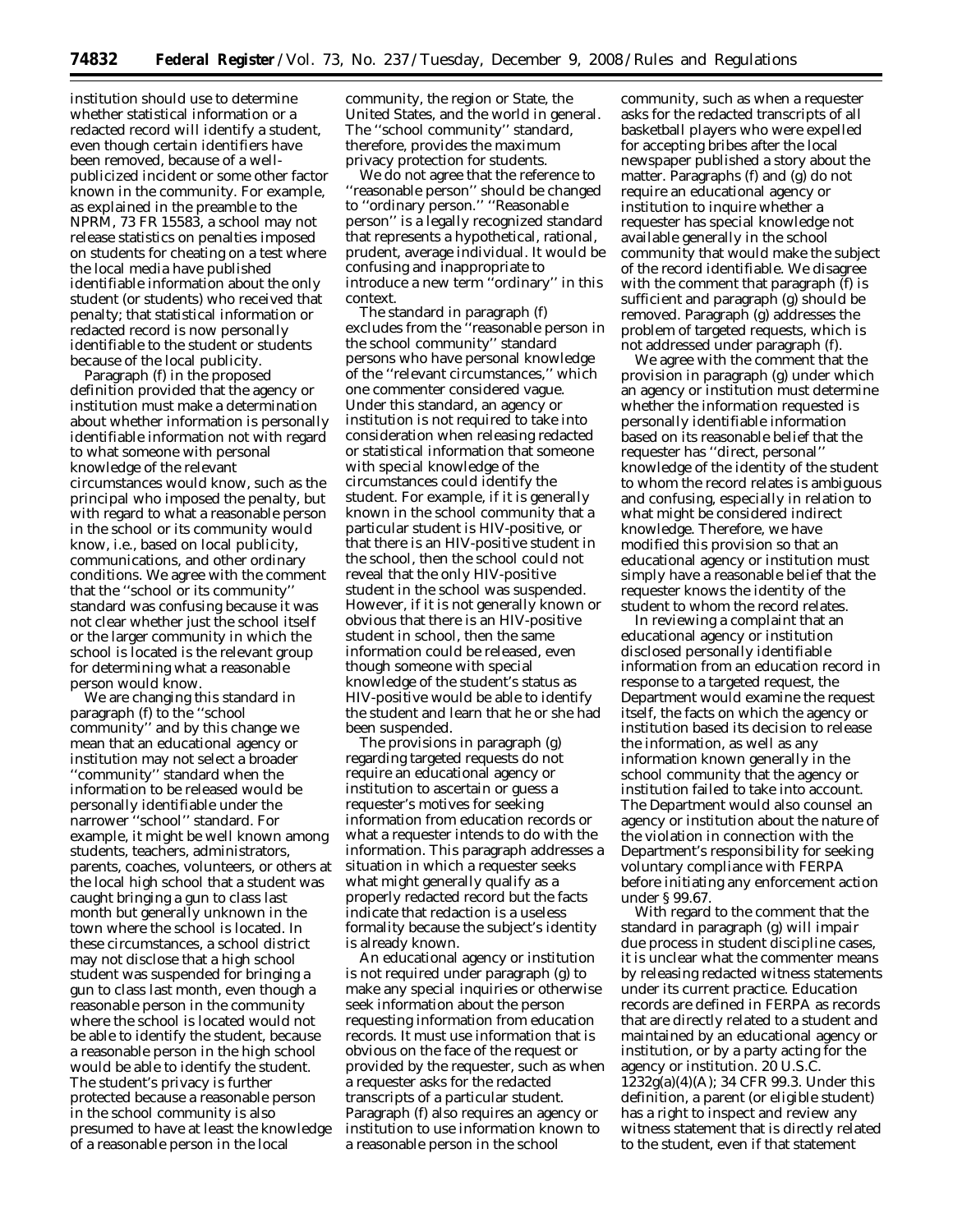contains information that is also directly related to another student, if the information cannot be segregated and redacted without destroying its meaning.

For example, parents of both John and Michael would have a right to inspect and review the following information in a witness statement maintained by their school district because it is directly related to both students: ''John grabbed Michael's backpack and hit him over the head with it.'' Further, in this example, before allowing Michael's parents to inspect and review the statement, the district must also redact any information about John (or any other student) that is not directly related to Michael, such as: ''John also punched Steven in the stomach and took his gloves.'' Since Michael's parents likely know from their son about other students involved in the altercation, under paragraph (g) the district could not release any part of this sentence to Michael's parents. We note also that the sanction imposed on a student for misconduct is not generally considered directly related to another student, even the student who was injured or victimized by the disciplined student's conduct, except if a perpetrator has been ordered to stay away from a victim.

In order to provide maximum flexibility to educational agencies and institutions, we did not attempt to define or list all other ''indirect identifiers''. We believe that the examples listed in paragraph (3) of the definition of *personally identifiable information*—date of birth, place of birth, and mother's maiden name indicate clearly the kind of information that could identify a student. Race and ethnicity, for example, could also be indirect identifiers. It is not possible, however, to list all the possible indirect identifiers and ways in which information might indirectly identify a student. Further, unlike the HIPAA Privacy Rule, these regulations do not attempt to provide a ''safe harbor'' by listing all the information that may be removed in order to satisfy the deidentification requirements in § 99.31(b). We have also added a definition of *biometric record* that is based on National Security Presidential Directive 59 and Homeland Security Presidential Directive 24.

*Changes:* We added a definition of *biometric record,* which provides that the term means a record of one or more measurable biological or behavioral characteristics that can be used for automated recognition of an individual. Examples include fingerprints, retina and iris patterns, voiceprints, DNA

sequence, facial characteristics, and handwriting.

We also have revised paragraph (f) in the definition of *personally identifiable information* to change the reference ''school or its community'' to ''school community.'' In paragraph (g) of the definition of *personally identifiable information,* we removed the requirement that the requester have ''direct, personal knowledge.'' As revised, paragraph (g) provides that personally identifiable information means information requested by a person who the educational agency or institution reasonably believes knows the identity of the student to whom the record relates.

# *(b) De-Identified Records and Information*

*Comment:* We received a number of comments on § 99.31(b)(1), which would allow an educational agency or institution, or a party that has received personally identifiable information from education records, to release the records or information without parental consent after the removal of all personally identifiable information, provided that the educational agency or institution or other party has made a reasonable determination that a student's identity is not personally identifiable because of unique patterns of information about the student, whether through single or multiple releases, and taking into account other reasonably available information. In order to permit ongoing educational research with the same data, § 99.31(b)(2) allows an educational agency or institution or other party that releases de-identified, non-aggregated data (also known as ''microdata'') from education records to attach a code to each record, which may allow the recipient to match information received from the same source, under three conditions—(1) the educational agency or institution does not disclose any information about how it generates and assigns a record code, or that would allow a recipient to identify a student based on a record code; (2) the record code is used for no purpose other than identifying a de-identified record for purposes of education research and cannot be used to ascertain personally identifiable information about a student; and (3) the record code is not based on a student's social security number or other personal information.

Several commenters supported these proposed regulations and said that they will help facilitate valuable educational research. One of these commenters said that the provisions for de-identification of education records create clear standards that will allow researchers to

conduct necessary research without compromising student privacy. One commenter appreciated being able to attach a code or linking key to records to facilitate matching students across data sets while preserving student confidentiality.

One commenter stated that deidentified data do not support appropriate analytical research that will lead to improved educational outcomes. Further, according to this commenter, complete de-identification of systematic, longitudinal data on every student may not be possible.

Two commenters expressed concern that agencies and institutions redact too much information from education records and said that the Department should err on the side of disclosure of disaggregated data so that journalists and researchers can obtain accurate information about how students in every accountability subgroup are performing. These commenters said that the regulations should take into account the real track record of journalists and researchers in maintaining the confidentiality of information from education records.

One commenter said that many institutions and individuals have the ability to re-identify seemingly deidentified data and that it is generally much easier to do than most people realize because 87 percent of Americans can be identified uniquely from their date of birth, five-digit zip code, and gender. This commenter said that the regulations need to take into account that re-identification is a much greater risk for student data than other kinds of information because FERPA allows for the regular publication of student directories that contain a wealth of personal information, including address and date of birth, that can be used with existing tools and emerging technology to re-identify statistical data, even by non-experts.

Another commenter said that because the de-identification process is so resource-intensive, the regulations should allow the research entity to deidentify education records as a contractor under § 99.31(a)(1) of the regulations.

We explained in the preamble to the NPRM (73 FR 15585) that educational agencies and institutions should monitor releases of coded, de-identified microdata from education records to ensure that overlapping or successive releases do not result in data sets in which a student's personally identifiable information is disclosed. One commenter said that this monitoring requirement was too burdensome given the vast number of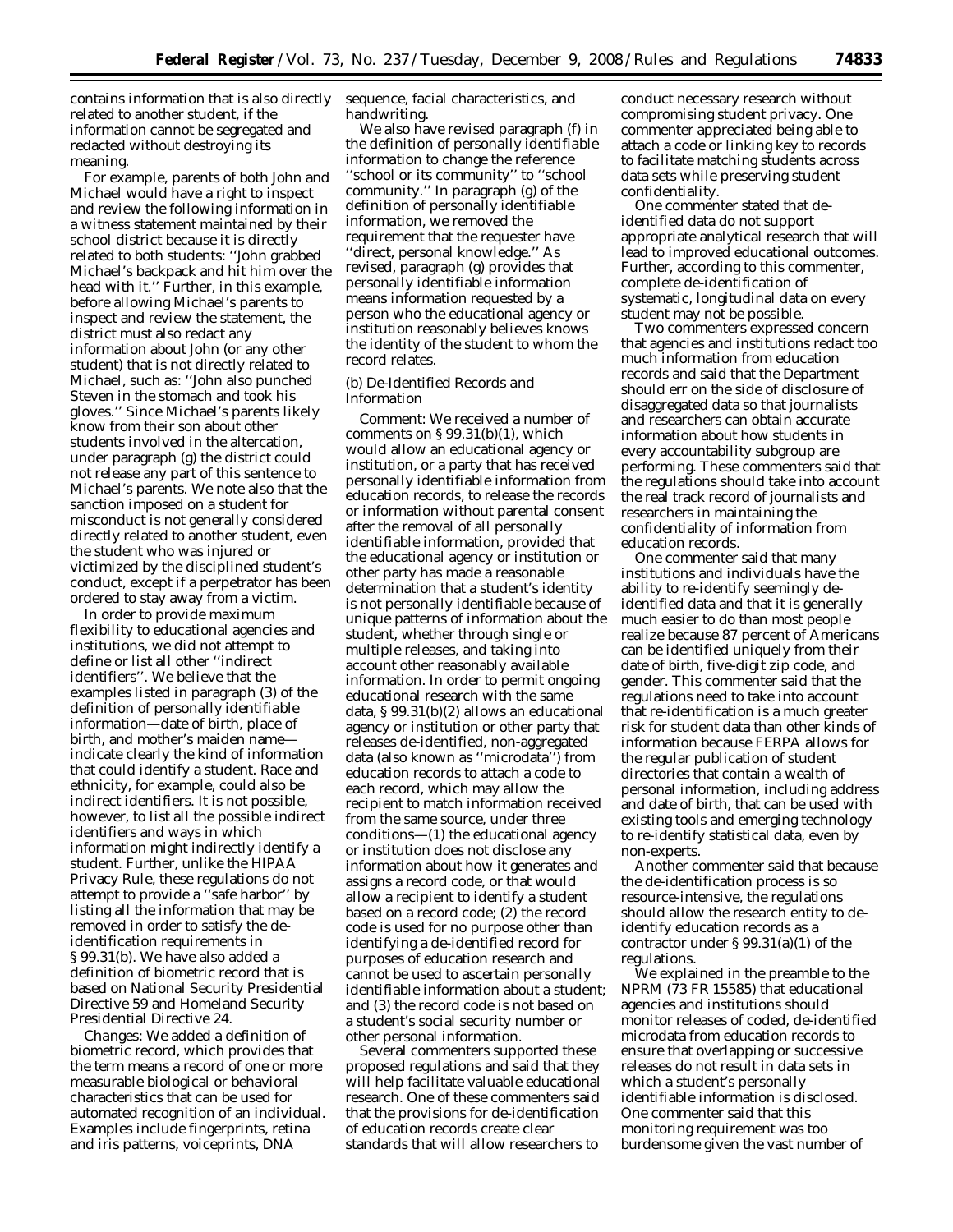data requests it receives and asked us to limit the monitoring requirement to single or multiple releases it makes to the same party. An SEA asked specifically for clarification in the regulations regarding what steps, if any, it must take to ensure that multiple releases of de-identified data to the same requester over time that the requester intends to use for a longitudinal study do not result in small data cells that may reveal the identity of the student. A school district said that the regulations should require the destruction of de-identified information from education records by the receiving party to avoid the problem of combining successive data releases to identify students.

Some commenters said that the regulations should provide objective standards for the de-identification of education records. One commenter asked the Department to prescribe a method for States to adopt to ensure that student confidentiality is protected. Two commenters asked specifically for guidance on what minimum cell size should be allowed when releasing statistical information. Several commenters said that SEAs and school districts need specific guidance regarding the release of student achievement data under the NCLB, including, in particular, reporting 100 percent achievement of certain performance levels on State assessments. One commenter who opposed restrictions on the release of de-identified data referred to instances in which some States have created minimum cell sizes of 100 for reporting disaggregated data under NCLB, which prevents the release of a great deal of important information. Another commenter said that our discussion of small cell sizes in the preamble to the NPRM, 73 FR 15584, reflected a misunderstanding of the problem.

One commenter said that § 99.31(b) is confusing because it is not clear how paragraph (b)(2), which is limited to educational research, relates to paragraph (b)(1), which is not so limited. This commenter also said that the regulations impose an unnecessary burden on the entity receiving a request for information and that the requirements of paragraph (f) in the definition of *personally identifiable information* are sufficient to de-identify education records. Another commenter said that the language in  $\S 99.31(b)(1)$ that requires consideration of unique patterns of information about a student is confusing and creates ambiguity because the definition of *personally identifiable information* itself incorporates standards for deidentification that appear to differ from the standard in § 99.31(b).

*Discussion:* As explained in the preamble to the NPRM, 73 FR 15584– 15585, we believe that the regulatory standard for de-identifying information from education records establishes an appropriate balance that facilitates the release of appropriate information for school accountability and educational research purposes while preserving the statutory privacy protections in FERPA. Unlike the HIPAA Privacy Rule, these regulations do not attempt to provide a "safe harbor" by listing all the direct and indirect identifiers that may be removed to satisfy the de-identification requirements in  $\S 99.31(b)$ . Rather, they are intended to provide standards under which information from education records may be released without consent because all personally identifiable information has been removed.

The Department recognizes that deidentified data may not be appropriate for all educational research purposes and that complete de-identification of longitudinal student data may not be possible without sacrificing essential content and usability. In these situations, and as discussed elsewhere in this preamble, FERPA allows the disclosure and redisclosure of personally identifiable information from education records, without consent, to researchers under the terms and conditions specified in §§ 99.31(a)(1), 99.31(a)(3), and 99.31(6). We note that a researcher who receives personally identifiable information under these provisions would, however, have to deidentify any report or other information in accordance with § 99.31(b) before releasing it to the public or other parties, including other researchers.

In response to comments that educational agencies and institutions may remove too much information from education records, we note that while we have attempted to provide a balanced standard for the release of deidentified data for school accountability and other purposes, FERPA is a privacy statute, and no party has a right under FERPA to obtain information from education records except parents and eligible students. Further, there is no statutory authority in FERPA to modify the prohibition on disclosure of personally identifiable information from education records, or the exceptions to the written consent requirement, based on the track record of the party, including journalists and researchers, in maintaining the confidentiality of information from education records that they have received.

In response to the comment about allowing a researcher to de-identify education records, educational agencies and institutions may outsource the deidentification process to any outside service provider serving as a school official in accordance with the requirements in  $\S 99.31(a)(1)(i)(B)$ . (Those requirements are discussed in detail in the preamble to the NPRM at 73 FR 15578–15580 and elsewhere in these final regulations.) State and local educational authorities and Federal officials and agencies listed in § 99.31(a)(3) may outsource the deidentification process to their authorized representatives under the conditions specified in § 99.35.

We agree that the risk of reidentification may be greater for student data than other information because of the regular publication of student directories, commercial databases, and de-identified but detailed educational reports by States and researchers that can be manipulated with increasing ease by computer technology. As noted in the preamble to the NPRM, 73 FR 15584, the re-identification risk of any given release is cumulative, *i.e.*, directly related to what has previously been released, and this includes both publicly-available directory information, which is personally identifiable, and de-identified data releases. For that reason, we advised in the NPRM that parties should minimize information released in directories to the extent possible because, since the enactment of FERPA in 1974, the risk of re-identification from such information has grown as a result of new technologies and methods.

In response to comments about the need to monitor releases of coded, deidentified microdata to avoid reidentification of the data, because the risk of re-identification is cumulative, when making a new disclosure of coded data an educational agency or institution or other party must take into account all releases of information from education records it has made, not just releases it has made to the recipient of new data. We note that some of the publicly available directory information and de-identified data releases that need to be taken into account have been produced by the same agency or institution, State or local educational authority, or Federal official that wishes to release newly de-identified information. In general, FERPA poses no restrictions on the recipient's use of directory information and de-identified data from education records. Therefore, it may be unclear whether previous data releases are available generally, have been shared with a limited number of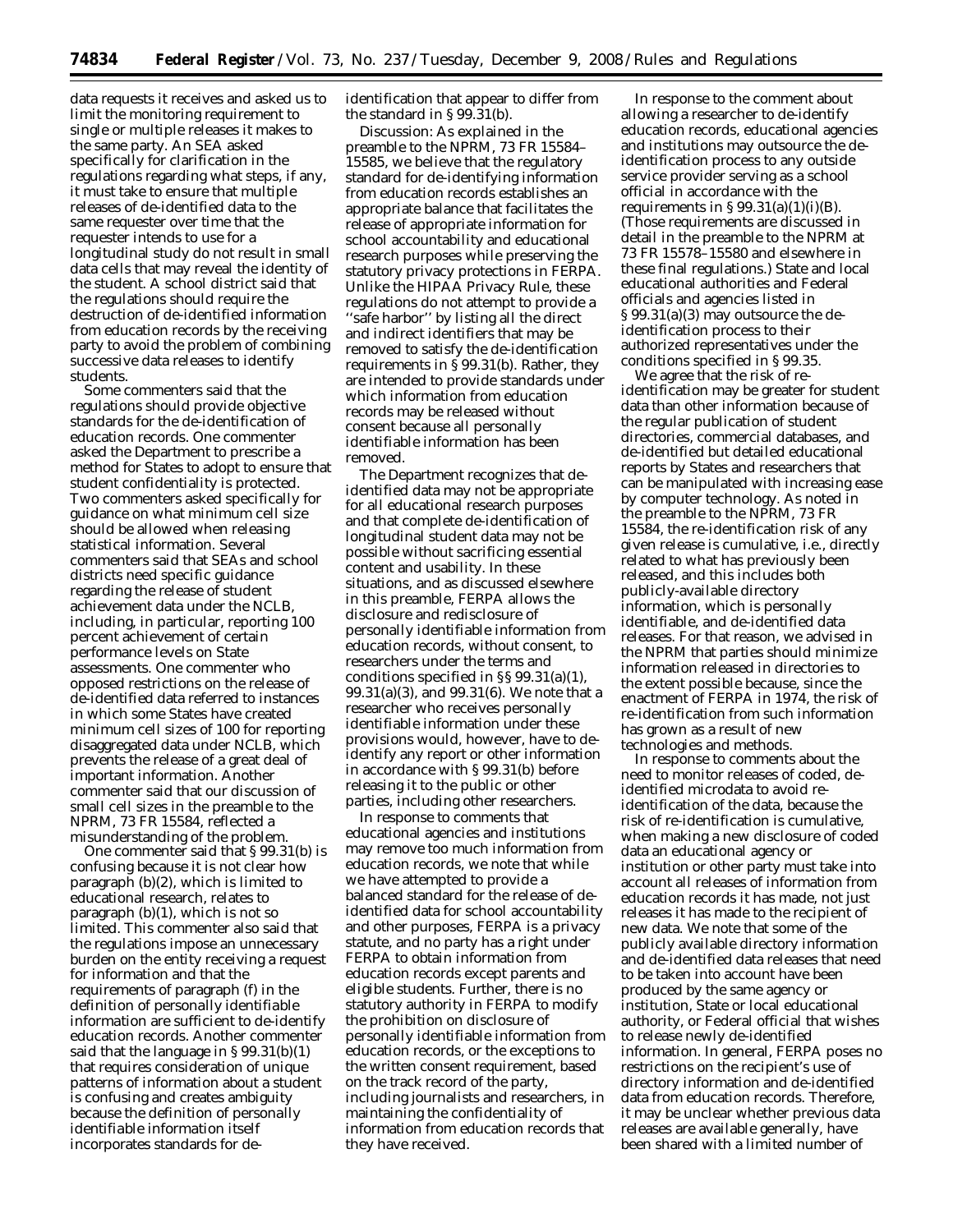parties, or not shared at all. Further, unlike personally identifiable information that is disclosed under §§ 99.31(a)(3) and (a)(6), de-identified information from education records does not have to be destroyed when no longer needed for the purposes for which it was released. We note, however, that a releasing party would reduce its monitoring responsibilities if it requires destruction or prohibits redisclosure of coded, de-identified microdata, because coded, de-identified microdata has a higher risk of reidentification than de-identified microdata. In the future the Department will provide further information on how to monitor and limit disclosure of personally identifiable information in successive statistical data releases.

In response to requests for guidance on what specific steps and methods should be used to de-identify information (and as noted in the preamble to the NPRM, 73 FR 15584), it is not possible to prescribe or identify a single method to minimize the risk of disclosing personally identifiable information in redacted records or statistical information that will apply in every circumstance, including determining whether defining a minimum cell size is an appropriate means to protect the confidentiality of aggregated data and, if so, selection of an appropriate number. This is because determining whether a particular set of methods for de-identifying data and limiting disclosure risk is adequate cannot be made without examining the underlying data sets, other data that have been released, publicly available directories, and other data that are linked or linkable to the information in question. For these reasons, we are unable to provide examples of rules and policies that necessarily meet the deidentification requirements in § 99.31(b). The releasing party is responsible for conducting its own analysis and identifying the best methods to protect the confidentiality of information from education records it chooses to release. We recommend that State educational authorities, educational agencies and institutions, and other parties refer to the examples and methods described in the NPRM at page 15584 and refer to the Federal Committee on Statistical Methodology's Statistical Policy Working Paper 22, *www.fcsm.gov/working-papers/ wp22.html*, for additional guidance.

With regard to issues with NCLB reporting in particular, determining the minimum cell size to ensure statistical reliability of information is a completely different analysis than that used to determine the appropriate minimum

cell size to ensure confidentiality. Further, as noted in the preceding paragraph and in the preamble to the NPRM, use of minimum cell sizes or data suppression is only one of several ways in which information from education records may be de-identified before release. Statistical Policy Working Paper 22 describes other disclosure limitation methods, such as ''top coding'' and ''data swapping,'' which may be more suitable than simple data suppression for releasing the maximum amount of information to the public without breaching confidentiality requirements. Decisions regarding whether to use data suppression or some other method or combination of methods to avoid disclosing personally identifiable information in statistical information must be made on a case-bycase basis.

We agree with the commenter who said that the example we provided in the preamble to the NPRM regarding the small cell problem in reporting that two Hispanic females failed to graduate was misleading and offer the following, more complete explanation. Simply knowing that one out of 100 Hispanic females failed to graduate does not identify which of the Hispanic females it might be. But suppose this female is an English language learner who is also enrolled in special education classes. The school also publishes tables on participation in special education classes by race, ethnicity, and grade, and tables that include the graduation status of Hispanic females disaggregated in one table by English language proficiency status, and by participation in special education classes in another. Suppose that these three tabulations each show separately that there is one 12th grade Hispanic female enrolled in special education classes, that the one Hispanic female who did not graduate was enrolled in special education classes, and that the one Hispanic female who did not graduate was an English language learner. With this information, the discerning observer knows that the one Hispanic female who failed to graduate is an English language learner and that she was the only 12th grade Hispanic student enrolled in special education classes. Any number of people in the school would be able to identify the Hispanic female who did not graduate with these three pieces of information.

Expanding the example to two individuals, the logic is similar, except in this case each of the Hispanic females knows her own characteristics and can find herself in each of the available tables, and thus by a process of elimination identifies the characteristics

of the other non-graduate, perhaps learning something she did not already know about the other student. The published tables show that there are two 12th grade Hispanic females enrolled in special education classes, one with a learning disability and one with mental retardation. The tables also show that the two Hispanic females who did not graduate were enrolled in special education classes, and that the two Hispanic females who did not graduate were both English language learners. Others in the school community may be able to identify the two 12th grade Hispanic females who are English language learners enrolled in special education classes, but not necessarily be able to distinguish the student with the learning disability from the student with mental retardation. However, each girl knows her own disability and by the process of elimination now knows the other girl's disability. Similarly, anyone with knowledge of one of the two Hispanic females who did not graduate can find that girl in the tables, and then isolate the characteristics that belong to the other Hispanic female.

This example can be expanded to an example with three Hispanic females who fail to graduate. All three of the Hispanic females who did not graduate are English language learners, and two Hispanic females who did not graduate are enrolled in special education classes—one with a learning disability and the other with mental retardation. In this case, the one Hispanic female who is an English language learner and did not graduate now knows that the other two Hispanic females in her English language learner classes and also did not graduate are in the special education program, but she does not know which condition each girl has. By the same logic, each of the two females who did not graduate and are in special education classes knows her own disability and as a result knows the disability of the other Hispanic female who was an English language learner enrolled in special education classes who did not graduate. These are some examples of situations in which small cell data reveals personally identifiable information from education records.

The Secretary has no statutory authority to modify the regulations to allow LEAs and SEAs to report that 100 percent of students achieved specified performance levels. In that regard we note that the Department's Non-Regulatory Guidance for NCLB Report Cards (2003) provides:

[S]chools must also ensure that the data they report do not reveal personally identifiable information about individual students \* \* \*. States must adopt a strategy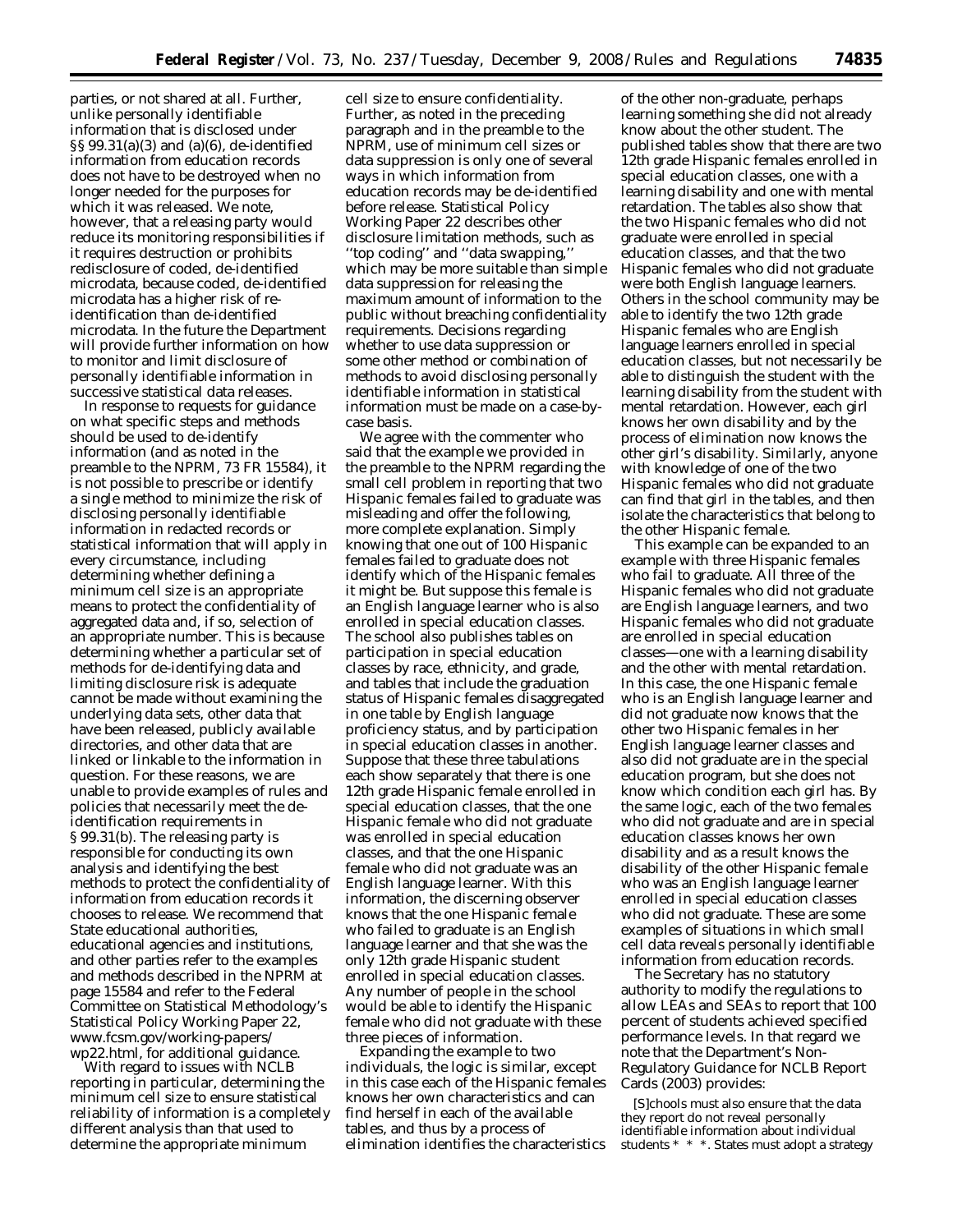for dealing with a situation in which all students in a particular subgroup scored at the same achievement level. One solution, referred to as ''masking'' the data, is to use the notation of >95% when all students in a subgroup score at the same achievement level.

See *www.ed.gov/programs/titleiparta/ reportcardsguidance.doc* on page 3. Likewise, LEAs and SEAs must adopt a strategy for ensuring that they do not disclose personally identifiable information about low-performing students when they release information about their high-performing students.

In response to the comments that paragraphs (1) and (2) in § 99.31(b) are confusing, paragraph (1) establishes a standard for de-identifying education records that applies to disclosures made to any party for any purpose, including, for example, parents and other members of the general public who are interested in school accountability issues, as well as education policy makers and researchers. The release of de-identified information from education records under § 99.31(b)(1) is not limited to education research purposes because, by definition, the information does not contain any personally identifiable information.

Paragraph (2) of § 99.31(b) applies only to parties conducting education research; it allows an educational agency or institution, or a party that has received education records, such as a State educational authority, to attach a code to each record that may allow the researcher to match microdata received from the same educational source under the conditions specified. The purpose of paragraph (2) is to facilitate education research by authorizing the release of coded microdata. The requirements in paragraph (2) that apply to a record code preclude matching de-identified data from education records with data from another source. Therefore, by its terms, the release of coded microdata under paragraph (2) is limited to education research.

We agree with the commenter who stated that the reference in § 99.31(b)(1) to ''unique patterns of information about a student'' is confusing in relation to the definition of *personally identifiable information* and believe that it essentially restated the requirements in paragraph (f) of the definition. Therefore, we have removed this phrase from the regulations. We disagree that the definition of *personally identifiable information* and the requirements in § 99.31(b) impose an unnecessary burden on the entity receiving a request for de-identified information from education records and that the requirements in paragraph (f) in the

definition are sufficient. As explained above, paragraph (f) does not address the problem of targeted requests. It also does not address the re-identification risk associated with multiple data releases and other reasonably available information, or allow for the coding of de-identified micro data for educational research purposes. Section 99.31(b) provides the additional standards needed to help ensure that educational agencies and institutions and other parties do not identify students when they release redacted records or statistical data from education records.

*Changes:* We have removed the reference to ''unique patterns of information'' in § 99.31(b).

### **Notification of Subpoena (§ 99.33(b)(2))**

*Comment:* We received a few comments on our proposal in § 99.33(b)(2) to require a party that has received personally identifiable information from education records from an educational agency or institution to provide the notice to parents and eligible students under § 99.31(a)(9) before it discloses that information on behalf of an educational agency or institution in compliance with a judicial order or lawfully issued subpoena. One national education association supported the proposed amendment.

One commenter asked the Department to clarify the intent of the proposed language. This commenter said that, when an educational agency or institution requests that a third party make the disclosure to comply with a lawfully issued subpoena or court order, it is reasonable to expect the educational agency or institution to send the required notice to the student(s). The commenter also said that it was not clear from the proposed change whether it is sufficient for the educational agency or institution to send the notice or whether it must come from the third party.

*Discussion:* The Secretary agrees that there needs to be clarification about which party is responsible for notifying parents and eligible students before an SEA or other third party outside of the educational agency or institution discloses education records to comply with a lawfully issued subpoena or court order. We have revised the regulation to provide that the burden to notify a parent or eligible student rests with the recipient of the subpoena or court order. While a third party, such as an SEA, that is the recipient of a subpoena or court order is responsible for notifying the parents and eligible students before complying with the order or subpoena, the educational

agency or institution could assist the third party in the notification requirement, by providing it with contact information so that it could provide the notice.

In order to ensure that this new requirement is enforceable, we have also revised § 99.33(e) so that if the Department determines that a third party, such as an SEA, did not provide the notification required under § 99.31(a)(9)(ii), the educational agency or institution may not allow that third party access to education records for at least five years.

*Changes:* We have amended § 99.33(b)(2) to clarify that the third party that receives the subpoena or court order is responsible for meeting the notification requirements under § 99.31(a)(9). We also have revised § 99.33(e) to provide that if the Department determines that a third party, such as an SEA, did not provide the notification required under § 99.31(a)(9)(ii), the educational agency or institution may not allow that third party access to education records for at least five years.

#### **Health or Safety Emergency (§ 99.36)**

*Comment:* We received many comments in support of our proposal to amend § 99.36 regarding disclosures of personally identifiable information without consent in a health or safety emergency. Most of the parties that commented stated that the proposed changes demonstrated the right balance between student privacy and campus safety. A number of commenters specifically supported the clarification regarding the disclosure of information from an eligible student's education records to that student's parents when a health or safety emergency occurs. One commenter said that the proposed amendment would provide appropriate protection for sensitive and otherwise protected information while clarifying that educational agencies and institutions may notify parents and other appropriate individuals in an emergency so that they may intervene to help protect the health and safety of those involved.

*Discussion:* We appreciate the commenters' support for the amendments to the ''health or safety emergency'' exception in § 99.36(b). Educational agencies and institutions are permitted to disclose personally identifiable information from students' education records, without consent, under § 99.31(a)(10) in connection with a health or safety emergency. Disclosures under § 99.31(a)(10) must meet the conditions described in § 99.36. We address specific comments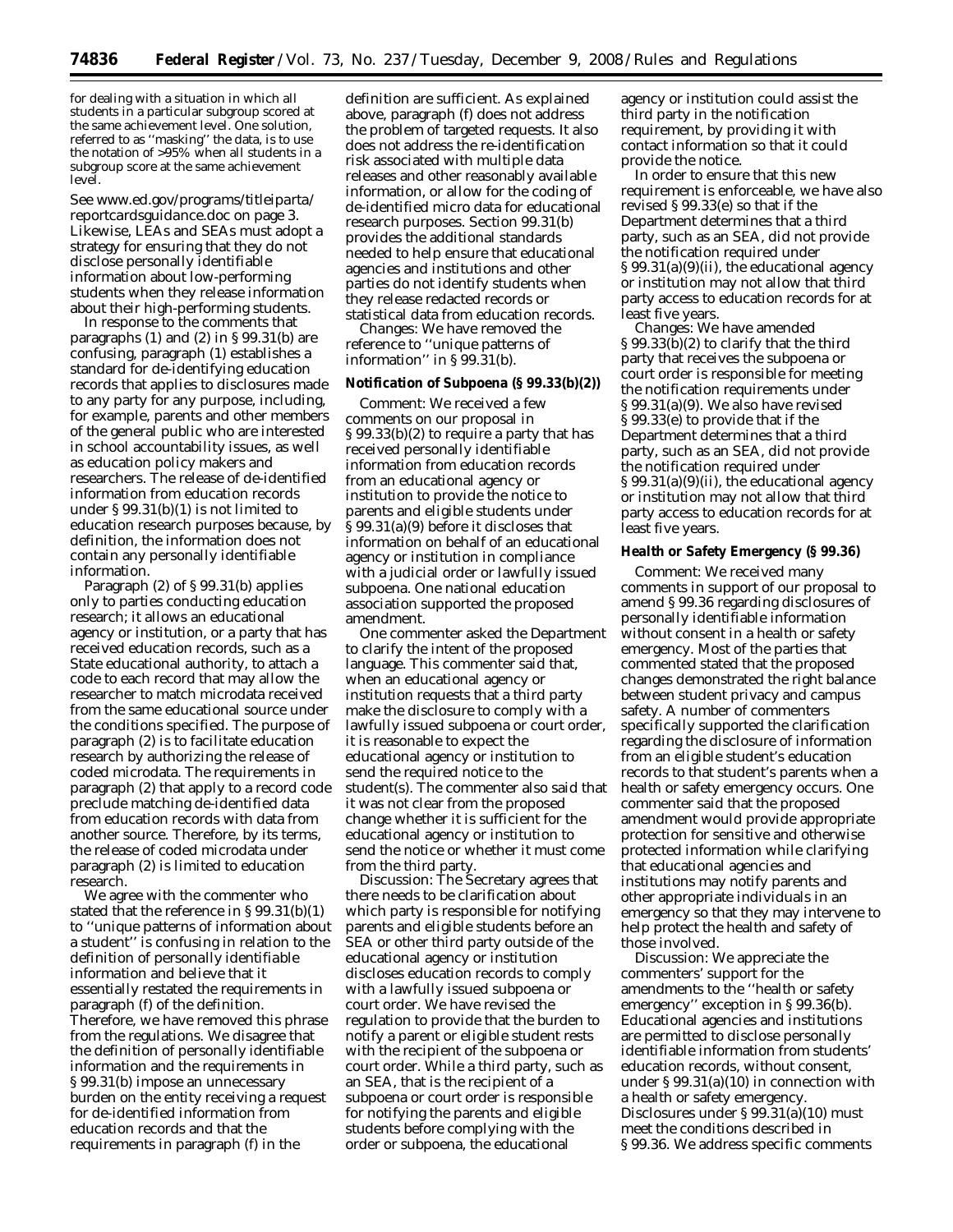about the proposed amendments to this exception in the following paragraphs. *Changes:* None.

## *(a) Disclosure in Non-Emergency Situations*

*Comment:* Some commenters suggested that we interpret § 99.36 to permit the sharing of information on reportable diseases to health officials in non-emergency situations. These commenters stated that the disclosure of routine immunization data should be subject to State, local, and regional public health laws and regulations and not FERPA. One of these commenters noted that the HIPAA Privacy Rule allows covered entities to disclose personally identifiable health data, without consent, to public health authorities.

*Discussion:* There is no authority in FERPA to exclude students' immunization records from the definition of *education records* in FERPA. Further, the HIPAA Privacy Rule specifically excludes from coverage health care information that is maintained as an ''education record'' under FERPA. 45 CFR 160.103, Protected health information. We understand that the HIPAA Privacy Rule allows covered entities to disclose identifiable health data without written consent to public health authorities. However, there is no statutory exception to the written consent requirement in FERPA to permit this type of disclosure.

As explained in the preamble to the NPRM (73 FR 15589), the amendment to the health or safety emergency exception in § 99.36 does not allow disclosures on a routine, non-emergency basis, such as the routine sharing of student information with the local police department. Likewise, this exception does not cover routine, nonemergency disclosures of students' immunization data to public health authorities. Consequently, there is no statutory basis for the Department to revise the regulatory language as requested by the commenters.

*Changes:* None.

# *(b) Strict Construction Standard*

*Comment:* Several commenters expressed concern that removing the language from current § 99.36 requiring strict construction of the ''health and safety emergency'' exception and substituting the language providing for a ''rational basis'' standard would not require schools to make an individual assessment to determine if there is an emergency that warrants a disclosure. One commenter stated that removal of the ''strict construction'' requirement would severely weaken the

Department's enforcement capabilities and that schools may see this change as an excuse to disclose sensitive student information when there is not a real emergency.

A commenter stated that the removal of the ''strict construction'' requirement would mean that the Department would eliminate altogether its review of actions taken by schools under the health and safety emergency exception. Another commenter stated that removing the requirement that this exception be strictly construed could erode the privacy rights of individuals. The commenter noted that because parents and eligible students cannot bring suit in court to enforce FERPA, schools face virtually no liability if they violate FERPA requirements.

A commenter asked that the Department clarify what is meant by an ''emergency'' and how severe a concern must be to qualify as an emergency.

*Discussion:* Section 99.36(c) eliminates the previous requirement that paragraphs (a) and (b) of this section be ''strictly construed'' and provides instead that, in making a determination whether a disclosure may be made under the ''health or safety emergency'' exception, an educational agency or institution may take into account the totality of the circumstances pertaining to a threat to the health or safety of a student or other individuals. The new provision states that if there is an articulable and significant threat to the health or safety of the student or other individuals, an educational agency or institution may disclose information to appropriate parties.

As we indicated in the preamble to the NPRM, we believe paragraph (c) provides greater flexibility and deference to school administrators so they can bring appropriate resources to bear on a circumstance that threatens the health or safety of individuals. 73 FR 15574, 15589. In that regard, paragraph (c) provides that the Department will not substitute its judgment for that of the agency or institution if, based on the information available at the time of the determination there is a rational basis for the agency's or institution's determination that a health or safety emergency exists and that the disclosure was made to appropriate parties.

We do not agree that removal of the ''strict construction'' standard weakens FERPA or erodes privacy protections. Rather, the changes appropriately balance the important interests of safety and privacy by providing school officials with the flexibility to act quickly and decisively when emergencies arise. Schools should not

view FERPA's ''health or safety emergency'' exception as a blanket exception for routine disclosures of student information but as limited to disclosures necessary to protect the health or safety of a student or another individual in connection with an emergency.

After consideration of the comments, we have determined that educational agencies and institutions should be required to record the ''articulable and significant threat to the health or safety of a student or other individuals'' so that they can demonstrate (to parents, students, and to the Department) what circumstances led them to determine that a health or safety emergency existed and how they justified the disclosure. Currently, educational agencies and institutions are required under § 99.32(a) to record any disclosure of personally identifiable information from education records made under § 99.31(a)(10) and § 99.36. We are revising the recordation requirements in § 99.32(a)(5) to require an agency or institution to record the articulable and significant threat that formed the basis for the disclosure. The school must maintain this record with the education records of the student for as long as the student's education records are maintained (§ 99.32(a)(2)).

We do not specify in the regulations a time period in which an educational agency or institution must record a disclosure of personally identifiable information from education records under § 99.32(a). We interpret this to mean that an agency or institution must record a disclosure within a reasonable period of time after the disclosure has been made, and not just at the time, if any, when a parent or student asks to inspect the student's record of disclosures. We will treat the requirement to record the significant and articulable threat that forms the basis for a disclosure under the health or safety emergency exception no differently than the recordation of other disclosures. In determining whether a period of time for recordation is reasonable, we would examine the relevant facts surrounding the disclosure and anticipate that an agency or institution would address the health or safety emergency itself before turning to recordation of any disclosures and other administrative matters.

In response to concerns about the Department's enforcement of the provisions of § 99.36, the ''rational basis'' test does not eliminate the Department's responsibility for oversight and accountability. Actions that the Secretary may take in addressing violations of this and other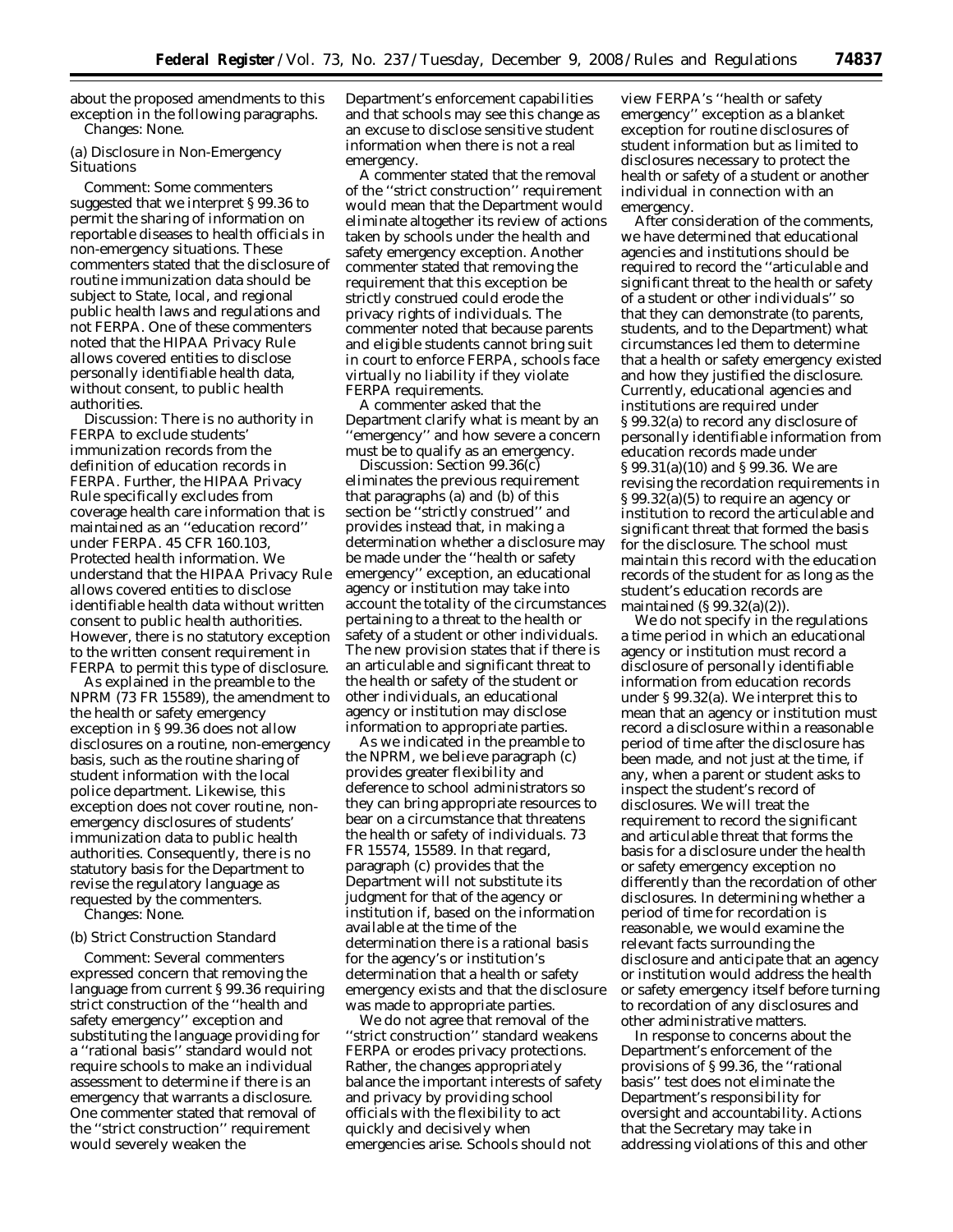FERPA provisions are addressed in the analysis of comments under the section in this preamble entitled *Enforcement.*  While parents and eligible students do not have a right to sue for violations of FERPA in a court of law, the statute provides that the Secretary may not make funds available to any agency or institution that has a policy or practice of violating parents' and students' rights under the statute with regard to consent to the disclosure of education records. As such, parents and eligible students may file a complaint with the Office if they believe that a school has violated their rights under FERPA and has disclosed education records under § 99.36 inconsistent with these regulations. In conducting an investigation, the Office will require that schools identify the underlying facts that demonstrated that there was an articulable and significant threat precipitating the disclosure under § 99.36.

In response to the comment about what would constitute an emergency, FERPA permits disclosure "\* \* \* in connection with an emergency \* \* \* to protect the health or safety of the student or other persons.'' 20 U.S.C.  $1232g(b)(1)(I)$ . We note that the word ''protect'' generally means to keep from harm, attack, or injury. As such, the statutory text underscores that the educational agency or institution must be able to release information from education records in sufficient time for the institution to act to keep persons from harm or injury. Moreover, to be ''in connection with an emergency'' means to be related to the threat of an actual, impending, or imminent emergency, such as a terrorist attack, a natural disaster, a campus shooting, or the outbreak of an epidemic such as e-coli. An emergency could also be a situation in which a student gives sufficient, cumulative warning signs that lead an educational agency or institution to believe the student may harm himself or others at any moment. It does not mean the threat of a possible or eventual emergency for which the likelihood of occurrence is unknown, such as would be addressed in emergency preparedness activities.

*Changes:* We have amended the recordkeeping requirements in § 99.32(a)(5) to require educational agencies and institutions to record the articulable and significant threat that formed the basis for a disclosure under the health or safety emergency exception and the parties to whom the information was disclosed.

# *(c) Articulable and Significant Threat*

*Comment:* One commenter stated that the word ''articulable'' in § 99.36(c) was confusing in reference to a school's determination that there is an ''articulable and significant threat to the health or safety of a student or other individuals.'' This commenter stated that school officials might interpret the provision to mean that there must be a verbal threat or that school officials must write down the exact wording of the threat.

*Discussion:* The requirement that there must be an ''articulable and significant threat'' does not mean that the threat must be verbal. It simply means that the institution must be able to articulate what the threat is under § 99.36 when it makes and records the disclosure.

In that regard, the words ''articulable and significant'' are adjectives modifying the key noun ''threat.'' As such, the focus is on the threat, with the question being whether the threat itself is articulable and significant. The word ''articulable'' is defined to mean ''capable of being articulated.'' *http:// www.merriam-webster.com/dictionary/ articulable.* This portion of the standard simply requires that a school official be able to express in words what leads the official to conclude that a student poses a threat. The other half of the standard is the word ''significant,'' which means ''of a noticeably or measurably large amount.'' *http://www.merriamwebster.com/dictionary/significant.*  Taken together, the phrase ''articulable and significant threat'' means that if a school official can explain why, based on all the information then available, the official reasonably believes that a student poses a significant threat, such as a threat of substantial bodily harm, to any person, including the student, the school official may disclose education records to any person whose knowledge of information from those records will assist in protecting a person from that threat.

*Changes:* None.

## *(d) Parties That May Receive Information Under § 99.36*

*Comment:* A commenter recommended that the Department adopt a more subjective standard regarding the persons to whom education records may be disclosed under § 99.36, suggesting that we remove the requirement that the disclosure must be to a person ''whose knowledge of the information is necessary to protect the health or safety of the student or other individuals.'' Conversely, another commenter

expressed concern that the Department was sending the wrong message to educational agencies and institutions with these changes to § 99.36. The commenter stated that the health or safety emergency exception must not be perceived to permit schools to routinely disclose education records to parents, police, or others.

A commenter asked who at a school may share personally identifiable information in a health or safety emergency, and specifically whether a school secretary would be allowed to tell parents that a student on campus made a threat to others.

A commenter stated that school districts, especially small or rural districts, may not have the expertise on staff to determine whether a situation constitutes an ''articulable and significant threat.'' The commenter said that personally identifiable information on students may need to be disclosed to outside law enforcement and mental health professionals so that they can help schools determine whether a real threat exists. The commenter recommended that the Department change the proposed regulations to allow school districts to involve outside experts in determining whether a health or safety emergency exists. Noting that the NPRM addressed the disclosure of education records to an eligible student's parents, the organization also asked for clarification regarding whether the parents of a potential perpetrator and the potential victim at the K–12 level could be told about a threat.

Several commenters stated that our proposed amendments did not go far enough and urged the Department to expand § 99.36 to permit a school to notify whomever the student has listed as his or her emergency contact. Another commenter requested that the Secretary, through these regulations, direct institutions to proactively notify parents of students who are in acute care situations, such as illness or accidents, if any institutional official is aware of the emergency.

*Discussion:* On its face, FERPA permits disclosure to ''appropriate persons if the knowledge of such information is necessary to protect the health or safety of the student or other persons.'' 20 U.S.C. 1232g(b)(1)(I). FERPA does not require that the person receiving the information be responsible for providing the protection. Rather, the focus of the statutory provision is on the information itself: The ''health or safety emergency'' exception permits the institution to disclose information from education records in order to gather information from any person who has information that would be necessary to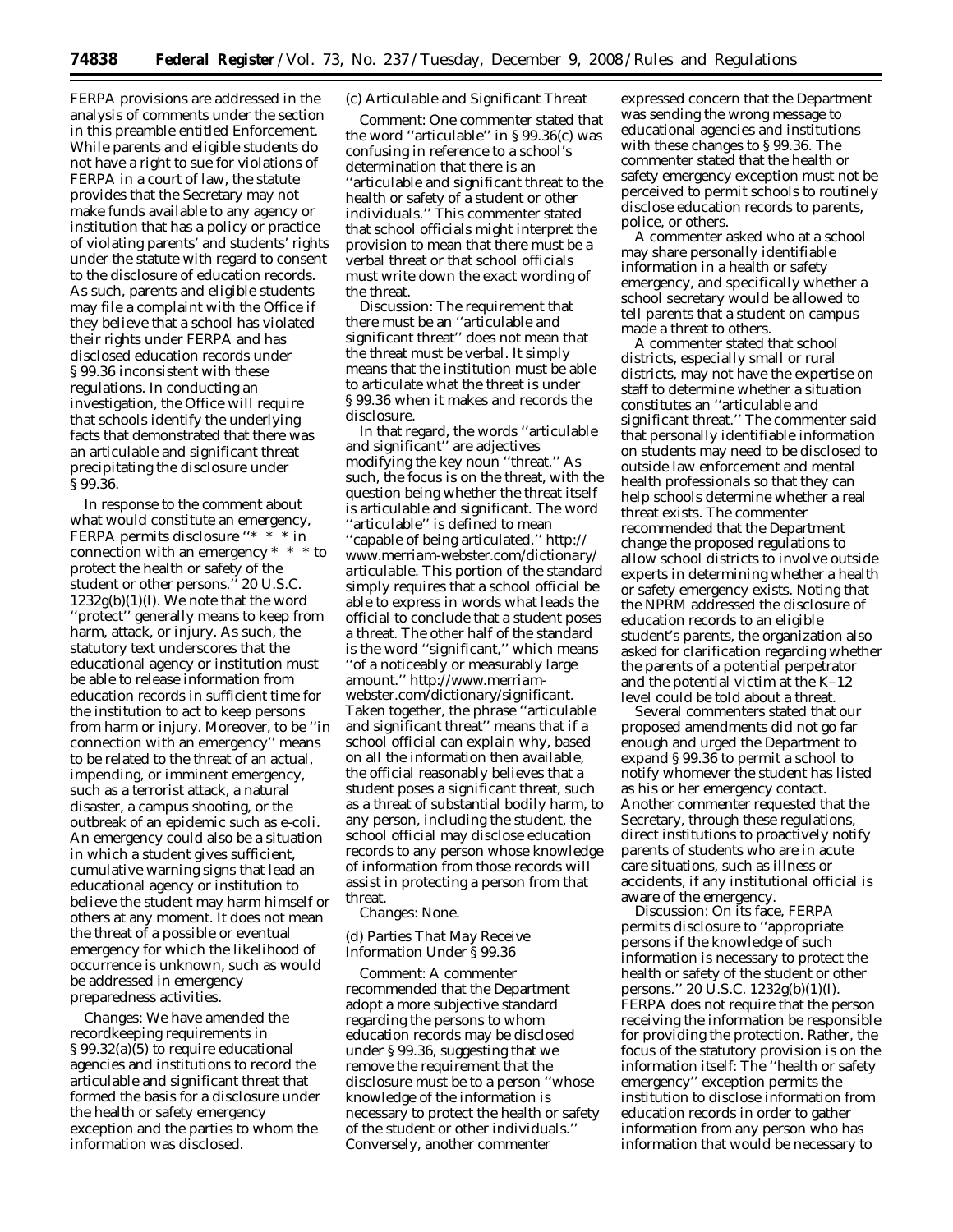provide the requisite protection. Thus, for example, an educational institution that reasonably believes that a student poses a threat of bodily harm to any person may disclose information from education records to current or prior peers of the student or mental health professionals who can provide the institution with appropriate information to assist in protecting against the threat. Moreover, the institution may disclose records to persons such as law enforcement officials that it determines may be helpful in providing appropriate protection from the threat. An educational agency or institution may also generally disclose information under § 99.36 to a potential victim and the parents of a potential victim as ''other individuals'' whose health or safety may need to be protected.

Similarly, in order to obtain information that would inform its judgment on how to address the threat, the student's current institution may disclose information from education records to other schools or institutions which the student previously attended. In that regard, the same set of facts underlying the current institution's determination that an emergency existed would also permit former schools and institutions attended by the student to disclose personally identifiable information from education records to the student's current institution. That is, a former school would not need to make a separate determination regarding the existence of an articulable and significant threat to the health or safety of a student or others, and could rely instead on the determination made by the school currently attended by the student in making the disclosure.

In the discussion on page 15589 of the NPRM, we noted that the ''health or safety emergency'' exception does not permit a local school district to routinely share its student information database with the local police department. This example was meant to clarify that FERPA's health or safety provisions would not permit a school to disclose without consent education records to the local police department unless there was a health or safety emergency and the disclosure of the information was necessary to protect the health or safety of students or other individuals. This does not prevent schools from having working relationships with local police authorities and to use local police officers in maintaining the safety of their campuses.

In response to the comment about which school official should be permitted to disclose information under

§ 99.36, an educational agency or institution will need to make its own determination about which school officials may access a student's education records and disclose information to parents or other parties whose knowledge of the information is necessary to protect the health or safety of the student or other individuals. Under § 99.31(a)(1), an educational agency or institution may disclose education records, without consent, to school officials whom the agency or institution has determined have legitimate educational interests in the information. It may be helpful for schools to have a policy in place concerning which school officials will have access to and the responsibility for disclosing information in emergency situations.

We understand that some educational agencies and institutions may need assistance in determining whether a health or safety emergency exists for purposes of complying with these regulations. The Department encourages schools to implement a threat assessment program, including the establishment of a threat assessment team that utilizes the expertise of representatives from law enforcement agencies in the community. Schools can respond to student behavior that raises concerns about a student's mental health and the safety of the student and others that is chronic or escalating by using a threat assessment team, and then make other disclosures under the health or safety emergency exception, as appropriate, when an ''articulable and significant threat'' exists. Information on establishing a threat assessment program and other helpful resources for emergency situations can be found on the Department's Web site: *http:// www.ed.gov/admins/lead/safety/ edpicks.jhtml?src=ln.* 

An educational agency or institution may disclose education records to threat assessment team members who are not employees of the district or institution if they qualify as ''school officials'' with ''legitimate educational interests'' under  $\S 99.31(a)(1)(i)(B)$ , which is discussed elsewhere in this preamble. To receive the education records under the ''school officials'' exception, members of the threat assessment team must be under the direct control of the educational agency or institution with respect to the maintenance and use of personally identifiable information from education records. For example, a representative from the city police who serves on a school's threat assessment team generally could not redisclose to the city police personally identifiable information from a student's education

records to which he or she was privy as part of the team. As noted above, however, the institution may disclose personally identifiable information from education records when and if the threat assessment team determines that a health or safety emergency exists under §§ 99.31(a)(10) and 99.36.

We believe that § 99.36 does not need to be expanded to permit a school to contact whomever an eligible student has listed as his or her emergency contact, nor is there authority to do so. FERPA does not preclude institutions from contacting other parties, including parents, in addition to the emergency contacts provided by the student, if the school determines these other parties are ''appropriate parties'' under this exception. (An eligible student may provide consent for the institution to notify certain individuals in case of an emergency, should an emergency occur.)

The regulations would not prevent an institution from having a policy of seeking prospective consent from eligible students for the disclosure of personally identifiable information or from having a policy for obtaining consent for disclosure on a case-by-case basis. However, FERPA does not require that a postsecondary institution disclose information to any party except to the eligible student, even if the student has consented to the disclosure. Thus, the Secretary does not have the statutory authority to require school officials to disclose information from a student's education records in compliance with a consent signed by the student or to otherwise require the institution to contact a family member.

*Changes:* None.

#### *(e) Treatment Records*

*Comment:* A commenter stated that while the amendments to § 99.36 provide needed clarification about when an educational agency or institution may disclose students' education records to avert tragedies like the one at Virginia Tech in April 2007, the NPRM did not provide clarity on the issue of information sharing between on-campus and off-campus health care providers. The commenter also noted that the Virginia Tech Review Panel recommended that Congress amend FERPA to explain how Federal privacy laws apply to medical records held for treatment purposes and that the NPRM did not provide that clarity.

Another commenter stated that if information about a student related to a health or safety emergency is part of the treatment records maintained by a university's health clinic, the treatment records should be treated like education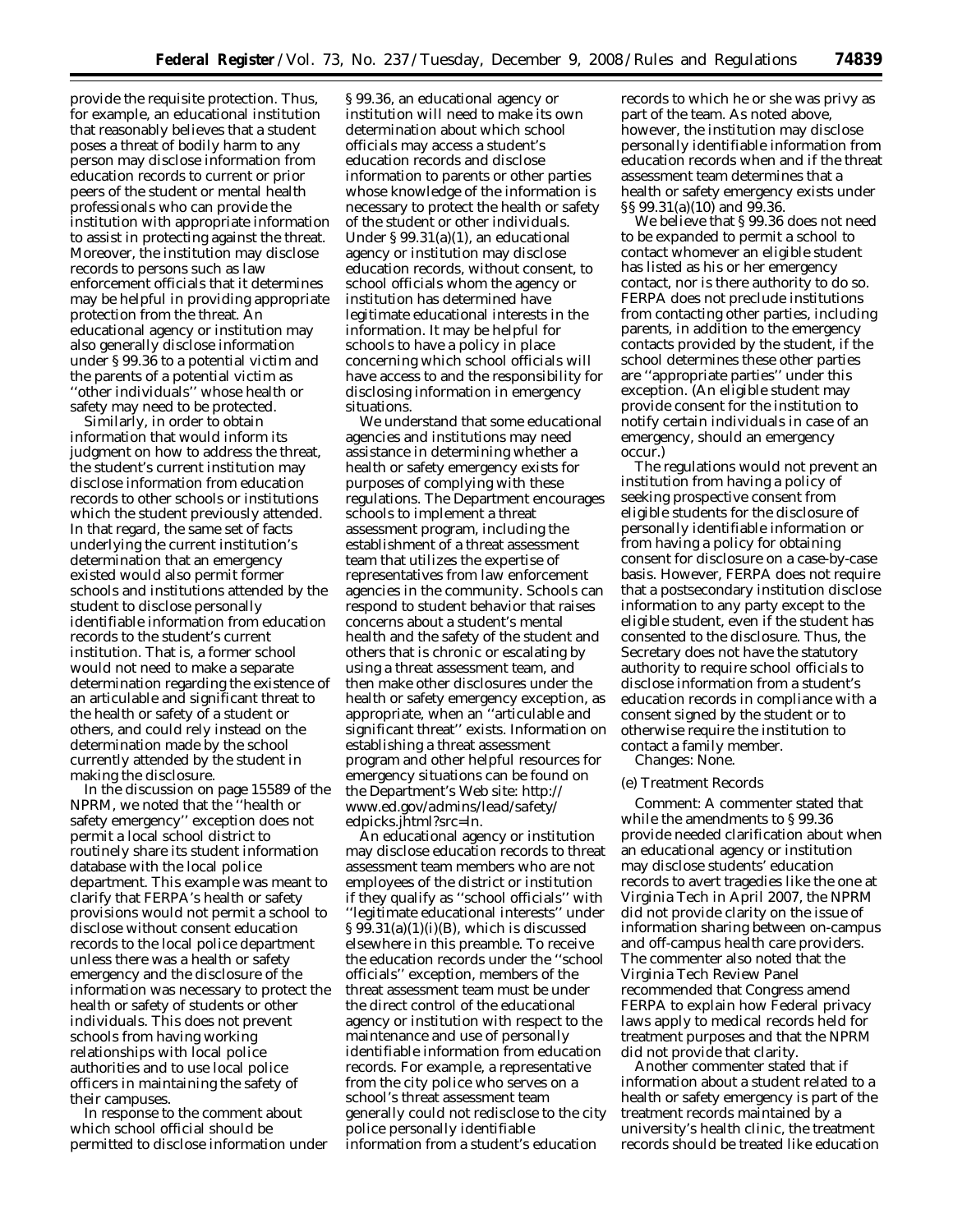records so that they may be disclosed under the health and safety emergency exception. A commenter asked that the Department clarify that college health and mental health records are not education records under FERPA and must be treated like other health and mental health records in other settings.

*Discussion:* While we have carefully considered the comments concerning ''treatment records,'' the Secretary does not believe that it is necessary to amend the regulations to provide clarification on the handling of health and medical records. The Departments of Education and Health and Human Services have issued joint guidance that explains the relationship between FERPA and the HIPAA Privacy Rule. The guidance addresses this issue for these records at the elementary and secondary levels, as well as at the postsecondary level. The joint guidance, which is on the Web sites of both agencies, addresses many of the questions raised by school administrators, health care professionals, and others as to how these two laws apply to records maintained on students. It also addresses certain disclosures that are allowed without consent or authorization under both laws, especially those related to health and safety emergency situations. The guidance can be found here: *http:// www.ed.gov/policy/gen/guid/fpco/ index.html.* 

As discussed elsewhere in this preamble with respect to § 99.31(a)(2), while ''treatment records'' are excluded from the definition of *education records*  under FERPA, if an eligible student's treatment records are used for any purpose other than the student's treatment, or if a school wishes to disclose the treatment records for any purpose other than the student's treatment, they may only be disclosed as education records subject to FERPA requirements. Therefore, an eligible student's treatment records may be disclosed to any party, without consent, as long as the disclosure meets one of the exceptions to FERPA's general consent rule. *See* 34 CFR 99.31. One of the permitted disclosures under this section is the ''health or safety emergency'' exception.

*Changes:* None.

# **Identification and Authentication of Identity (§ 99.31(c))**

*Comment:* Several commenters supported our proposal to require educational agencies and institutions to use reasonable methods to identify and authenticate the identity of parents, students, school officials, and any other parties to whom the agency or

institution discloses personally identifiable information from education records. One commenter supported the provision but advocated requiring the use of two-factor identification for information that could be used to commit identity theft and financial fraud. (Two-factor identification requires the use of two methods to authenticate identity, such as fingerprint identification in addition to a PIN.)

One commenter said that the identification and authentication requirement will help protect students affected by domestic violence who are living in substitute care situations. The commenter noted that many parents in situations involving domestic violence do not have photo identification (ID) and would be unable to meet a requirement to provide photo ID in order to access their children's education records.

One commenter strongly supported the proposed amendment and said it will be valuable in aiding the privacy and protection of homeless children. Another commenter questioned whether the identification and authentication requirement is necessary for staff of large school districts with centralized offices.

One commenter did not support the proposed regulation stating that it will be an additional burden on school districts. The commenter agreed with our statement in the preamble to the NPRM that the regulations should permit districts to determine their own methods of identification and authentication. However, the commenter stated that districts should not be required to have a sliding scale of control based on the level of potential threat and harm and that it would not be practical to give every person requesting access to education records a PIN or similar method of authentication. For example, the commenter stated that parents might be provided with a PIN, but districts would not want to provide a PIN to a reporter or other third party. The commenter requested additional examples of how districts may authenticate requests received by phone or e-mail. The commenter also stated that districts are sometimes concerned that government-issued photo IDs are fraudulent. As a result, the group requested that the Department adopt a ''safe harbor'' provision that requiring a government-issued photo ID for inperson requests is reasonable.

One commenter expressed concern that the proposed regulations were too restrictive and could be too complex to administer, and that this would cause an institution to choose not to transfer

information even though it is permitted to do so. This commenter asked whether the Department will accept an institution's efforts at compliance as sufficient without examining the effectiveness of those efforts.

*Discussion:* The identification and authentication methods discussed in the NPRM (73 FR 15585) are intended as examples and should not be considered to be exhaustive. Because there are many methods available to provide secure authentication of identity, and as more methods continue to be developed, we do not think it appropriate at this time to require the use of two-factor authentication as requested by the commenter. Two-factor authentication can be expensive and cumbersome, and we believe that each educational agency or institution should decide whether to use its resources to implement a two-factor authentication method or another reasonable method to ensure that education records are disclosed only to an authorized party. The comment that a portion of the population will be disadvantaged if only photo ID is permitted to authenticate identity confirms that we need to retain flexibility in the regulations.

We do not agree that certain types of staff should be excepted from the identification and authentication requirement. All staff members, whether in a centralized office, or in separate administrative offices throughout a school system, must be cognizant of and responsible for complying with identification and authentication requirements.

Due to the differences in size, complexity, and access to technology, we believe that educational agencies and institutions should have the flexibility to decide the methods for identification and authentication of identity best suited to their own circumstances. The regulatory requirement is that agencies and institutions use ''reasonable'' methods to identify and authenticate identity when disclosing personally identifiable information from education records. ''Effectiveness'' is certainly one measure, but not necessarily a dispositive measure, of whether the methods used by an agency or institution are ''reasonable''. As we explained in the NPRM, an agency or institution is not required to eliminate all risk of unauthorized disclosure of education records but to reduce that risk to a level commensurate with the likely threat and potential harm. 73 FR 15585.

Further in that regard, we note that a ''sliding scale'' of protection is not mandated *per se.* However, it may not be ''reasonable'' to use the same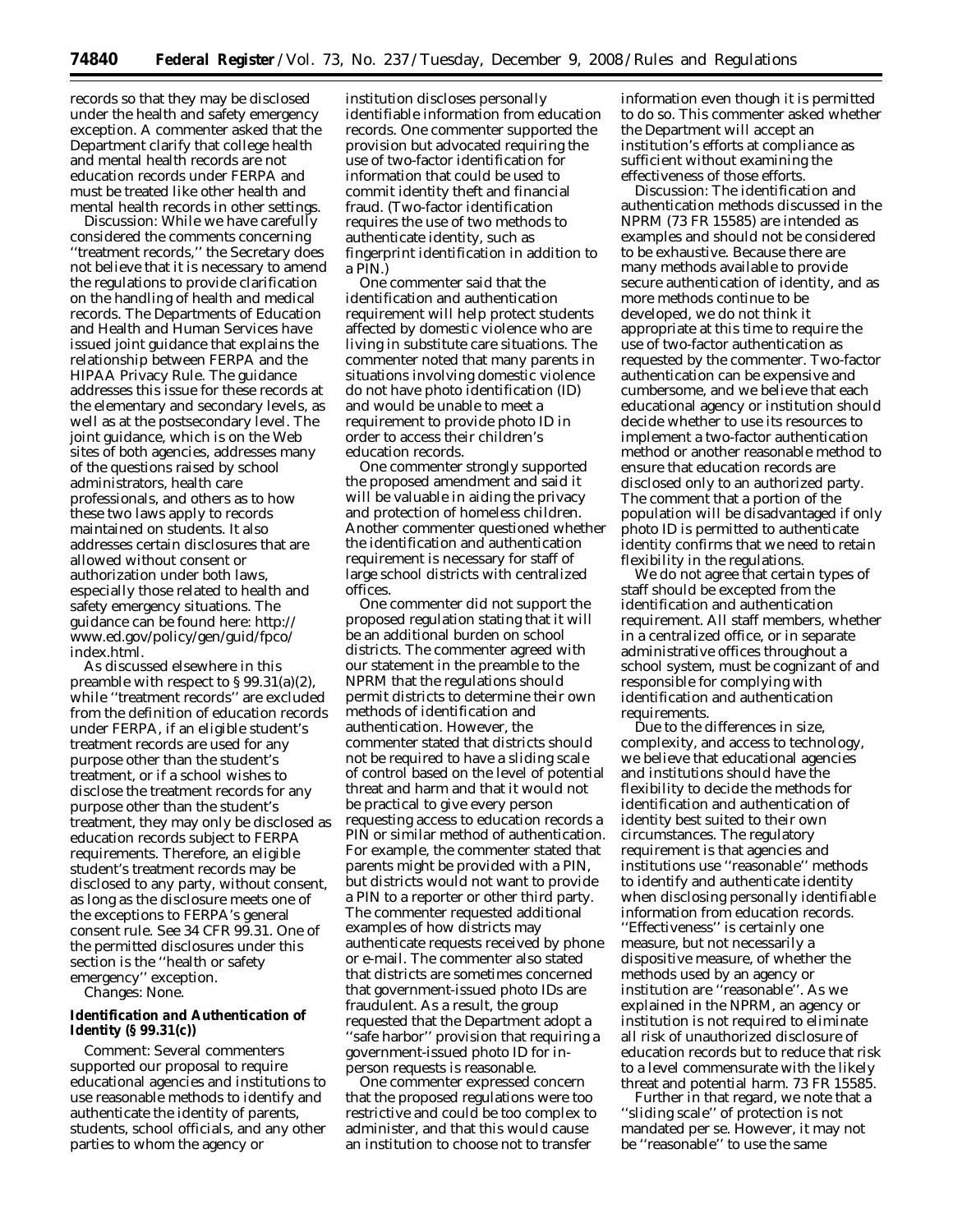methods to protect students' SSNs or credit card numbers from unauthorized access and disclosure that are used to protect students' names and other directory information. We believe that a PIN process could be useful to provide access to education records for parties, such as parents, students, or school officials, but that it would not generally be useful for providing records to outside parties, such as reporters or parties seeking directory information. While the use of government-issued photo ID may be a reasonable method to authenticate identity, depending on the circumstances and the information being released, we are unable to conclude at this time that it is sufficiently secure to constitute a safe harbor for meeting this requirement. *Changes:* None.

### **Enforcement (§ 99.64)**

# *(a) § 99.64(a)*

*Comment:* One commenter supported our proposal to amend § 99.64(a) to provide that a complaint submitted to FPCO does not have to allege that a violation or failure to comply with FERPA is based on a policy or practice of the agency or institution. The commenter stated that parents often are not aware of legal and technical criteria, and complaints filed by parents should not be subject to technical rules typically applied to filings made by attorneys.

Another commenter did not support the proposed amendment and asked several questions concerning the effects of the change. The commenter asked whether this provision means that the Office will investigate an allegation concerning a single and perhaps unintentional action not related to a policy or practice of the institution. The commenter also asked whether such an investigation could result in a finding of a violation if the finding is not based on an institution's policy or practice, and what enforcement actions can be taken in those circumstances. The commenter suggested that we modify the regulations to provide that, for complaints not alleging a violation based on an institution's policy or practice, the Office will undertake an investigation only when it determines that the allegations are of a sufficiently serious nature to warrant an inquiry.

*Discussion:* The changes we proposed in this section were intended to clarify that it is sufficient for a complaint to allege that an educational agency or institution violated a requirement of FERPA, and that a complaint does not need to allege that the violation is a result of a policy or practice of an

agency or institution in order for the Office to investigate the complaint.

We explain in our discussion of the proposed changes to § 99.67 that the Secretary must find that an educational agency or institution has a policy or practice in violation of the nondisclosure requirements in FERPA before seeking to withhold, terminate, or recover program funds for that violation. However, FPCO is not limited to investigating complaints and finding that an educational agency or institution violated FERPA only if the allegations and findings are based on a policy or practice of an educational agency or institution.

Moreover, we do not agree that only conduct that involves a policy or practice or that affects multiple students is serious enough to warrant an investigation of the allegations. An educational agency or institution may not even be aware of FERPA violations committed by its own school officials until the Office investigates an allegation of misconduct. These kinds of investigations often serve the very important purpose of helping ensure that single instances of misconduct do not become policies or practices of an agency or institution. Further, while an agency or institution may not think that a single, unintentional violation of FERPA is significant, it is often considered serious by the parent or student affected by the violation.

Therefore, consistent with its current practice, the Office may find that an educational agency or institution violated FERPA without also finding that the violation was based on a policy or practice. Note that under §§ 99.66(c) and 99.67, the Office may not take any enforcement action against an agency or institution that has violated FERPA until it provides the agency or institution with a reasonable period of time to come into compliance voluntarily.

*Changes:* None.

# *(b) § 99.64(b)*

*Comment:* A number of commenters supported proposed § 99.64(b), which provided that the Office may investigate a possible FERPA violation even if it has not received a timely complaint from a parent or student or if a valid complaint is subsequently withdrawn. Several of these commenters stated that it is appropriate and important to permit persons who are not parents or eligible students, but who have knowledge of potential FERPA violations, to provide this information to the Office for consideration of a possible investigation.

Several commenters objected to the proposed change. One commenter expressed serious concern that the regulations will greatly expand the authority of the Office to investigate any potential FERPA violation, even when no complaint is filed or when a complaint has been withdrawn. In particular, the commenter stated that an institution would not have an opportunity to review and respond to specific allegations when the investigation does not concern a particular complaint.

Another commenter asserted that the Department has not demonstrated why the proposed amendment is necessary. The commenter said that unless there is evidence of a widespread problem, the proposed change will increase university costs in responding to investigations without a corresponding benefit to the public.

Another commenter said that the Office should not investigate allegations that are not filed by a parent or eligible student because an institution must know the name of the filing party and the specific circumstances of the allegation in order to properly defend its actions. The commenter said that it should not be unnecessarily burdened by an investigation by the Office when it has already dealt with the situation to the satisfaction of the affected student, and that any student who is not satisfied with the institution's efforts retains the ability to file a complaint. The commenter also noted that a complaint filed by an affected student has more credibility than allegations made by other parties. The commenter was concerned that accepting information from other parties could result in filings from persons with grievances unrelated to FERPA, such as a disgruntled employee, or an applicant rejected for admission, or a parent or eligible student who missed a filing deadline of some kind.

One commenter said that the proposed change would result in an ineffective use of the limited resources of the Office because it would be investigating allegations that may not have a sufficient basis.

*Discussion:* We proposed the changes to § 99.64(b) to clarify that the Office may initiate its own investigation that an educational agency or institution has violated FERPA. (The amendment also clarifies that if the Office determines that an agency or institution violated FERPA, it may also determine whether the violation was based on a policy or practice of the agency or institution.)

Our experience has shown that sometimes FERPA violations are brought to the attention of the Office by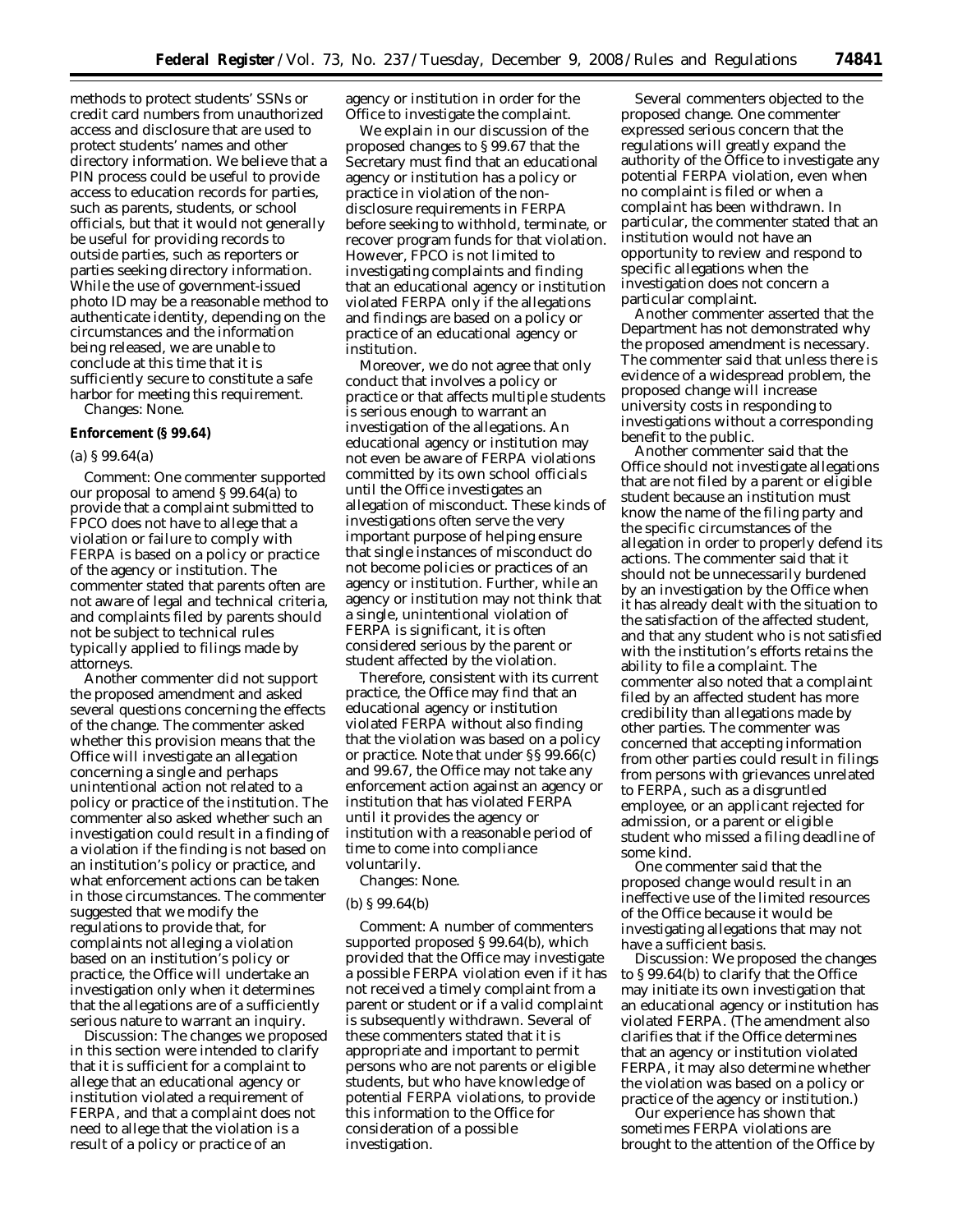school officials, officials in other schools, or by the media. It is important that the Office have authority to investigate allegations of noncompliance in these situations. Consistent with its current practice, a notice of investigation issued by the Office will provide sufficient and specific factual information to permit the agency or institution to adequately investigate and respond to the allegations, whether or not the investigation is based on a complaint by a parent or eligible student.

We do not agree that allowing the Office to initiate its own investigations of possible FERPA violations will lead to abuses of the process by persons seeking to redress other grievances with an institution. The Office will continue to be responsible for evaluating the validity of the information and allegations that come to its attention by means other than a valid complaint and determining whether to initiate an investigation. We do not anticipate that the Office will initiate an investigation of every allegation or information it receives. We believe, however, that it is important that the Office be able to investigate any violation of FERPA for which it receives notice. As stated in the NPRM, 73 FR 15591, the Department is not seeking to expand the scope of FERPA investigations beyond the current practices of the Office.

*Changes:* None.

# *(c) § 99.66*

*Comment:* We received one comment on the proposed change to § 99.66(c), which allows but does not require FPCO to make a finding that an educational agency or institution has a policy or practice in violation of a FERPA requirement when the Office issues a notice of findings in § 99.66(b). The commenter stated that its review of FERPA and the Supreme Court decision in *Gonzaga University* v. *Doe,* 536 U.S. 273 (2002) (*Gonzaga*), indicates that the Office may not issue a finding of a violation of FERPA and require corrective action or take any enforcement action without also finding that the violation constituted a policy or practice of the agency or institution.

*Discussion:* We explain in the discussion of the changes to § 99.67 that there are circumstances in which the Office would be required to find that an educational agency or institution has a policy or practice in violation of a FERPA requirement before taking certain enforcement actions, such as an action to terminate funding for a violation of the non-disclosure requirements,  $20$  U.S.C.  $1232g(b)(1)$  and (b)(2) and 34 CFR 99.30. However, the

Office is not required to find a policy or practice in violation of FERPA before issuing a notice of findings or taking other kinds of enforcement actions.

*Changes:* None.

# *(d) § 99.67*

*Comment:* One commenter supported the clarification in proposed § 99.67 that the Office may not seek to withhold payments, terminate eligibility for funding, or take certain other enforcement actions unless it determines that the educational agency or institution has a policy or practice that violates FERPA. Another commenter expressed general support for the proposed change, including the clarification that the Secretary may take any legally available enforcement action, in addition to those specifically listed in the current regulations. The commenter expressed concern, however, that the penalties are not severe enough to effectively discourage unintentional or willful violations by third parties, particularly in areas of research and data sharing with outside parties.

Another commenter expressed concern that the proposed amendment would unnecessarily broaden the enforcement options available to the Secretary. The commenter stated that educational agencies and institutions will not be able to assess the risks and consequences associated with their actions without a limitation on the range of enforcement actions available to the Department when a violation of FERPA is found.

One commenter asked the Department to clarify that all methods of enforcing FERPA that are contained in the current regulations will be retained in the final regulations. The commenter said that the proposed regulations in the NPRM (73 FR 15602) appear to remove the Secretary's ability to terminate funding.

*Discussion:* We explained in the preamble to the NPRM (73 FR 15592) that there were two reasons for the proposed changes to § 99.67(a). One was the need to clarify that the Secretary may take any enforcement action that is legally available and is not limited to those specified under the current regulations, *i.e.*, withholding further payments under any applicable program; issuing a complaint to compel compliance through a cease-and-desist order; or terminating eligibility to receive funding under any applicable program. Other actions the Secretary may take to enforce FERPA include entering into a compliance agreement under 20 U.S.C. 1234f and seeking an injunction.

This change to § 99.67(a) does not broaden the Secretary's enforcement options, as suggested by one commenter. The General Education Provisions Act (GEPA) provides the Secretary with the authority to take certain enforcement actions to address violations of statutory and regulatory requirements, including general authority to ''take any other action authorized by law with respect to the recipient.'' 20 U.S.C. 1234c(a)(4). The change to § 99.67(a) simply includes, for purposes of clarity, the Secretary's existing authority under GEPA to take any legally available action to enforce FERPA requirements. (We note that before taking enforcement action the Office must determine that the educational agency or institution is failing to comply substantially with a FERPA requirement and provide it with a reasonable period of time to comply voluntarily. See 20 U.S.C. 1234c(a); 20 U.S.C. 1232g(f); and 34 CFR 99.66(c).)

We also proposed to amend § 99.67(a) to clarify that the Office may issue a notice of violation for failure to comply with specific FERPA requirements and require corrective actions but may not seek to terminate eligibility for funding, withhold payments, or take other enforcement actions unless the Office determined that an agency or institution has a policy or practice in violation of FERPA requirements (73 FR 15592). Upon further review, we have decided not to adopt this particular change because we believe it limits the Secretary's enforcement authority in a manner that is not legally required.

In support of its holding in *Gonzaga*  that FERPA's non-disclosure provisions do not create rights that are enforceable under 42 U.S.C. 1983, the Court observed that FERPA provides that no funds shall be made available to an educational agency or institution that has a policy or practice of disclosing education records in violation of FERPA requirements. 536 U.S. at 288; see also 20 U.S.C. 1232g(b)(1) and (b)(2); 34 CFR 99.30. As such, the statute and Gonzaga decision suggest that with respect to violations of FERPA's non-disclosure requirements, the Secretary must find that an educational agency or institution has a policy or practice in violation of FERPA requirements before taking actions to terminate, withhold, or recover funds for those violations. However, there is no requirement under the statute (or the *Gonzaga* decision) for the Secretary to find a policy or practice in violation of FERPA requirements on the part of an educational agency or institution before taking other kinds of enforcement actions for violations of the non-disclosure requirements, such as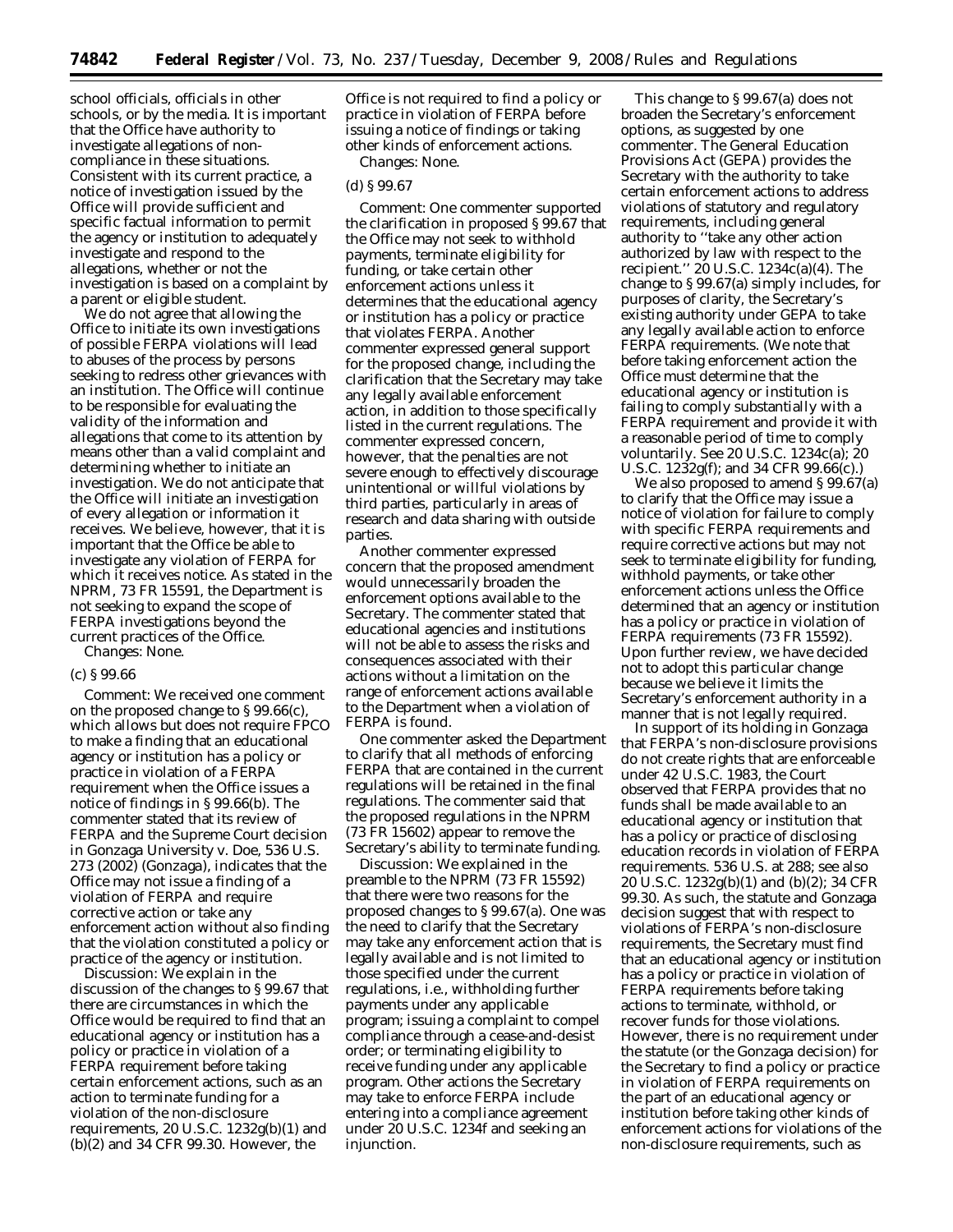seeking an injunction or a cease-anddesist order. We note also that the *Gonzaga* opinion does not address violations of other FERPA requirements, such as parents' right to inspect and review their children's education records and the requirement that educational agencies and institutions afford parents an opportunity for a hearing to challenge the content of a student's education records under certain circumstances, which do not contain the same ''policy or practice'' language as the non-disclosure requirements. Because we did not address enforcement of these other FERPA requirements in the NPRM, we have decided not to address in the final regulations limitations or pre-conditions that apply solely to actions to terminate, withhold, or recover program funds for violations of the non-disclosure requirements.

In response to the comment that the available penalties are not severe enough to discourage FERPA violations, we note that the Secretary has authority to terminate, withhold, and recover program funds and take other enforcement actions in accordance with part E of GEPA. The Secretary may not increase penalties beyond those authorized under FERPA and GEPA. Further, the regulations do not remove the Secretary's authority to terminate eligibility for program funding or any other enforcement authority. The changes noted by the commenter who was concerned that the proposed regulations removed the Secretary's authority to terminate funding were corrections to punctuation and formatting only, not substantive changes.

*Changes:* We have removed the language in § 99.67(a) that requires the Office to determine that an educational agency or institution has a policy or practice in violation of FERPA requirements before taking any enforcement action.

## **Department Recommendations for Safeguarding Education Records**

*Comment:* We received a few comments on the recommendations for safeguarding education records included in the NPRM. One commenter expressed concern that schools and school districts should exercise enhanced security for the records of children receiving special education services. According to the commenter, these children often have a large number of records and may receive services from a variety of providers, which can add to the challenge of ensuring that appropriate privacy controls are used.

One commenter supported the safeguarding recommendations and suggested that we revise the recommendations to list non-Federal government sources providing guidance on methods for safeguarding education records. Another commenter supported the recommendations, but suggested that the regulations should require that a parent or eligible student receive notification of an unauthorized release or theft of information.

*Discussion:* The comments on the records of students who receive special education services illustrate the necessity for educational agencies and institutions to ensure that adequate controls are in place so that the education records of all students are handled in accordance with FERPA's privacy protections. The safeguarding recommendations that we provided in the NPRM, and are repeated in these final regulations, are intended to provide agencies and institutions additional information and resources to assist them in meeting this responsibility. In addition, educational agencies and institutions should refer to the protections required under § 300.623 of the confidentiality of information requirements in Part B of the IDEA, 34 CFR 300.623 (Safeguards).

We acknowledge that there are many sources available concerning information security technology and processes. The Department does not wish to appear to endorse the information or product of any company or organization; therefore, we have included only Federal government sources in this notice.

The Department does not have the authority under FERPA to require that agencies or institutions issue a direct notice to a parent or student upon an unauthorized disclosure of education records. FERPA only requires that the agency or institution record the disclosure so that a parent or student will become aware of the disclosure during an inspection of the student's education record.

*Changes:* None.

We are republishing here, for the administrative convenience of educational agencies and institutions and other parties, the *Department Recommendations for Safeguarding Education Records* that were published in the preamble to the NPRM (73 FR 15598–15599):

The Department recognizes that agencies and institutions face significant challenges in safeguarding educational records. We are providing the following information and recommendations to assist agencies and institutions in meeting these challenges.

As noted elsewhere in this document, FERPA provides that no funds administered by the Secretary may be made available to any educational agency or institution that has a policy or practice of releasing, permitting the release of, or providing access to personally identifiable information from education records without the prior written consent of a parent or eligible student except in accordance with specified exceptions. In light of these requirements, the Secretary encourages educational agencies and institutions to utilize appropriate methods to protect education records, especially in electronic data systems.

In recent years the following incidents have come to the Department's attention:

• Students' grades or financial information, including SSNs, have been posted on publicly available Web servers;

• Laptops and other portable devices containing similar information from education records have been lost or stolen;

• Education records, or devices that maintain education records, have not been retrieved from school officials upon termination of their employment or service as a contractor, consultant, or volunteer;

• Computer systems at colleges and universities have become favored targets because they hold many of the same records as banks but are much easier to access. See ''College Door Ajar for Online Criminals'' (May 2006), available at *http://www.uh.edu/ednews/2006/ latimes/200605/20060530hackers.html.*  and July 10, 2006, Viewpoint in Business Week/Online available at *http://www.businessweek.com/ technology/content/jul2006/ tc20060710*\_*558020.htm*;

• Nearly 65 percent of postsecondary educational institutions identified theft of personal information (SSNs, credit/ debit/ATM card, account or PIN numbers, etc.) as a high risk area. See Table 7, Perceived Risks at *http:// www.educause.edu/ir/library/pdf/ ecar*\_*so/ers/ers0606/Ekf0606.pdf;* and

• In December 2006, a large postsecondary institution alerted some 800,000 students and others that the campus computer system containing their names, addresses, and SSNs had been compromised.

The Department's Office of Inspector General (OIG) noted in Final Inspection Alert Memorandum dated February 3, 2006, that the Privacy Rights Clearinghouse reported that between February 15, 2005, and November 19, 2005, there were 93 documented computer breaches of electronic files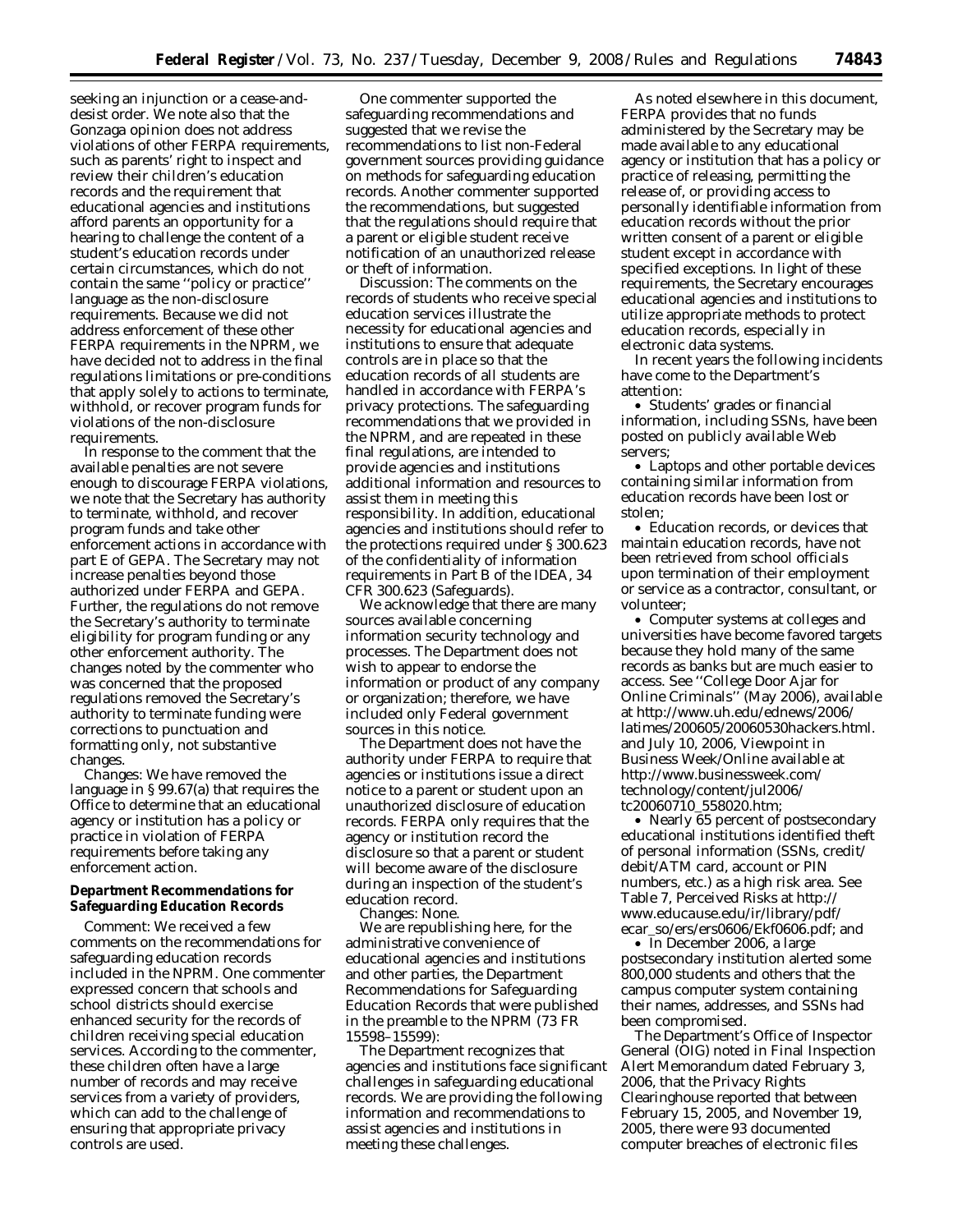involving personal information from education records such as SSNs, credit card information, and dates of birth. According to the reported data, 45 percent of these incidents have occurred at colleges and universities nationwide. OIG expressed concern that student information may be compromised due to a failure to implement or administer proper security controls for information systems at postsecondary institutions.

The Department recognizes that no system for maintaining and transmitting education records, whether in paper or electronic form, can be guaranteed safe from every hacker and thief, technological failure, violation of administrative rules, and other causes of unauthorized access and disclosure. Although FERPA does not dictate requirements for safeguarding education records, the Department encourages the holders of personally identifiable information to consider actions that mitigate the risk and are reasonably calculated to protect such information. Of course, an educational agency or institution may use any method, combination of methods, or technologies it determines to be reasonable, taking into consideration the size, complexity, and resources available to the institution; the context of the information; the type of information to be protected (such as social security numbers or directory information); and methods used by other institutions in similar circumstances. The greater the harm that would result from unauthorized access or disclosure and the greater the likelihood that unauthorized access or disclosure will be attempted, the more protections an agency or institution should consider using to ensure that its methods are reasonable.

One resource for administrators of electronic data systems is ''The National Institute of Standards and Technology (NIST) 800–100, Information Security Handbook: A Guide for Managers'' (October 2006). *See http://csrc.nist.gov/ publications/nistpubs/800-100/SP800- 100-Mar07-2007.pdf.* A second resource is NIST 800–53, Information Security, which catalogs information security controls. *See http://csrc.nist.gov/ publications/nistpubs/800-53-Rev1/800- 53-rev1-final-clean-sz.pdf.* Similarly, a May 22, 2007, memorandum to heads of Federal agencies from the Office of Management and Budget requires executive departments and agencies to ensure that proper safeguards are in place to protect personally identifiable information that they maintain, eliminate the unnecessary use of SSNs, and develop and implement a ''breach notification policy.'' This memorandum, although directed towards Federal agencies, may also serve as a resource for educational agencies and institutions. *See http:// www.whitehouse.gov/omb/memoranda/ fy2007/m07-16.pdf.* 

Finally, if an educational agency or institution has experienced a theft of files or computer equipment, hacking or other intrusion, software or hardware malfunction, inadvertent release of data to Internet sites, or other unauthorized release or disclosure of education records, the Department suggests consideration of one or more of the following steps:

• Report the incident to law enforcement authorities.

• Determine exactly what information was compromised, *i.e.*, names, addresses, SSNs, ID numbers, credit card numbers, grades, and the like.

• Take steps immediately to retrieve data and prevent any further disclosures.

• Identify all affected records and students.

• Determine how the incident occurred, including which school officials had control of and responsibility for the information that was compromised.

• Determine whether institutional policies and procedures were breached, including organizational requirements governing access (user names, passwords, PINS, etc.); storage; transmission; and destruction of information from education records.

• Determine whether the incident occurred because of a lack of monitoring and oversight.

• Conduct a risk assessment and identify appropriate physical, technological, and administrative measures to prevent similar incidents in the future.

• Notify students that the Department's Office of Inspector General maintains a Web site describing steps students may take if they suspect they are a victim of identity theft at *http://www.ed.gov/about/offices/list/ oig/misused/idtheft.html;* and *http:// www.ed.gov/about/offices/list/oig/ misused/victim.html.* 

FERPA does not require an educational agency or institution to notify students that information from their education records was stolen or otherwise subject to an unauthorized release, although it does require the agency or institution to maintain a record of each disclosure. 34 CFR 99.32(a)(1). (However, student notification may be required in these circumstances for postsecondary institutions under the Federal Trade Commission's Standards for Insuring

the Security, Confidentiality, Integrity and Protection of Customer Records and Information (''Safeguards Rule'') in 16 CFR part 314.) In any case, direct student notification may be advisable if the compromised data includes student SSNs and other identifying information that could lead to identity theft.

### **Executive Order 12866**

Under Executive Order 12866, the Secretary must determine whether this regulatory action is ''significant'' and therefore subject to the requirements of the Executive Order and subject to review by OMB. Section 3(f) of Executive Order 12866 defines a ''significant regulatory action'' as an action likely to result in a rule that may (1) have an annual effect on the economy of \$100 million or more, or adversely affect a sector of the economy, productivity, competition, jobs, the environment, public health or safety, or State, local or tribal governments, or communities in a material way (also referred to as an ''economically significant'' rule); (2) create serious inconsistency or otherwise interfere with an action taken or planned by another agency; (3) materially alter the budgetary impacts of entitlement grants, user fees, or loan programs or the rights and obligations of recipients thereof; or (4) raise novel legal or policy issues arising out of legal mandates, the President's priorities, or the principles set forth in the Executive order. The Secretary has determined that this regulatory action is significant under section 3(f)(4) of the Executive order.

## *1. Summary of Public Comments*

The Department did not receive any comments on the analysis of the costs and benefits in the NPRM. However, since the publication of the NPRM, we have identified several information collection requirements that were not identified in the NPRM. We have added discussions of the costs and benefits of two information collection requirements in the following Summary of Costs and Benefits.

# *2. Summary of Costs and Benefits*

Following is an analysis of the costs and benefits of the most significant changes to the FERPA regulations. In conducting this analysis, the Department examined the extent to which the regulations add to or reduce the costs of educational agencies and institutions and, where appropriate, State educational agencies (SEAs) and other State and local educational authorities in relation to their costs of complying with the FERPA regulations prior to these changes.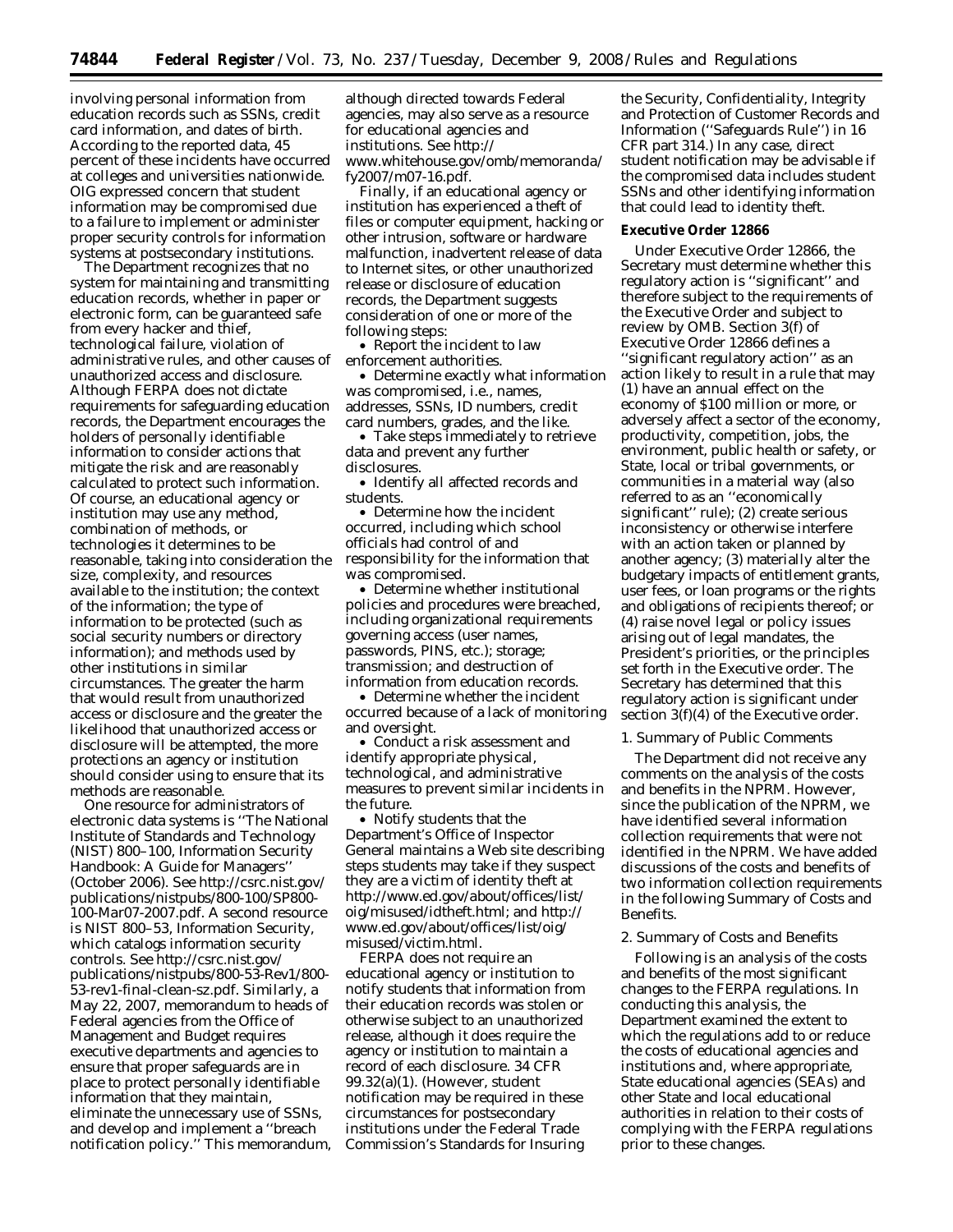This analysis is based on data from the most recent *Digest of Education Statistics* (2007) published by the National Center for Education Statistics (NCES), which projects total enrollment for Fall 2008 of 49,812,000 students in public elementary and secondary schools and 18,264,000 students in postsecondary institutions; and a total of 97,382 public K–12 schools; 14,166 school districts; and 6,463 postsecondary institutions. (Excluded are data from private institutions that do not receive Federal funding from the Department and, therefore, are not subject to FERPA.) Based on this analysis, the Secretary has concluded that the changes in these regulations will not impose significant net costs on educational agencies and institutions. Analyses of specific provisions follow.

### **Alumni Records**

The regulations in § 99.3 clarify the current exclusion from the definition of *education records* for records that only contain information about an individual after he or she is no longer a student, which is intended to cover records of alumni and similar activities. Some institutions have applied this exclusion to records that are created after a student has ceased attending the institution but that are directly related to his or her attendance as a student, such as investigatory reports and settlement agreements about incidents and injuries that occurred during the student's enrollment. The amendment will clarify that this provision applies only to records created or received by an educational agency or institution after an individual is no longer a student in attendance and that are not directly related to the individual's attendance as a student.

We believe that most of the more than 103,845 K–12 schools and postsecondary institutions subject to FERPA already adhere to this revised interpretation in the regulations and that for those that do not, the number of records affected is likely to be very small. Assuming that each year one half of one percent of the 68.1 million students enrolled in these institutions have one record each affected by the change, in the year following issuance of the regulations institutions will be required to try to obtain written consent before releasing 350,380 records that they would otherwise release without consent. We estimate that for the first year contacting the affected parent or student to seek and process written consent for these disclosures will take approximately one-half hour per record at an average cost of \$32.67 per hour for a total cost of \$5,562,068.

(Compensation for administrative staff time is based on published estimates for 2005 from the Bureau of Labor Statistics' National Compensation Survey of \$23.50 per hour plus an average 39 percent benefit load for Level 8 administrators in education and related fields.)

In terms of benefits, the change will protect the privacy of parents and students by clarifying the intent of this regulatory exclusion and help prevent the unlawful disclosure of these records. It will also provide greater legal certainty and therefore some cost savings for those agencies and institutions that may be required to litigate this issue in connection with a request under a State open records act or other legal proceeding. For these reasons, we believe that the overall benefits outweigh the potential costs of this change.

# **Exclusion of SSNs and ID Numbers From Directory Information**

The proposed regulations in § 99.3 clarified that a student's SSN or student ID number is personally identifiable information that may not be disclosed as directory information under FERPA. The final regulations allow an educational agency or institution to designate and disclose student ID numbers as directory information if the number cannot be used by itself to gain access to education records, *i.e.* , it is used like a name. SSNs may never be disclosed as directory information.

The principal effect of this change is that educational agencies and institutions may not post grades by the student's SSN or non-directory student ID number and may not include these identifiers with directory information they disclose about a student, such as a student's name, school, and grade level or class, on rosters, or on sign-in sheets that are made available to students and others. (Educational agencies and institutions may continue to include SSNs and non-directory student ID numbers on class rosters and schedules that are disclosed only to teachers and other school officials who have legitimate educational interests in this information.)

A class roster or sign-in sheet that contains or requires students to affix their SSN or non-directory student ID number makes that information available to every individual who signs in or sees the document and increases the risk that the information may be improperly used for purposes such as identity theft or to find out a student's grades or other confidential educational information. In regard to posting grades, an individual who knows which classes

a particular student attends may be able to ascertain that student's SSN or nondirectory student ID number by comparing class lists for repeat numbers. Because SSNs are not randomly generated, it may be possible to identify a student by State of origin based on the first three (area) digits of the number, or by date of issuance based on the two middle digits.

The Department does not have any actual data on how many class or test grades are posted by SSN or nondirectory student ID number at this time, but we believe that the practice is rare or non-existent below the secondary level. Although the practice was once widespread, particularly at the postsecondary level, anecdotal evidence suggests that as a result of consistent training and informal guidance by the Department over the past several years, together with the increased attention States and privacy advocates have given to the use of SSNs, many institutions now either require teachers to use a code known only to the teacher and the student or prohibit the posting of grades entirely.

The most recent figures available from the Bureau of Labor Statistics (2007) indicate that there are approximately 2.7 million secondary and postsecondary teachers in the United States. As noted above, we assume that most of these teachers either do not post grades at all or already use a code known only to the teacher or student. We assume further that additional costs to deliver grades personally in the classroom or through electronic mail, instead of posting, will be minimal. For purposes of this analysis, we estimate that no more than five percent of 2.7 million, or 135,000 teachers, continue to post grades by SSN or non-directory student ID number and thus will need to convert to a code, which will require them to spend an average of one-half hour each semester establishing and managing grading codes for students. Since we do not know how many teachers at either education level will continue to post grades, and wages for postsecondary teachers are higher than secondary teacher wages, we use postsecondary teacher wages to ensure that the estimate encompasses the upper limit of possible costs. Using the Bureau of Labor Statistics' published estimate of average hourly wages of \$42.98 for teachers at postsecondary institutions and an average 39 percent load for benefits, we estimate an average cost of \$59.74 per teacher per year, for a total of \$8,064,900. Parents and students should incur no costs except for the time they might have to spend to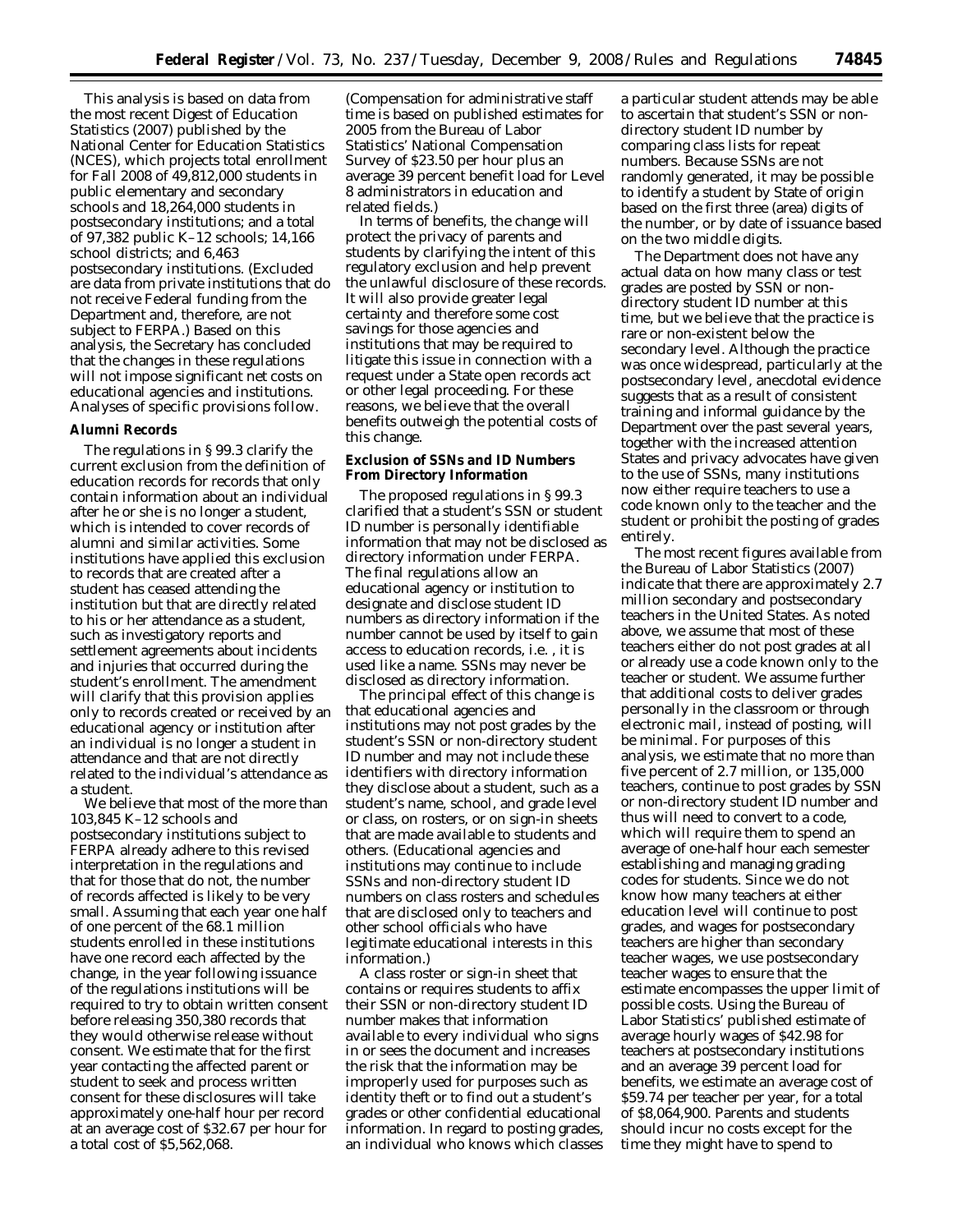contact the school official if they forget the student's grading code.

This change will benefit parents and students and educational agencies and institutions by reducing the risk of identity theft associated with posting grades by SSN, and the risk of disclosing grades and other confidential educational information caused by posting grades by a non-directory student ID number. It is difficult to quantify the value of reducing the risk of identity theft. According to the Federal Trade Commission, however, for the past few years over one-third of complaints filed with that agency have been for identity theft. According to the Better Business Bureau, identity theft costs businesses nearly \$57 billion in 2006, while victims spent an average of 40 hours resolving identity theft issues. It is even more difficult to measure the benefits of enhanced privacy protections for student grades and other confidential educational information from education records because the value individuals place on the privacy of this information varies considerably and because we are unable to determine how often it happens. Therefore, we have no basis to estimate the value of these enhanced privacy protections in relation to the expected costs to implement the changes.

# **Prohibit Use of SSN To Confirm Directory Information**

The regulations will prevent an educational agency or institution (or a contractor providing services for an agency or institution) from using a student's SSN (or other non-directory information) to identify the student when releasing or confirming directory information. This occurs, for example, when a prospective employer or insurance company telephones an institution or submits an inquiry through the institution's Web site to find out whether a particular individual is enrolled in or has graduated from the institution. While this provision will apply to educational agencies and institutions at all grade levels, we believe that it will affect mainly postsecondary institutions because K– 12 agencies and institutions typically do not provide enrollment and degree verification services.

A survey conducted in March 2002 by the American Association of Collegiate Registrars and Admissions Officers (AACRAO) showed that nearly half of postsecondary institutions used SSNs as the primary means to track students in academic databases. Since then, use of SSNs as a student identifier has decreased significantly in response to public concern about identity theft.

While postsecondary institutions may continue to collect students' SSNs for financial aid and tax reporting purposes, many have ceased using the SSN as a student identifier either voluntarily or in compliance with State laws. Also, over the past several years the Department has provided training on this issue and published on the Office Web site a 2004 letter finding a postsecondary institution in violation of FERPA when its agent used a student's SSN, without consent, to search its database to verify that the student had received a degree. *www.ed.gov/policy/ gen/guid/fpco/ferpa/library/ auburnuniv.html.* Given these circumstances, we estimate that possibly one-quarter of the nearly 6,463 postsecondary institutions in the United States, or 1,616 institutions, may ask a requester to provide the student's SSN (or non-directory student ID number) in order to locate the record and respond to an inquiry for directory information.

Under the regulations an educational agency or institution that identifies students by SSN (or non-directory student ID number) when releasing directory information will either have to ensure that the student has provided written consent to disclose the number to the requester, or rely solely on a student's name and other properly designated directory information to identify the student, such as address, date of birth, dates of enrollment, year of graduation, major field of study, degree received, etc. Costs to an institution of ensuring that students have provided written consent for these disclosures, for example by requiring the requester to fax copies of each written consent to the institution or its contractor, or making arrangements to receive them electronically, could be substantial for large institutions and organizations that utilize electronic recordkeeping systems. Institutions may choose instead to conduct these verifications without using SSNs or non-directory student IDs, which may make it more difficult to ensure that the correct student has been identified because of the known problems in matching records without the use of a universal identifier. Increased institutional costs either to verify that the student has provided consent or to conduct a search without use of SSNs or non-directory student ID numbers should be less for smaller institutions, where the chances of duplicate records are decreased. Parents and students may incur additional costs if an employer, insurance company, or other requester is unable to verify enrollment or graduation based solely on directory

information, and written consent for disclosure of the student's SSN or nondirectory student ID number is required. Due to the difficulty in ascertaining actual costs associated with these transactions, we have no basis to estimate costs that educational agencies and institutions and parents and students will incur as a result of this change.

The enhanced privacy protections of this amendment will benefit students and parents by reducing the risk that third parties will disclose a student's SSN without consent and possibly confirm a questionable number for purposes of identity theft. Similarly, preventing institutions from implicitly confirming a questionable non-directory student ID number will help prevent unauthorized individuals from obtaining confidential information from education records. In evaluating the benefits or value of this change, we note that this provision does not affect any activity that an educational agency or institution is permitted to perform under FERPA or other Federal law, such as using SSNs to identify students and confirm their enrollment status for student loan purposes, which is permitted without consent under the financial aid exception in § 99.31.

# **User ID for Electronic Communications**

The regulations will allow an educational agency or institution to disclose as directory information a student's ID number, user ID or other electronic identifier so long as the identifier functions like a name; that is, it cannot be used without a PIN, password, or some other authentication factor to gain access to education records. This change will impose no costs and will provide benefits in the form of regulatory relief allowing agencies and institutions to use directory services in electronic communications systems without incurring the administrative costs associated with obtaining student consent for these disclosures.

Costs related to honoring a student's decision to opt out of these disclosures will be minimal because we assume that only a small number of students will elect not to participate in electronic communications at their school. Applying this change to records of both K–12 and postsecondary students and assuming that one-tenth of one percent of parents and eligible students will opt out of these disclosures, we estimate that institutions will have to flag the records of approximately 68,000 students for opt-out purposes. We lack sufficient data on costs institutions currently incur to flag records for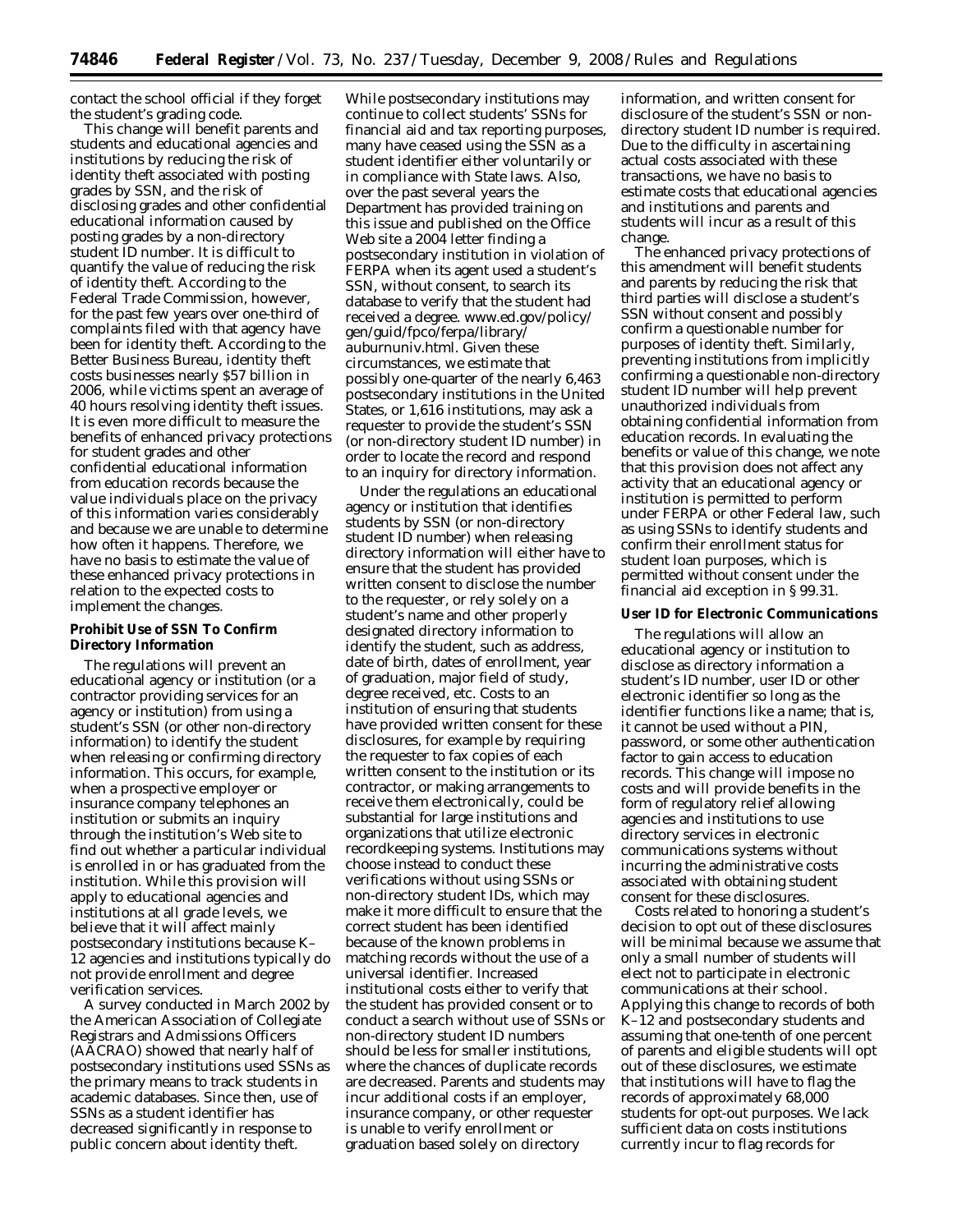directory information opt-outs for other purposes, so we are unable to estimate the administrative and information technology costs institutions will incur to process these new directory information opt-outs resulting from this change.

#### **Student Anonymity in the Classroom**

The final regulations will ensure that parents and students do not use the right to opt out of directory information disclosures to remain anonymous in the classroom, by clarifying that opting out does not prevent disclosure of the student's name, institutional e-mail address, or electronic identifier in the student's physical or electronic classroom. We estimate that this change will result in a small net benefit to educational agencies and institutions because they will have greater legal certainty about the element of classroom administration, and it will reduce the institutional costs of responding to complaints from students and parents about the release of this information.

## **Disclosing Education Records to New School and to Party Identified as Source Record**

The final regulations in  $\S 99.31(a)(2)$ will allow an educational agency or institution to disclose education records, or personally identifiable information from education records, to a student's new school even after the student is already attending the new school so long as the disclosure relates to the student's enrollment in the new school. This change will provide regulatory relief by reducing legal uncertainty about how long a school may continue to send records or information to a student's new school, without consent, under the ''seeks or intends to enroll'' exception.

The amendment to the definition of *disclosure* in § 99.3 will allow a school that has concerns about the validity of a transcript, letter of recommendation, or other record to return these documents (or personally identifiable information from these documents) to the student's previous school or other party identified as the source of the record in order to resolve questions about their validity. Combined with the change to § 99.31(a)(2), discussed earlier in this analysis, this change will also allow the student's previous school to continue to send education records, or clarification about education records, to the student's new school in response to questions about the validity or meaning of records sent previously by that party. We are unable to determine how much it will cost educational agencies and institutions to return potentially

fraudulent documents to the party identified as the sender because we do not have any basis for estimating how often this occurs. However, we believe that these changes will provide significant regulatory relief to educational agencies and institutions by helping to reduce transcript and other educational fraud based on falsified records.

#### **Outsourcing**

The regulations in  $\S 99.31(a)(1)(i)$  will allow educational agencies and institutions to disclose education records, or personally identifiable information from education records, without consent to contractors, volunteers, and other non-employees performing institutional services and functions as school officials with legitimate educational interests. An educational agency or institution that uses non-employees to perform institutional service and functions will have to amend its annual notification of FERPA rights to include these parties as school officials with legitimate educational interests.

This change will provide regulatory relief by permitting, and clarifying the conditions for, non-consensual disclosure of education records. Our experience suggests that virtually all of the more than 103,000 schools subject to FERPA will take advantage of this provision. We have no actual data on how many school districts publish annual FERPA notifications for the 97,382 K–12 public schools included in this total and, therefore, how many entities will be affected by this requirement. However, because educational agencies and institutions were already required under previous regulations to publish a FERPA notification annually, we believe that costs to include this new information will be minimal.

# **Access Control and Tracking**

The regulations in § 99.31(a)(1)(ii) will require an educational agency or institution to use reasonable methods to ensure that teachers and other school officials obtain access to only those education records in which they have legitimate educational interests. This requirement will apply to records in any format, including computerized or electronic records and paper, film, and other hard copy records. An educational agency or institution that chooses not to restrict access to education records with physical or technological controls, such as locked cabinets and role-based software security, must ensure that its administrative policy for controlling access is effective and that it remains in

compliance with the legitimate educational interest requirement.

Administrative experience has shown that schools that allow teachers and other school officials to have unrestricted access to education records tend to have more problems with unauthorized disclosures, such as school officials obtaining access to education records for personal rather than professional reasons. Preventing unrestricted access to education records by teachers and other school officials will benefit parents and students by helping to ensure that education records are used only for legitimate educational purposes. It will also help ensure that education records are not accessed or disclosed inadvertently.

Information gathered by the Director of the Office at numerous FERPA training sessions and seminars, along with recent discussions with software vendors and educational organizations, indicates that the vast majority of midand large-size school districts and postsecondary institutions currently use commercial software for student information systems. These systems generally include role-based security features that allow administrators to control access to specific records, screens, or fields according to a school official's duties and responsibilities. These systems also typically contain transactional logging features that document or track a user's actual access to particular records, which will help ensure that an agency's or institution's access control methods are effective. Educational agencies and institutions that already have these systems will incur no additional costs to comply with the regulations.

For purposes of this analysis we excluded from a total of 14,166 school districts and 6,463 postsecondary institutions those with more than 1,000 students, for a total of 6,887 small K–12 districts and 3,906 small postsecondary institutions that may not have software with access control security features. The discussions that the Director of the Office has had with numerous SEAs and local districts suggest that the vast majority of these small districts and institutions do not make education records available to school officials electronically or by computer but instead use some system of administrative and physical controls.

We estimate for this analysis that 15 percent, or 1,619, of these small districts and institutions use home-built computerized or electronic systems that may not have the role-based security features of commercial software. The most recent published estimate we have for software costs comes from the final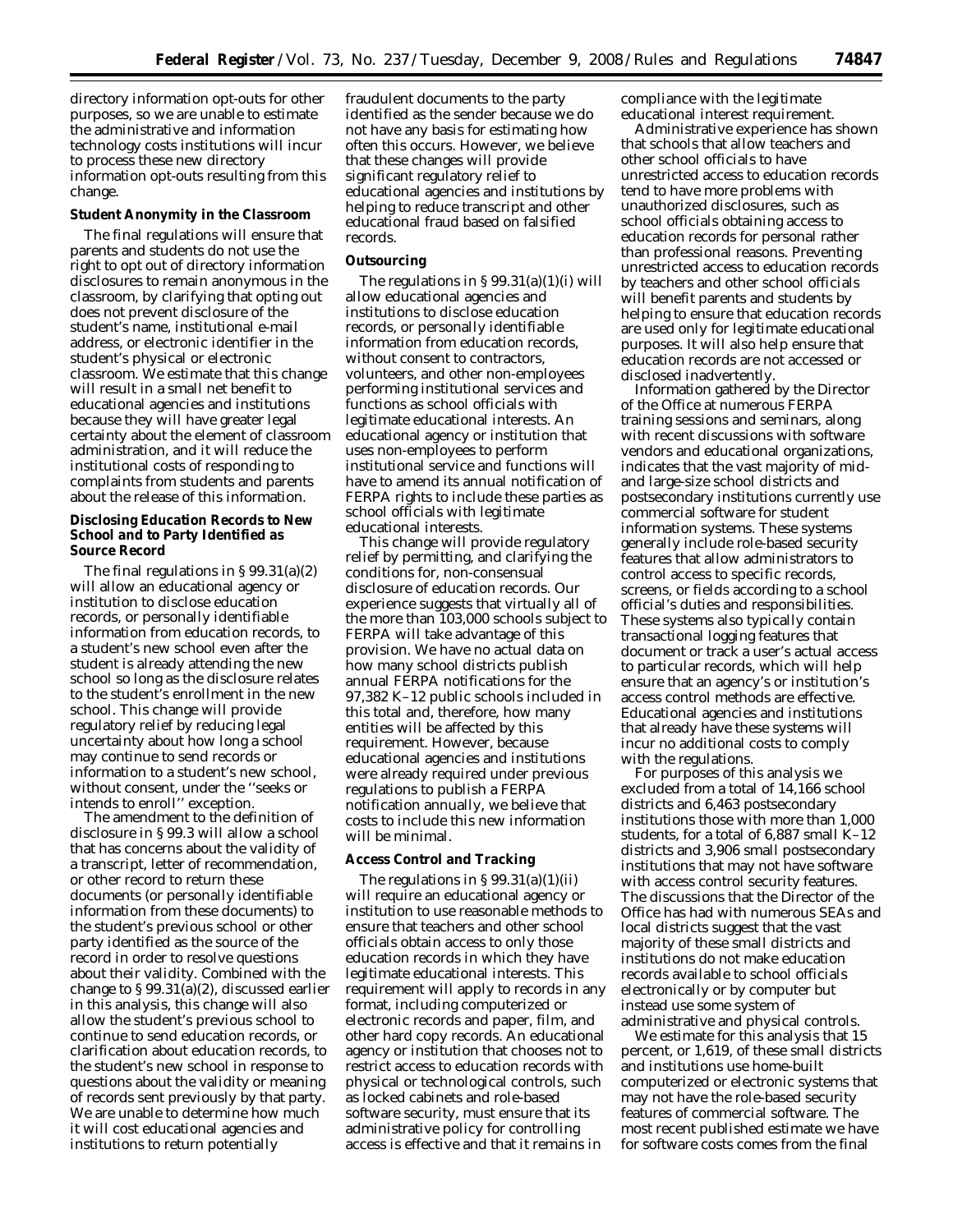Standards for Privacy of Individually Identifiable Health Information under the Health Insurance Portability and Accountability Act of 1996 (HIPAA Privacy Rule) published by the Department of Health and Human Services (HHS) on December 28, 2000, which estimated that the initial perhospital cost of software upgrades to track the disclosure of medical records would be \$35,000 (65 FR 82768). We assume that costs will be comparable for education records, and, as discussed above, software that tracks disclosure history can also be used to control or restrict access to electronic records. Based on these assumptions, if 1,619 small K–12 districts and postsecondary institutions decide to purchase student information software rather than rely on administrative policies to comply with the regulations, they will incur estimated costs of \$56,665,000. We estimate that the remaining 9,174 small districts and institutions will not purchase new software because they do not make education records available electronically and rely instead on less costly administrative and physical methods to control access to records by school officials. Those that provide school officials with open access to hard copy education records may incur new costs to track actual disclosures to help ensure that they remain in compliance with legitimate educational interests requirements. We assume that these districts and institutions may devote some additional administrative staff time to procedures such as keeping logs of school officials who access records. However, no reliable estimates exist for the average number of teachers and other school officials who access education records or the number of times access is sought, so we are unable to estimate the cost of restricting or tracking actual disclosures of hard copy education records to school officials.

# **Education Research**

The regulations in  $\S 99.31(a)(6)(ii)(C)$ require an educational agency or institution to enter into a written agreement before disclosing personally identifiable information from education records, without consent, to organizations conducting studies for, or on behalf of, the educational agency or institution to: (a) Develop, validate, or administer predictive tests; (b) administer student aid programs; or (c) improve instruction. The written agreement must specify the purpose or purposes, scope, and duration of the study or studies and the information to be disclosed, require the organization to conduct the study in a manner that does not permit personal identification of

parents and students by anyone other than representatives of the organization with legitimate interests, require the destruction or return of the information to the educational agency or institution when the study is completed, and specify the time period for destruction or return of the information. We believe that the additional cost of entering into written agreements to comply with this change is unlikely to be significant because most educational agencies and institutions already specify the terms under which personally identifiable information can be used when it is disclosed to organizations for these types of studies. Although this change will create an additional information collection requirement, we believe the benefits of the written agreement outweigh the costs, because it will ensure better compliance with FERPA and provide clarity for both researchers and educational agencies and institutions about the restrictions and use of personally identifiable information disclosed under § 99.31(a)(6) for studies.

# **Identification and Authentication of Identity**

The regulations in § 99.31(c) require educational agencies and institutions to use reasonable methods to identify and authenticate the identity of parents, students, school officials and other parties to whom the agency or institution discloses personally identifiable information from education records. The use of widely available information to authenticate identity, such as the recipient's name, date of birth, SSN or student ID number, is not considered reasonable under the regulations.

The regulations will impose no new costs for educational agencies and institutions that disclose hard-copy records through the U.S. postal service or private delivery services with use of the recipient's name and last known official address.

We were unable to find reliable data that would allow us to estimate the additional administrative time that educational agencies and institutions will spend checking photo ID against school records or using other reasonable methods, as appropriate, to identify and authenticate the identity of students, parents, and other parties to whom the agency or institution discloses education records in person.

Authentication of identity for electronic or telephonic access to education records involves a wider array of security options because of continuing advances in technologies, but is not necessarily more costly than authentication of identity for hard-copy records. We assume that educational agencies and institutions that require users to enter a secret password or PIN to authenticate identity will deliver the password or PIN through the U.S. postal service or in person. We estimate that no new costs will be associated with this process because agencies and institutions already have direct contact with parents, eligible students, and school officials for a variety of other purposes and will use these opportunities to deliver a secret authentication factor.

As noted in the preamble to the NPRM, 73 FR 15585, single-factor authentication of identity, such as a standard form user name combined with a secret password or PIN, may not provide reasonable protection for access to all types of education records or under all circumstances. We lack a basis for estimating costs of authenticating identity when educational agencies and institutions allow authorized users to access sensitive personal or financial information in electronic records for which single-factor authentication would not be reasonable.

#### **Redisclosure and Recordkeeping**

The regulations allow the officials and agencies listed in § 99.31(a)(3) (the U.S. Comptroller General, the U.S. Attorney General, the Secretary, and State and local educational authorities) to redisclose education records, or personally identifiable information from education records, without consent under the same conditions that apply currently to other recipients of education records under § 99.33(b). This change provides substantial regulatory relief to these parties by allowing them to redisclose information on behalf of educational agencies and institutions under any provision in § 99.31(a), which allows disclosure of education records without consent. For example, States will be able to consolidate K–16 education records under the SEA or State higher educational authority without having to obtain written consent under § 99.30. Parties that currently request access to records from individual school districts and postsecondary institutions will in many instances be able to obtain the same information in a more cost-effective manner from the appropriate State educational authority or the Department.

In accordance with the current regulations in § 99.32(b), an educational agency or institution must record any redisclosure of education records made on its behalf under § 99.33(b), including the names of the additional parties to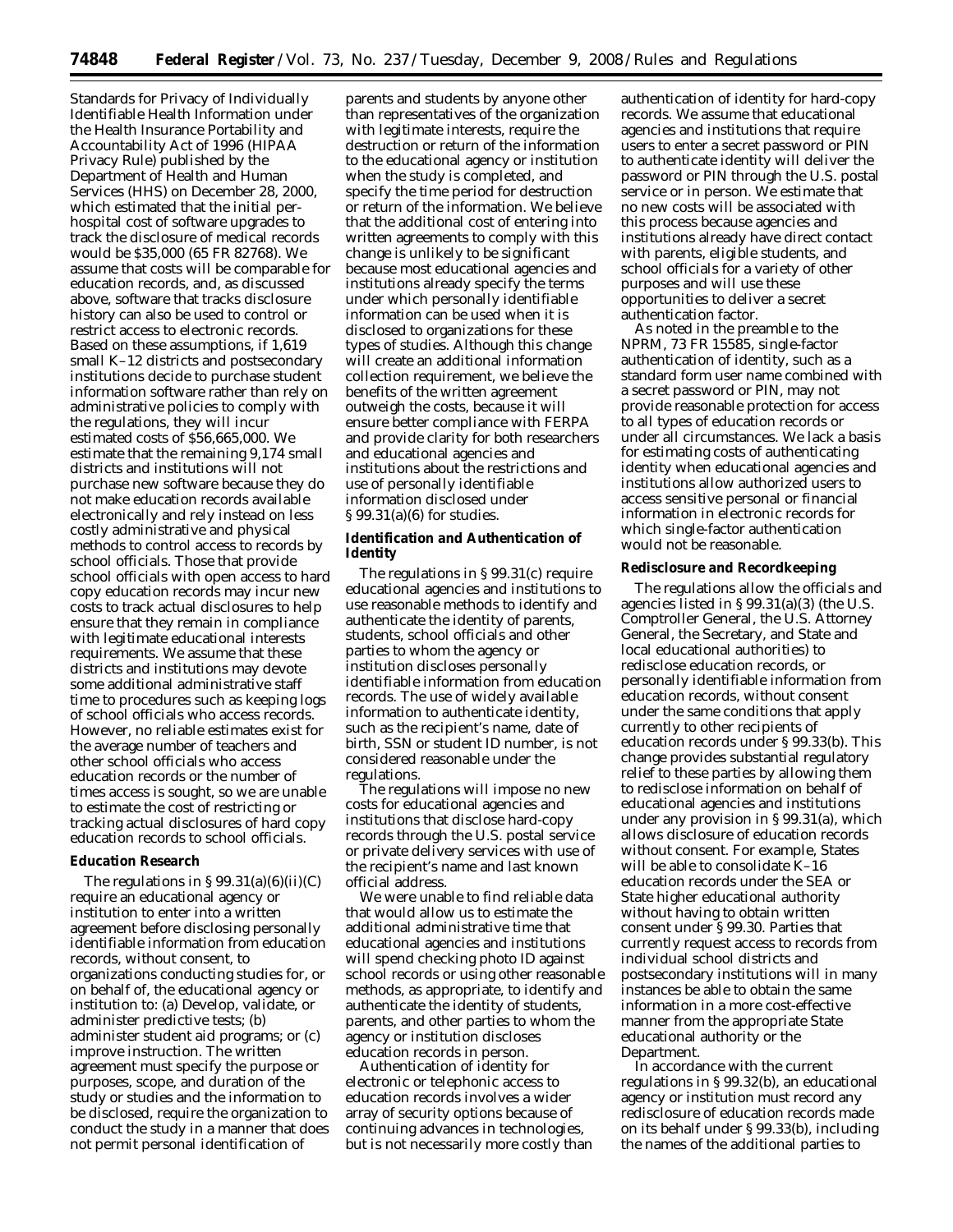which the receiving party may redisclose the information and their legitimate interests or basis for the disclosure without consent under § 99.31 in obtaining the information. The regulations require SEAs and other State educational authorities (such as higher education authorities), the Secretary, and other officials or agencies listed in § 99.31(a)(3) that make further disclosures on behalf of an educational agency or institution to maintain the record of redisclosure required under § 99.32(b) if the educational agency or institution has not recorded the redisclosure or if the information was obtained from another State or Federal official or agency listed in § 99.31(a)(3). The regulations also require the State or Federal official or agency listed in § 99.31(a)(3) to provide a copy of its record of redisclosures to the educational agency or institution upon request. In addition, an educational agency or institution must maintain with each student's record of disclosures the names of State and local educational authorities and Federal officials and agencies that may make further disclosures from the student's records without consent under § 99.33(b) and must obtain a copy of the record of redisclosure, if any, maintained by the State or Federal official that redisclosed information on behalf of the agency or institution.

State educational authorities and Federal officials listed in § 99.31(a)(3) will incur new administrative costs if they maintain the record of redisclosure for the educational agency or institution on whose behalf they redisclose education records under the regulations. We estimate that two educational authorities or agencies in each State and the District of Columbia (one for K–12 and one for postsecondary) and the Department itself, for a total of 103 authorities, will maintain the required records of redisclosures. (We anticipate that educational agencies and institutions will record under § 99.32(b)(1) any further disclosures made by the other Federal officials listed in § 99.31(a)(3), the U.S. Comptroller General and the U.S. Attorney General.) We estimate further that these authorities will need to record two redisclosures per year from their records and that it will take one hour of administrative time to record each redisclosure electronically at an average hourly rate of \$32.67, for a total annual administrative cost of \$6,730. (Compensation for administrative staff time is explained earlier in this analysis.) We also assume for purposes of this analysis that State educational

authorities and the Department already have software that will allow them to record these disclosures electronically.

State educational authorities and Federal officials that maintain records of redisclosures will also have to make that information available to the educational agency or institution whose records were redisclosed, upon request, so that the agency or institution can make that record available to a parent or eligible student who has asked to inspect and review the student's record of disclosures. We assume that few parents and students request this information and, therefore, use an estimate that one tenth of one percent of a total of 68.1 million students will make such a request each year, or 68,076 requests. If it takes one-quarter of an hour to locate and print a record of disclosures at an average administrative hourly rate of \$32.67, the average annual administrative cost for State and Federal officials and agencies to provide this service will be \$556,011, plus mailing costs (at \$.42 per letter) of \$28,592, for a total of \$584,603. We estimate that educational agencies and institutions themselves will incur comparable costs when they ask State and Federal officials to send them these records of redisclosure and then make them available to parents and students. We note that printing and mailing costs may be reduced to the extent that e-mail is used to transmit the record, and if parents or students pick up the record on-site, but we do not have information to estimate these potential savings.

The Department believes that these changes will result in a net benefit to educational agencies and institutions because they will not have to record further disclosures made by State and Federal authorities and officials who redisclose information from education records on their behalf and will not have to ask for a copy unless a parent or eligible student asks to inspect and review the student's record of disclosures. State and Federal authorities and officials will also benefit because they will not have to provide their record of further disclosures to anyone unless the educational agency or institution asks for a copy. Overall, the costs to State and Federal authorities to record their own redisclosures will be offset by the savings that educational agencies and institutions will realize by not having to record the disclosures themselves.

# **Notification of Compliance With Court Order or Subpoena**

The regulations in § 99.33(b)92) require any party that rediscloses education records in compliance with a

court order or subpoena under § 99.31(a)(9) to provide the notice to parents and eligible students required under § 99.31(a)(9)(ii). We anticipate that this provision will affect mostly State and local educational authorities, which maintain education records they have obtained from their constituent districts and institutions and, under § 99.35(b), may redisclose the information, without consent, in compliance with a court order or subpoena under § 99.31(a)(9).

There is no change in costs as a result of shifting responsibility for notification to the disclosing party under this change. However, we believe that minimizing or eliminating uncertainty about which party is legally responsible for the notification will result in a net benefit to all parties.

#### **Health or Safety Emergency**

The regulations in  $\S 99.32(a)(5)$ require that a school that discloses information under the health and safety emergency exception in § 99.36 record the articulable and significant threat that formed the basis for the disclosure and the parties to whom the education records were disclosed. Because § 99.32(a) already requires schools to record disclosures made under § 99.36, including the legitimate interests the parties had in requesting or obtaining the information, we believe these changes will not create any significant additional administrative costs for schools and that the benefit of including the legitimate interests the parties had in requesting or obtaining the information outweighs the costs.

### **Directory Information Opt Outs**

The regulations in § 99.37(b) clarify that while an educational agency or institution is not required to notify former students under § 99.37(a) about the institution's directory information policy or allow former students to opt out of directory information disclosures, they must continue to honor a parent's or student's decision to opt out of directory information disclosures after the student leaves the institution. Most agencies and institutions should already comply with this requirement because of informal guidance and training provided by FPCO.

Parents and students will benefit from this clarification because it will help ensure that schools do not invalidate the parent's or student's decisions on directory information disclosures after the student is no longer in attendance. It will also benefit schools by eliminating any uncertainty they may have about whether they must continue to honor an opt out once the student is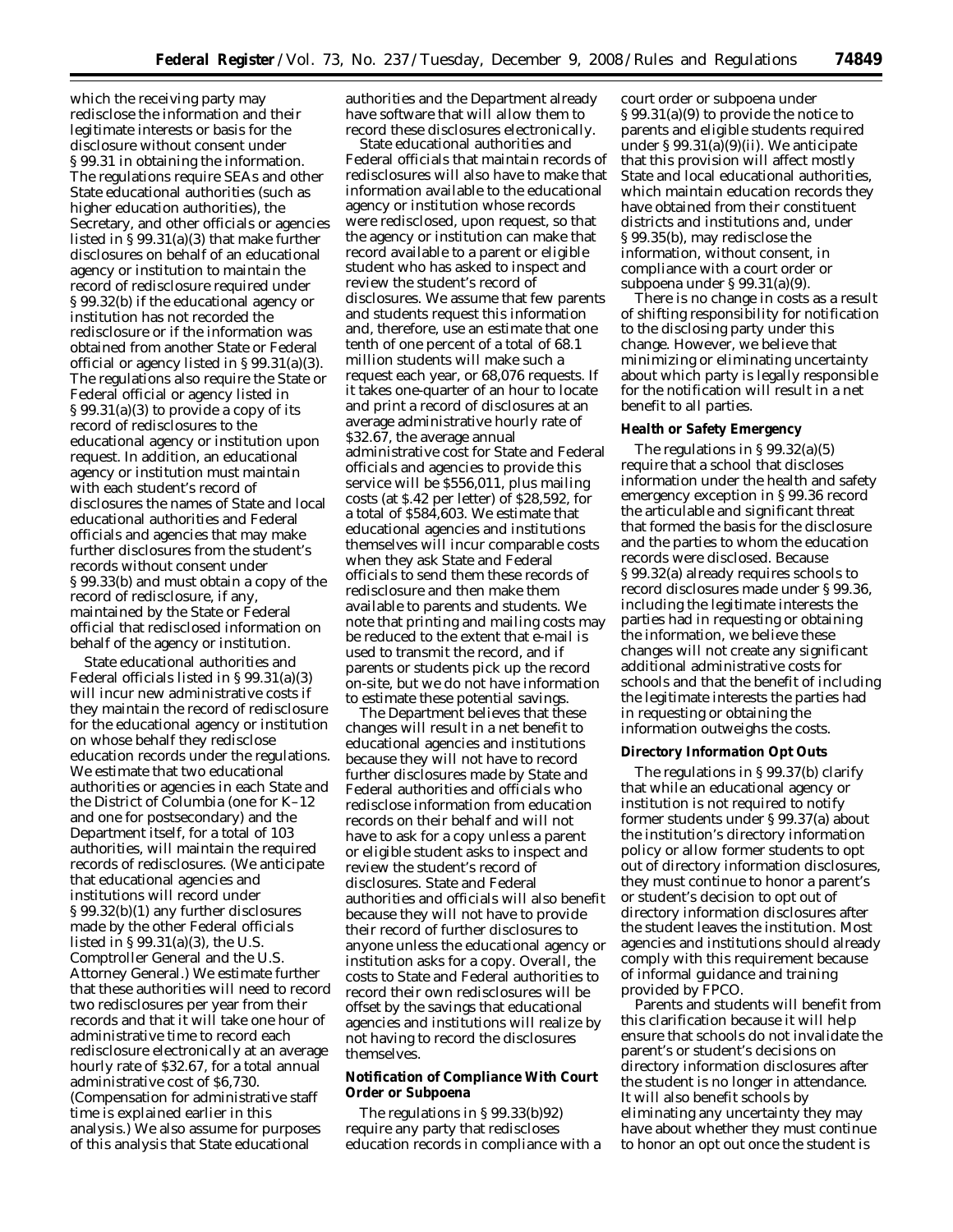no longer in attendance. We have insufficient information to estimate the number of institutions affected and the additional costs involved in changing systems to maintain opt-out flags on education records of former students.

#### **Paperwork Reduction Act of 1995**

Following publication of the NPRM, we provided, through a notice published in the **Federal Register** (73 FR 28810, May 19, 2008) opportunity for the public to comment on information collections in the current regulations, and indicated in that notice the pendency of the NPRM. Additionally, based on comments received in response to the NPRM, we have identified several information collection requirements associated with these regulations. We describe these information collections in the following paragraphs and will be submitting these sections to OMB for review and approval. We note that the Paperwork Reduction Act of 1995 does not require a response to these information collection requirements unless they display a valid OMB control number. A valid OMB control number will be assigned to the information collection requirements at the end of the affected sections of the regulations.

# *(1) § 99.31(a)(6)(ii)*

FERPA permits an educational agency or institution to disclose personally identifiable information from education records, without consent, to organizations conducting studies for or on behalf of the agency or institution for purposes of testing, student aid, and improvement of instruction. In the NPRM, we proposed to add  $\S 99.31(a)(6)(ii)$  to require that an educational agency or institution to disclose personally identifiable information under § 99.31(a)(6)(i) only if it enters into a written agreement with the organization specifying the purposes of the study. Under these final regulations, this written agreement must specify the purpose, scope, and duration of the study or studies and the information to be disclosed; require the organization to use personally identifiable information from education records only to meet the purpose or purposes of the study as stated in the written agreement; require the organization to conduct the study in a manner that does not permit personal identification of parents and students by individuals other than representatives with legitimate interest of the organization that conducts the study; require the organization to destroy the information or return to the educational agency or institution when it is no

longer needed for the purposes for which the study was conducted; and specify the time period for the destruction or return of the information.

The Department did not identify in the NPRM the requirement in § 99.31(a)(6)(ii) as an information collection requirement under the Paperwork Reduction Act of 1995 and did not realize this would be an information collection requirement until a commenter brought this matter to our attention. The commenter pointed out that, while this change created another paperwork burden for school districts, the commenter did not object to the written agreement requirement because putting the requirements regarding the use and destruction of data in writing may improve compliance with FERPA. The Department agrees with the comment.

### *(2) § 99.32(a)(1)*

Under FERPA, an educational agency or institution is required to record its disclosures of personally identifiable information from education records, even when it discloses information to its own State educational authority. This statutory requirement is reflected in the current FERPA regulations. The final regulations permit the State and local educational authorities and Federal officials listed in § 99.31(a)(3) to make further discloses of personally identifiable information from education records on behalf of the educational agency or institution in accordance with the requirements of § 99.33(b) and require them to record these further disclosures of § 99.33(b) if the educational agency or institution does not do so. We have included provisions in the final regulations that require educational agencies and institutions to maintain a listing in each student's record of the State and local educational authorities and Federal officials and agencies that may make further disclosures of the student's education records without consent so that parents and eligible students will be made aware of these further disclosures.

#### *(3) § 99.32(a)(4)*

Under this new provision, parents and eligible students will be able to inspect and review any further disclosures that were made by any of the parties listed under § 99.31(a)(3) by asking the educational agency or institution to obtain a copy of the record of further disclosures. We believe that this is only a minor paperwork burden for schools because it would involve asking officials to whom they have disclosed education records for the record of further disclosure or, in the

case of some SEAs, accessing the State database for this information. Also, we do not expect that a large number of parents and eligible students will ask to see the record of further disclosures.

# *(4) § 99.32(a)(5)*

During the development of the final regulations, we identified another change to the recordation requirements of § 99.32 that would require the collection of information. In response to several comments we received regarding changes to FERPA's ''health or safety emergency exception'' in § 99.36, we have amended § 99.32(a) to include a new recordation requirement. Specifically, we have added a paragraph to the recordation requirement that requires that for any disclosures under § 99.36 a school must record the articulable and significant threat to the health or safety of a student or other individuals that formed the basis for the disclosure and the parties to whom the agency or institution disclosed information.

The Secretary believes that this is only a minor paperwork burden for schools because schools are already required to record disclosures made under § 99.36. The new language in § 99.32(a)(5) simply clarifies the type of information that must be recorded when a school discloses personally identifiable information in response to a health or safety emergency, either for one student or for all students in a school.

### *(5) § 99.32(b)(2)*

In the NPRM, we specifically noted that the Department was interested in relieving any administrative burdens associated with recording disclosures of education records and, therefore, invited public comment on whether an SEA, the Department, or other authority or official listed in § 99.31(a)(3) should be allowed to maintain the record of the redisclosures it makes on behalf of an educational agency or institution under § 99.32(b).

Several commenters stated that an SEA (or other authority or official listed in § 99.31(a)(3)) should be responsible for maintaining the record of disclosure required under § 99.32 when it rediscloses information on behalf of educational agencies and institutions. The commenters stated that requiring each educational agency or institution, such as school districts, to record each redisclosure made by an SEA or other State educational authority on its behalf imposes an unacceptable recordkeeping burden on school districts and is impractical for State educational authorities to adhere to in making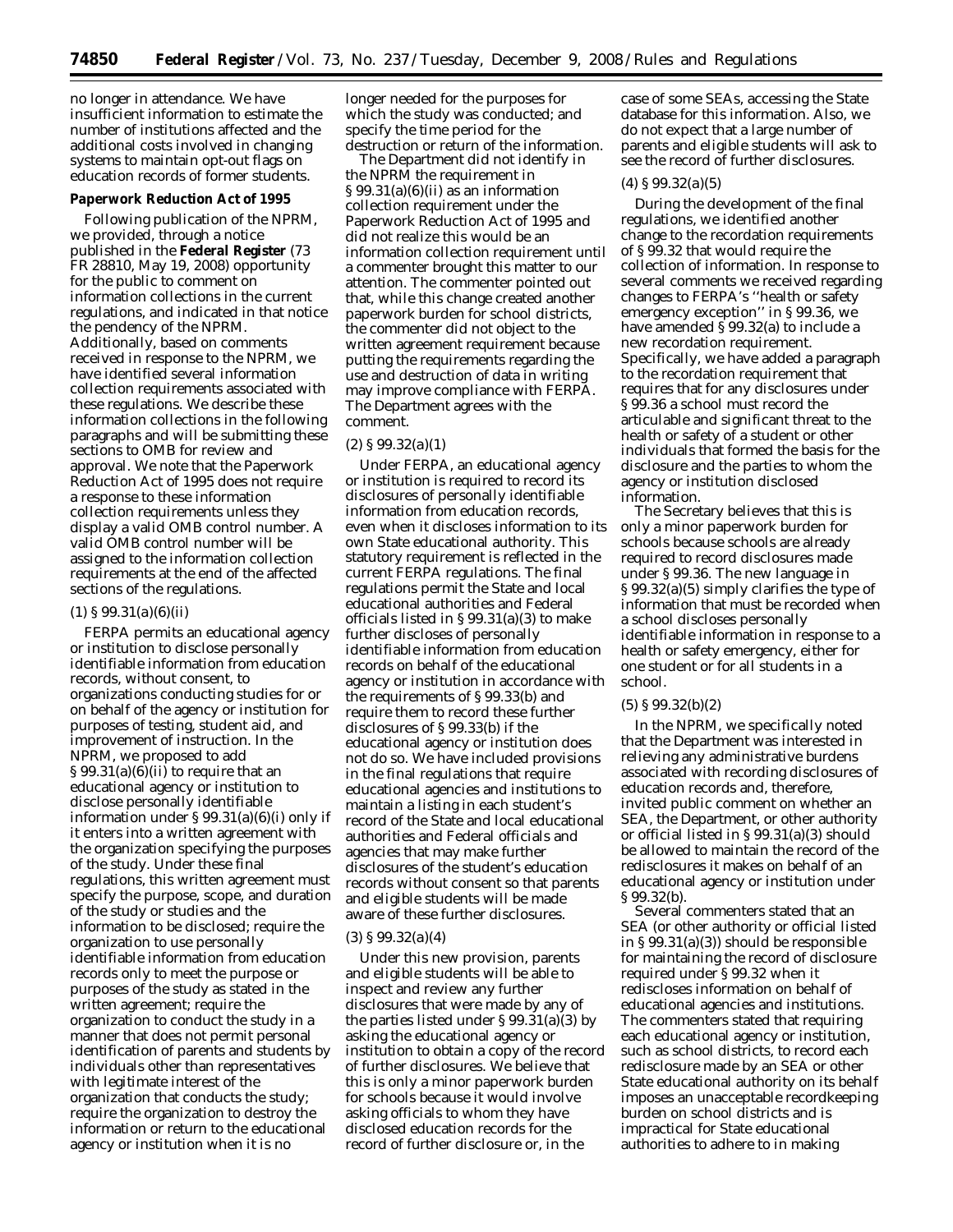further disclosures on behalf of the agency or institution. In response to these comments, we are revising § 99.32 to require the State and local educational authorities and Federal officials listed in § 99.31(a)(3) to maintain the record of further disclosures if the educational agency or institution does not do so and make it available to the educational agency or institution upon request. We agree that by requiring State and Federal authorities and officials to record their redisclosures in these circumstances school districts will have less total paperwork burden because schools will not have to comply with the recordkeeping requirement in these instances.

# **Assessment of Educational Impact**

In the NPRM, and in accordance with section 411 of the General Education Provisions Act, 20 U.S.C. 1221e–4, we requested comments on whether the proposed regulations would require transmission of information that any other agency or authority of the United States gathers or makes available.

Based on the response to the NPRM and on our review, we have determined that these final regulations do not require transmission of information that any other agency or authority of the United States gathers or makes available.

### **Electronic Access to This Document**

You may view this document, as well as all other Department of Education documents published in the **Federal Register**, in text or Adobe Portable Document Format (PDF) on the Internet at the following site: *www.ed.gov/news/ fedregister.* 

To use PDF you must have Adobe Acrobat Reader, which is available free at this site. If you have questions about using PDF, call the U.S. Government Printing Office (GPO), toll free, at 1– 888–293–6498; or in the Washington, DC area at (202) 512–1530.

**Note:** The official version of this document is the document published in the **Federal Register**. Free Internet access to the official edition of the **Federal Register** and the Code of Federal Regulations is available on GPO Access at *www.gpoaccess.gov/nara/ index.html.* 

(Catalog of Federal Domestic Assistance Number does not apply.)

# **List of Subjects in 34 CFR Part 99**

Administrative practice and procedure, Directory information, Education records, Information, Parents, Privacy, Records, Social Security Numbers, Students.

Dated: December 2, 2008. **Margaret Spellings,**  *Secretary of Education.* 

■ For the reasons discussed in the preamble, the Secretary amends part 99 of title 34 of the Code of Federal Regulations as follows:

## **PART 99—FAMILY EDUCATIONAL RIGHTS AND PRIVACY**

■ 1. The authority citation for part 99 continues to read as follows:

**Authority:** 20 U.S.C. 1232g, unless otherwise noted.

■ 2. Section 99.2 is amended by revising the note following the authority citation to read as follows:

## **§ 99.2 What is the purpose of these regulations?**

\* \* \* \* \*

**Note to § 99.2:** 34 CFR 300.610 through 300.626 contain requirements regarding the confidentiality of information relating to children with disabilities who receive evaluations, services or other benefits under Part B of the Individuals with Disabilities Education Act (IDEA). 34 CFR 303.402 and 303.460 identify the confidentiality of information requirements regarding children and infants and toddlers with disabilities and their families who receive evaluations, services, or other benefits under Part C of IDEA. 34 CFR 300.610 through 300.627 contain the confidentiality of information requirements that apply to personally identifiable data, information, and records collected or maintained pursuant to Part B of the IDEA.

■ 3. Section 99.3 is amended by: ■ A. Adding, in alphabetical order, a definition of *Biometric record.*  ■ B. Revising the definitions of *Attendance, Directory information, Disclosure,* and *Personally identifiable information.* 

■ C. In the definition of *Education records,* revising paragraph (b)(5) and adding a new paragraph (b)(6). These additions and revisions read as

follows:

# **§ 99.3 What definitions apply to these regulations?**

\* \* \* \* \* *Attendance* includes, but is not limited to—

(a) Attendance in person or by paper correspondence, videoconference, satellite, Internet, or other electronic information and telecommunications technologies for students who are not physically present in the classroom; and

(b) The period during which a person is working under a work-study program.

(Authority: 20 U.S.C. 1232g) \* \* \* \* \*

*Biometric record,* as used in the definition of *personally identifiable* 

*information,* means a record of one or more measurable biological or behavioral characteristics that can be used for automated recognition of an individual. Examples include fingerprints; retina and iris patterns; voiceprints; DNA sequence; facial characteristics; and handwriting.

(Authority: 20 U.S.C. 1232g) \* \* \* \* \*

*Directory information* means information contained in an education record of a student that would not generally be considered harmful or an invasion of privacy if disclosed.

(a) Directory information includes, but is not limited to, the student's name; address; telephone listing; electronic mail address; photograph; date and place of birth; major field of study; grade level; enrollment status (*e.g.*, undergraduate or graduate, full-time or part-time); dates of attendance; participation in officially recognized activities and sports; weight and height of members of athletic teams; degrees, honors and awards received; and the most recent educational agency or institution attended.

(b) Directory information does not include a student's—

(1) Social security number; or (2) Student identification (ID) number, except as provided in paragraph (c) of this section.

(c) Directory information includes a student ID number, user ID, or other unique personal identifier used by the student for purposes of accessing or communicating in electronic systems, but only if the identifier cannot be used to gain access to education records except when used in conjunction with one or more factors that authenticate the user's identity, such as a personal identification number (PIN), password, or other factor known or possessed only by the authorized user.

(Authority: 20 U.S.C. 1232g(a)(5)(A)) \* \* \* \* \*

*Disclosure* means to permit access to or the release, transfer, or other communication of personally identifiable information contained in education records by any means, including oral, written, or electronic means, to any party except the party identified as the party that provided or created the record.

(Authority: 20 U.S.C. 1232g(b)(1) and (b)(2)) \* \* \* \* \*

# Education Records

- \* \* \* \* \*
	- (b) \* \* \*

(5) Records created or received by an educational agency or institution after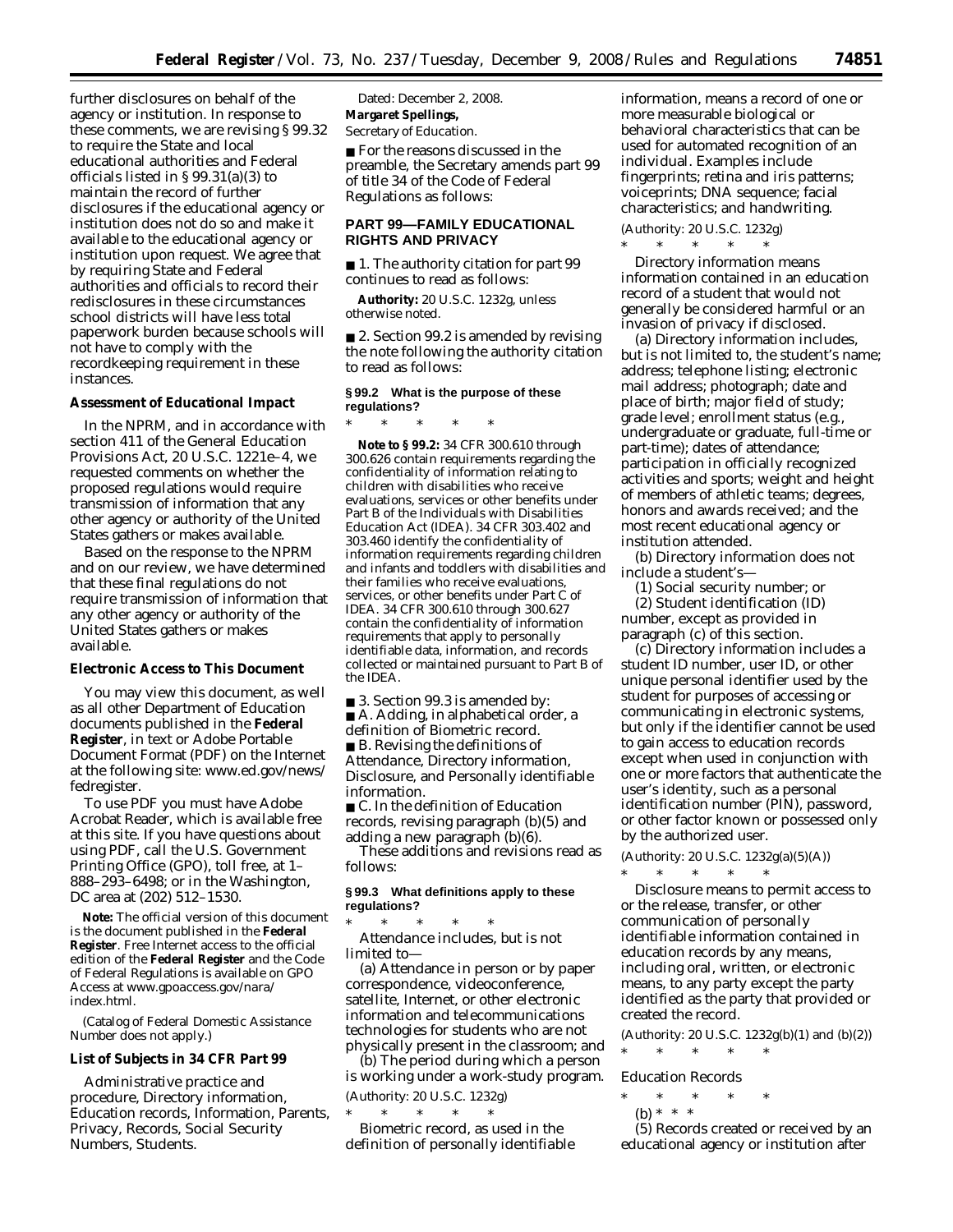an individual is no longer a student in attendance and that are not directly related to the individual's attendance as a student.

(6) Grades on peer-graded papers before they are collected and recorded by a teacher.

\* \* \* \* \*

Personally Identifiable Information

The term includes, but is not limited to—

(a) The student's name;

(b) The name of the student's parent or other family members; (c) The address of the student or

student's family;

(d) A personal identifier, such as the student's social security number, student number, or biometric record;

(e) Other indirect identifiers, such as the student's date of birth, place of birth, and mother's maiden name;

(f) Other information that, alone or in combination, is linked or linkable to a specific student that would allow a reasonable person in the school community, who does not have personal knowledge of the relevant circumstances, to identify the student with reasonable certainty; or

(g) Information requested by a person who the educational agency or institution reasonably believes knows the identity of the student to whom the education record relates.

(Authority: 20 U.S.C. 1232g)

\* \* \* \* \* ■ 4. Section 99.5 is amended by

redesignating paragraph (a) as paragraph  $(a)(1)$  and adding a new paragraph  $(a)(2)$ to read as follows:

# **§ 99.5 What are the rights of students?**   $(a)(1) * * * *$

(2) Nothing in this section prevents an educational agency or institution from disclosing education records, or personally identifiable information from education records, to a parent without the prior written consent of an eligible student if the disclosure meets the conditions in  $\S 99.31(a)(8)$ , § 99.31(a)(10), § 99.31(a)(15), or any other provision in § 99.31(a).

\* \* \* \* \*

■ 5. Section 99.31 is amended by: ■ A. Redesignating paragraph (a)(1) as paragraph  $(a)(1)(i)(A)$  and adding new paragraphs  $(a)(1)(i)(B)$  and  $(a)(1)(ii)$ . ■ B. Revising paragraph  $(a)(2)$ .

 $\blacksquare$  C. Redesignating paragraphs (a)(6)(iii) and  $(a)(6)(iv)$  as paragraphs  $(a)(6)(iv)$ and  $(a)(6)(v)$ , respectively.

■ D. Revising paragraph (a)(6)(ii).

■ E. Adding a new paragraph  $(a)(6)(iii)$ .  $\blacksquare$  F. In paragraph (a)(9)(ii)(A), removing the word ''or'' after the punctuation '';''.

G. In paragraph  $(a)(9)(ii)(B)$ , removing the punctuation ''.'' and adding in its place the word ";or".

■ H. Adding paragraph (a)(9)(ii)(C).

- I. Adding paragraph  $(a)(16)$ .
- J. Revising paragraph (b).

■ K. Adding paragraphs (c) and (d).

■ L. Revising the authority citation at the end of the section.

The additions and revisions read as follows:

### **§ 99.31 Under what conditions is prior consent not required to disclose information?**

 $(a) * * * *$ 

 $(1)(i)(A) * * * *$ 

(B) A contractor, consultant, volunteer, or other party to whom an agency or institution has outsourced institutional services or functions may be considered a school official under this paragraph provided that the outside party—

(*1*) Performs an institutional service or function for which the agency or institution would otherwise use employees;

(*2*) Is under the direct control of the agency or institution with respect to the use and maintenance of education records; and

(*3*) Is subject to the requirements of § 99.33(a) governing the use and redisclosure of personally identifiable information from education records.

(ii) An educational agency or institution must use reasonable methods to ensure that school officials obtain access to only those education records in which they have legitimate educational interests. An educational agency or institution that does not use physical or technological access controls must ensure that its administrative policy for controlling access to education records is effective and that it remains in compliance with the legitimate educational interest requirement in paragraph  $(a)(1)(i)(A)$  of this section.

(2) The disclosure is, subject to the requirements of § 99.34, to officials of another school, school system, or institution of postsecondary education where the student seeks or intends to enroll, or where the student is already enrolled so long as the disclosure is for purposes related to the student's enrollment or transfer.

**Note:** Section 4155(b) of the No Child Left Behind Act of 2001, 20 U.S.C. 7165(b), requires each State to assure the Secretary of Education that it has a procedure in place to facilitate the transfer of disciplinary records with respect to a suspension or expulsion of a student by a local educational agency to any private or public elementary or secondary school in which the student is subsequently enrolled or seeks, intends, or is instructed to enroll.

 $(6)(i) * * * *$ 

(ii) An educational agency or institution may disclose information under paragraph  $(a)(6)(i)$  of this section only if—

(A) The study is conducted in a manner that does not permit personal identification of parents and students by individuals other than representatives of the organization that have legitimate interests in the information;

(B) The information is destroyed when no longer needed for the purposes for which the study was conducted; and

(C) The educational agency or institution enters into a written agreement with the organization that—

(*1*) Specifies the purpose, scope, and duration of the study or studies and the information to be disclosed;

(*2*) Requires the organization to use personally identifiable information from education records only to meet the purpose or purposes of the study as stated in the written agreement;

(*3*) Requires the organization to conduct the study in a manner that does not permit personal identification of parents and students, as defined in this part, by anyone other than representatives of the organization with legitimate interests; and

(*4*) Requires the organization to destroy or return to the educational agency or institution all personally identifiable information when the information is no longer needed for the purposes for which the study was conducted and specifies the time period in which the information must be returned or destroyed.

(iii) An educational agency or institution is not required to initiate a study or agree with or endorse the conclusions or results of the study.

- $*$  \* (9) \* \* \*
- $(ii) * * * *$

(C) An *ex parte* court order obtained by the United States Attorney General (or designee not lower than an Assistant Attorney General) concerning investigations or prosecutions of an offense listed in 18 U.S.C.  $2332b(g)(5)(B)$ or an act of domestic or international terrorism as defined in 18 U.S.C. 2331.

\* \* \* \* \* (16) The disclosure concerns sex offenders and other individuals required to register under section 170101 of the Violent Crime Control and Law Enforcement Act of 1994, 42 U.S.C. 14071, and the information was provided to the educational agency or institution under 42 U.S.C. 14071 and applicable Federal guidelines.

(b)(1) *De-identified records and information.* An educational agency or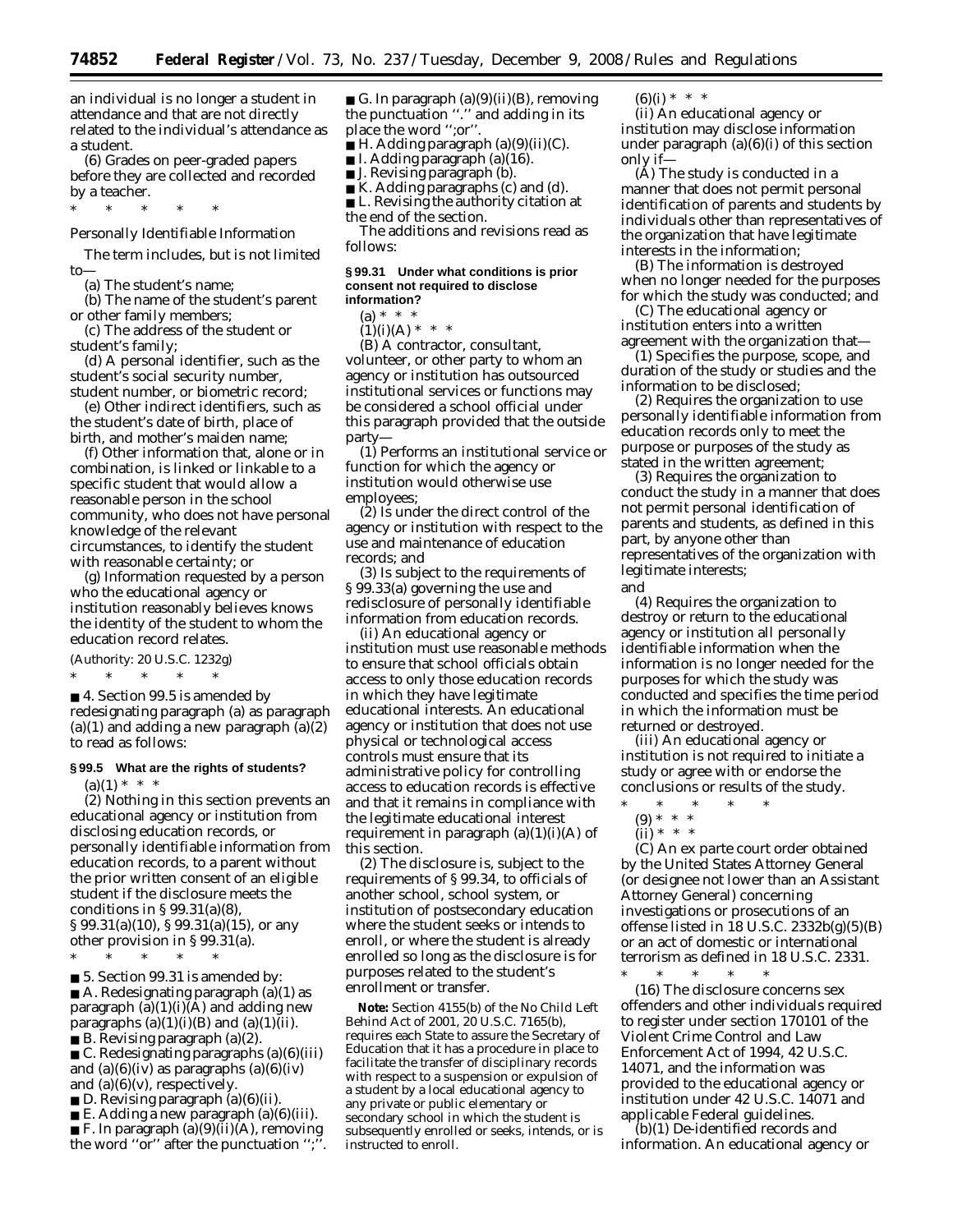institution, or a party that has received education records or information from education records under this part, may release the records or information without the consent required by § 99.30 after the removal of all personally identifiable information provided that the educational agency or institution or other party has made a reasonable determination that a student's identity is not personally identifiable, whether through single or multiple releases, and taking into account other reasonably available information.

(2) An educational agency or institution, or a party that has received education records or information from education records under this part, may release de-identified student level data from education records for the purpose of education research by attaching a code to each record that may allow the recipient to match information received from the same source, provided that—

(i) An educational agency or institution or other party that releases de-identified data under paragraph (b)(2) of this section does not disclose any information about how it generates and assigns a record code, or that would allow a recipient to identify a student based on a record code;

(ii) The record code is used for no purpose other than identifying a deidentified record for purposes of education research and cannot be used to ascertain personally identifiable information about a student; and

(iii) The record code is not based on a student's social security number or other personal information.

(c) An educational agency or institution must use reasonable methods to identify and authenticate the identity of parents, students, school officials, and any other parties to whom the agency or institution discloses personally identifiable information from education records.

(d) Paragraphs (a) and (b) of this section do not require an educational agency or institution or any other party to disclose education records or information from education records to any party.

(Authority: 20 U.S.C. 1232g(a)(5)(A), (b), (h), (i), and (j)).

■ 6. Section 99.32 is amended by:

 $\blacksquare$  A. Revising paragraph (a)(1).

■ B. Adding new paragraphs (a)(4) and  $(a)(5)$ .

■ C. Redesignating paragraphs (b)(1) and  $(b)(2)$  as paragraphs  $(b)(1)(i)$  and  $(b)(1)(ii)$  and redesignating paragraph (b), introductory text, as paragraph (b)(1).

■ D. Revising newly redesignated paragraph (b)(1).

 $\blacksquare$  E. Adding a new paragraph (b)(2).

 $\blacksquare$  F. Revising paragraph (d)(5).

The additions and revisions read as follows:

# **§ 99.32 What recordkeeping requirements exist concerning requests and disclosures?**

(a)(1) An educational agency or institution must maintain a record of each request for access to and each disclosure of personally identifiable information from the education records of each student, as well as the names of State and local educational authorities and Federal officials and agencies listed in § 99.31(a)(3) that may make further disclosures of personally identifiable information from the student's education records without consent under § 99.33(b).

\* \* \* \* \* (4) An educational agency or institution must obtain a copy of the

record of further disclosures maintained under paragraph (b)(2) of this section and make it available in response to a parent's or eligible student's request to review the record required under paragraph (a)(1) of this section.

(5) An educational agency or institution must record the following information when it discloses personally identifiable information from education records under the health or safety emergency exception in § 99.31(a)(10) and § 99.36:

(i) The articulable and significant threat to the health or safety of a student or other individuals that formed the basis for the disclosure; and

(ii) The parties to whom the agency or institution disclosed the information.

(b)(1) Except as provided in paragraph (b)(2) of this section, if an educational agency or institution discloses personally identifiable information from education records with the understanding authorized under § 99.33(b), the record of the disclosure required under this section must include:

\* \* \* \* \*

(2)(i) A State or local educational authority or Federal official or agency listed in § 99.31(a)(3) that makes further disclosures of information from education records under § 99.33(b) must record the names of the additional parties to which it discloses information on behalf of an educational agency or institution and their legitimate interests in the information under § 99.31 if the information was received from:

(A) An educational agency or institution that has not recorded the further disclosures under paragraph (b)(1) of this section; or

(B) Another State or local educational authority or Federal official or agency listed in § 99.31(a)(3).

(ii) A State or local educational authority or Federal official or agency that records further disclosures of information under paragraph (b)(2)(i) of this section may maintain the record by the student's class, school, district, or other appropriate grouping rather than by the name of the student.

(iii) Upon request of an educational agency or institution, a State or local educational authority or Federal official or agency listed in § 99.31(a)(3) that maintains a record of further disclosures under paragraph (b)(2)(i) of this section must provide a copy of the record of further disclosures to the educational agency or institution within a reasonable period of time not to exceed 30 days.

\* \* \* \* \* (d) \* \* \*

(5) A party seeking or receiving records in accordance with § 99.31(a)(9)(ii)(A) through (C).

\* \* \* \* \*

\* \* \* \* \*

■ 7. Section 99.33 is amended by revising paragraphs (b), (c), (d), and (e) to read as follows:

**§ 99.33 What limitations apply to the redisclosure of information?** 

\* \* \* \* \* (b)(1) Paragraph (a) of this section does not prevent an educational agency or institution from disclosing personally identifiable information with the understanding that the party receiving the information may make further disclosures of the information on behalf of the educational agency or institution if—

(i) The disclosures meet the requirements of § 99.31; and

(ii)(A) The educational agency or institution has complied with the requirements of § 99.32(b); or

(B) A State or local educational authority or Federal official or agency listed in § 99.31(a)(3) has complied with the requirements of § 99.32(b)(2).

(2) A party that receives a court order or lawfully issued subpoena and rediscloses personally identifiable information from education records on behalf of an educational agency or institution in response to that order or subpoena under § 99.31(a)(9) must provide the notification required under § 99.31(a)(9)(ii).

(c) Paragraph (a) of this section does not apply to disclosures under §§ 99.31(a)(8), (9), (11), (12), (14), (15), and (16), and to information that postsecondary institutions are required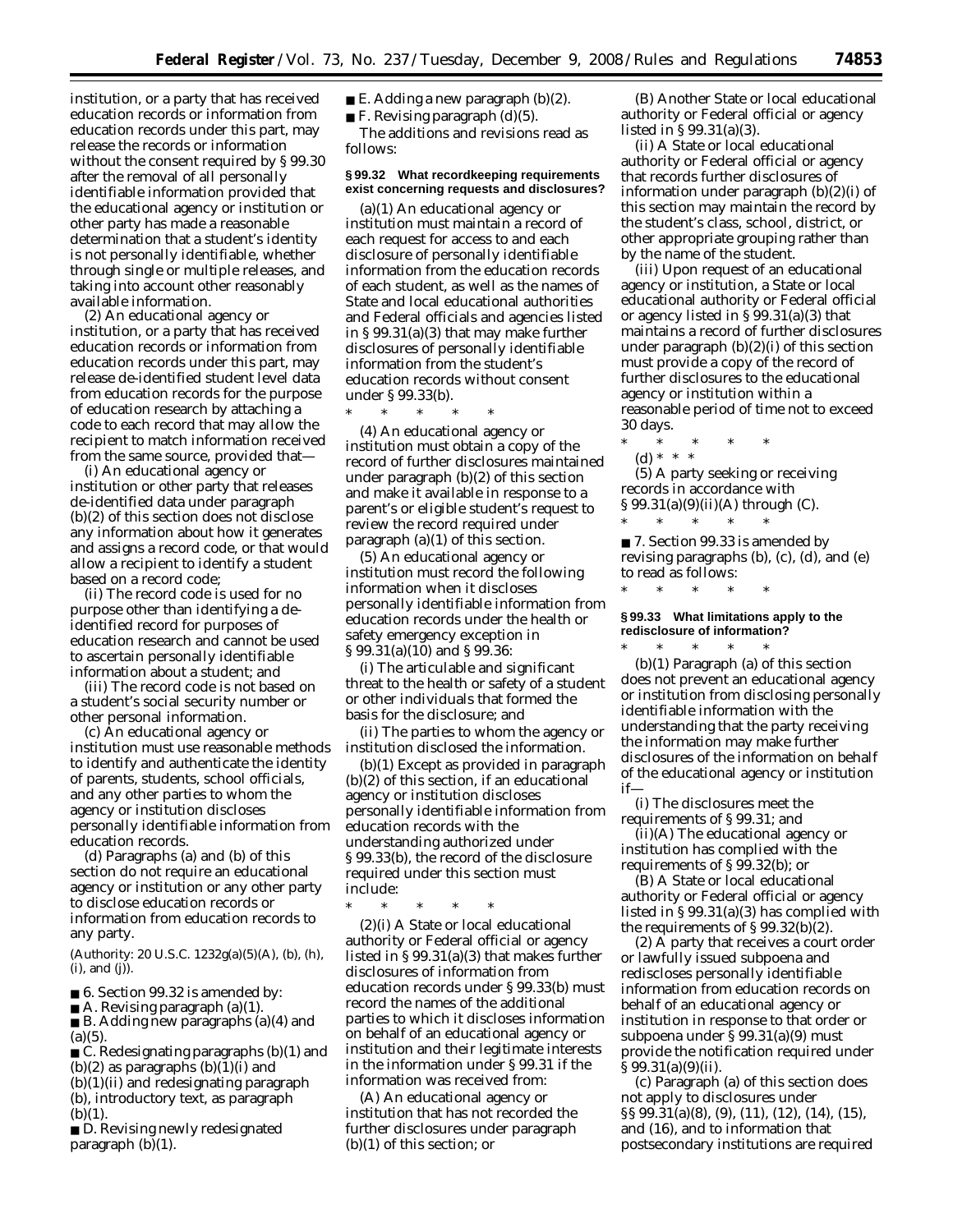to disclose under the Jeanne Clery Disclosure of Campus Security Policy and Campus Crime Statistics Act, 20 U.S.C. 1092(f) (Clery Act), to the accuser and accused regarding the outcome of any campus disciplinary proceeding brought alleging a sexual offense.

(d) An educational agency or institution must inform a party to whom disclosure is made of the requirements of paragraph (a) of this section except for disclosures made under §§ 99.31(a)(8), (9), (11), (12), (14), (15), and (16), and to information that postsecondary institutions are required to disclose under the Clery Act to the accuser and accused regarding the outcome of any campus disciplinary proceeding brought alleging a sexual offense.

(e) If this Office determines that a third party outside the educational agency or institution improperly rediscloses personally identifiable information from education records in violation of this section, or fails to provide the notification required under paragraph (b)(2) of this section, the educational agency or institution may not allow that third party access to personally identifiable information from education records for at least five years.

\* \* \* \* \*

■ 8. Section 99.34 is amended by revising paragraph  $(a)(1)(ii)$  to read as follows:

#### **§ 99.34 What conditions apply to disclosure of information to other educational agencies and institutions?**

- $(a) * * * *$
- $(1) * * * *$

(ii) The annual notification of the agency or institution under § 99.7 includes a notice that the agency or institution forwards education records to other agencies or institutions that have requested the records and in which the student seeks or intends to enroll or is already enrolled so long as the disclosure is for purposes related to the student's enrollment or transfer;

\* \* \* \* \*

■ 9. Section 99.35 is amended by revising paragraphs (a) and (b)(1) to read as follows:

### **§ 99.35 What conditions apply to disclosure of information for Federal or State program purposes?**

(a)(1) Authorized representatives of the officials or agencies headed by officials listed in § 99.31(a)(3) may have access to education records in connection with an audit or evaluation of Federal or State supported education programs, or for the enforcement of or compliance with Federal legal

requirements that relate to those programs.

(2) Authority for an agency or official listed in  $\S 99.31(a)(3)$  to conduct an audit, evaluation, or compliance or enforcement activity is not conferred by the Act or this part and must be established under other Federal, State, or local authority. (b)  $* * * *$ 

(1) Be protected in a manner that does not permit personal identification of individuals by anyone other than the officials or agencies headed by officials referred to in paragraph (a) of this section, except that those officials and agencies may make further disclosures of personally identifiable information from education records on behalf of the educational agency or institution in accordance with the requirements of § 99.33(b); and

■ 10. Section 99.36 is amended by revising paragraphs (a) and (c) to read as follows:

## **§ 99.36 What conditions apply to disclosure of information in health and safety emergencies?**

\* \* \* \* \*

(a) An educational agency or institution may disclose personally identifiable information from an education record to appropriate parties, including parents of an eligible student, in connection with an emergency if knowledge of the information is necessary to protect the health or safety of the student or other individuals. \* \* \* \* \*

(c) In making a determination under paragraph (a) of this section, an educational agency or institution may take into account the totality of the circumstances pertaining to a threat to the health or safety of a student or other individuals. If the educational agency or institution determines that there is an articulable and significant threat to the health or safety of a student or other individuals, it may disclose information from education records to any person whose knowledge of the information is necessary to protect the health or safety of the student or other individuals. If, based on the information available at the time of the determination, there is a rational basis for the determination, the Department will not substitute its judgment for that of the educational agency or institution in evaluating the circumstances and making its determination.

\* \* \* \* \*

- 11. Section 99.37 is amended by:
- A. Revising paragraph (b).
- B. Adding new paragraphs (c) and (d). The revision and additions read as follows:

# **§ 99.37 What conditions apply to disclosing directory information?**  \* \* \* \* \*

(b) An educational agency or institution may disclose directory information about former students without complying with the notice and opt out conditions in paragraph (a) of this section. However, the agency or institution must continue to honor any valid request to opt out of the disclosure of directory information made while a student was in attendance unless the student rescinds the opt out request.

(c) A parent or eligible student may not use the right under paragraph (a)(2) of this section to opt out of directory information disclosures to prevent an educational agency or institution from disclosing or requiring a student to disclose the student's name, identifier, or institutional e-mail address in a class in which the student is enrolled.

(d) An educational agency or institution may not disclose or confirm directory information without meeting the written consent requirements in § 99.30 if a student's social security number or other non-directory information is used alone or combined with other data elements to identify or help identify the student or the student's records.

\* \* \* \* \*

■ 12. Section 99.62 is revised to read as follows:

### **§ 99.62 What information must an educational agency or institution submit to the Office?**

The Office may require an educational agency or institution to submit reports, information on policies and procedures, annual notifications, training materials, and other information necessary to carry out its enforcement responsibilities under the Act or this part.

(Authority: 20 U.S.C. 1232g(f) and (g))

### **§ 99.63 [Amended]**

■ 13. Section 99.63 is amended by removing the mail code designation ''4605'' before the punctuation ''.''

- 14. Section 99.64 is amended by:
- A. Revising the section heading.
- B. Revising paragraphs (a) and (b). The revisions read as follows:

### **§ 99.64 What is the investigation procedure?**

(a) A complaint must contain specific allegations of fact giving reasonable cause to believe that a violation of the Act or this part has occurred. A complaint does not have to allege that a violation is based on a policy or practice of the educational agency or institution.